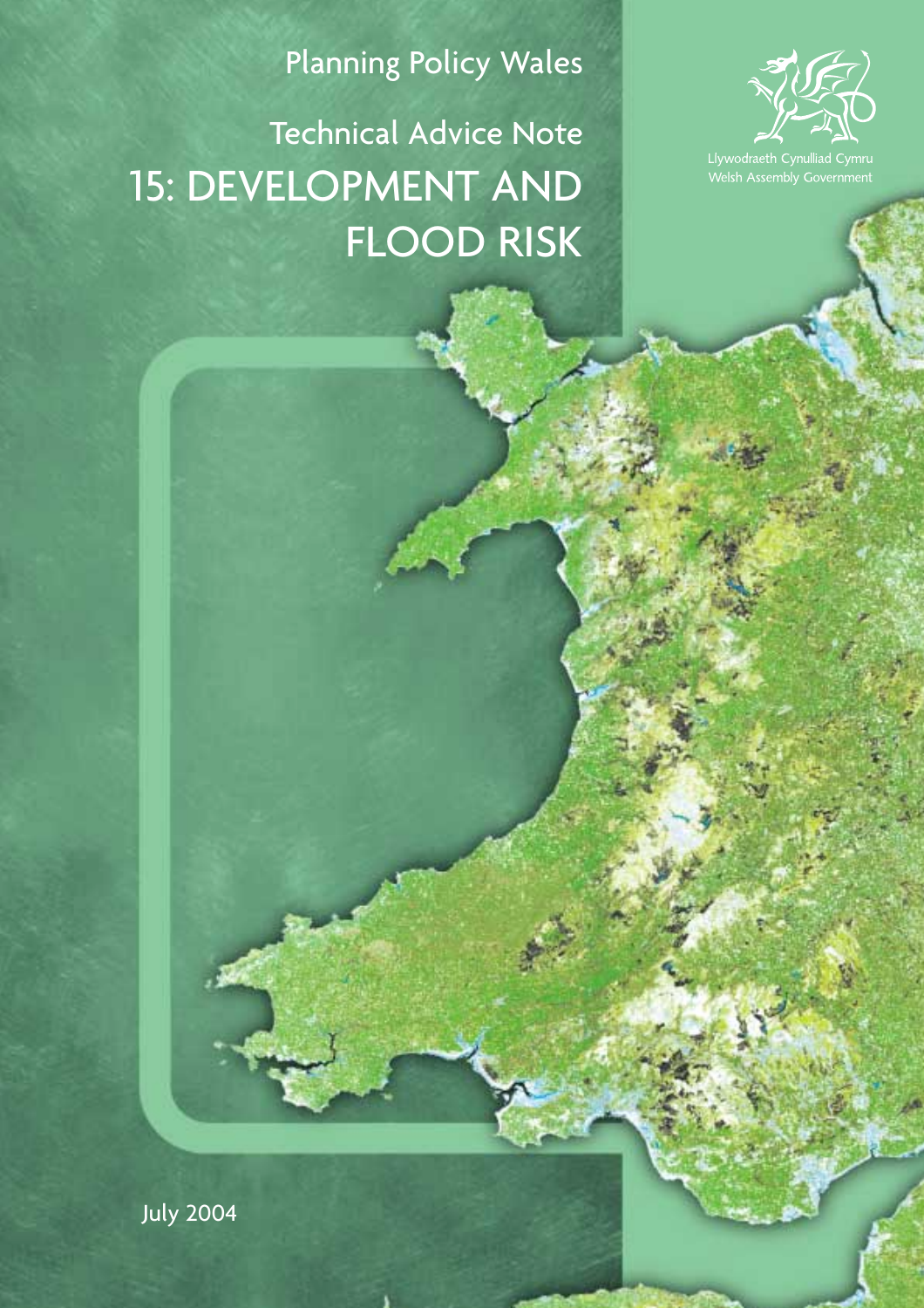This document is one of a series of Technical Advice Notes (TANs) which supplement "Planning Policy Wales".

Further information is available from Planning Division 4, The Welsh Assembly Government, Cathays Park, Cardiff, CF10 3NQ

Further copies can be obtained free of charge from:

Publications Centre Assembly at the Pierhead National Assembly for Wales Pierhead Street, Cardiff Bay CF99 INA

#### Tel: **029 2089 8688** E-mail: **Assembly-Publications@Wales.gsi.gov.uk**

It is also available on the National Assembly for Wales website: http://www.wales.gov.uk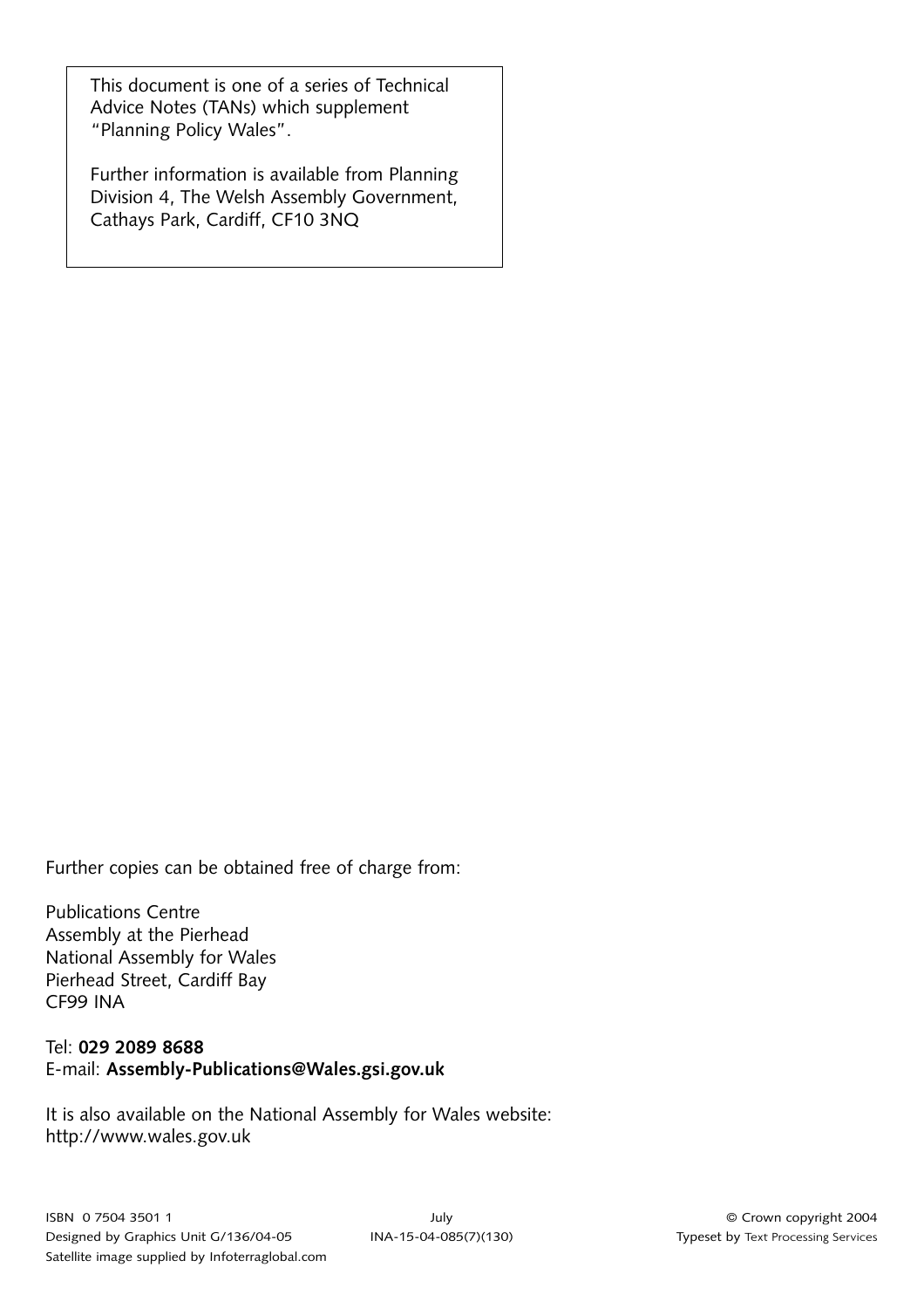**Planning Policy Wales**

# **Technical Advice Note 15 Development and Flood Risk**

**July 2004**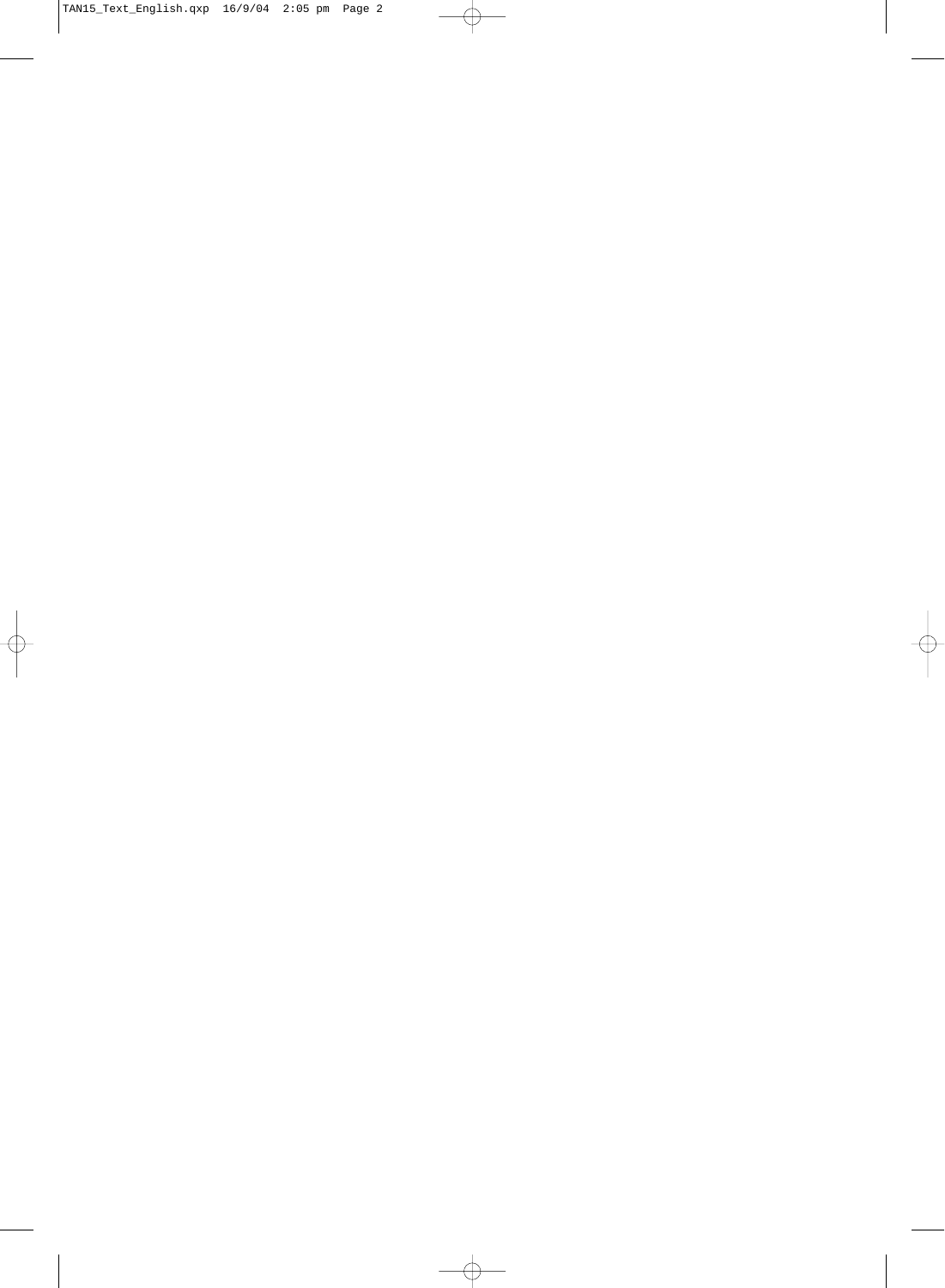# **Contents**

#### **Paragraph Number**

| Introduction                                 | 1               |
|----------------------------------------------|-----------------|
| Background                                   | $\overline{2}$  |
| Aim of the TAN                               | 3               |
| Development advice maps                      | $\overline{4}$  |
| Nature of development or land use            | 5               |
| Justifying the location of built development | 6               |
| Assessing flooding consequences              | $\overline{7}$  |
| Surface water run-off from new development   | 8               |
| Summary of policy requirements               | 9               |
| Action through Development Plans             | 10 <sup>°</sup> |
| Development Control                          | 11              |

Appendix 1 - Assessing Flooding Consequences

- A. Objectives of the Assessment
- B. Assessing Flooding Consequences
- C. Acceptability Criteria for Flooding Consequences
- D. Awareness of Flooding Consequences
- E. Technical Requirements for Assessing Flooding Consequences

Appendix 2 - Flooding and Climate Change

Appendix 3 – The Environment Agency

Appendix 4 – Sustainable Drainage Systems

Appendix 5 – Some Relevant Statutory and Non-Statutory Plans

Appendix 6 - Warning Notices/Signs at Caravan and Camping Sites and Other Development at Risk of Flooding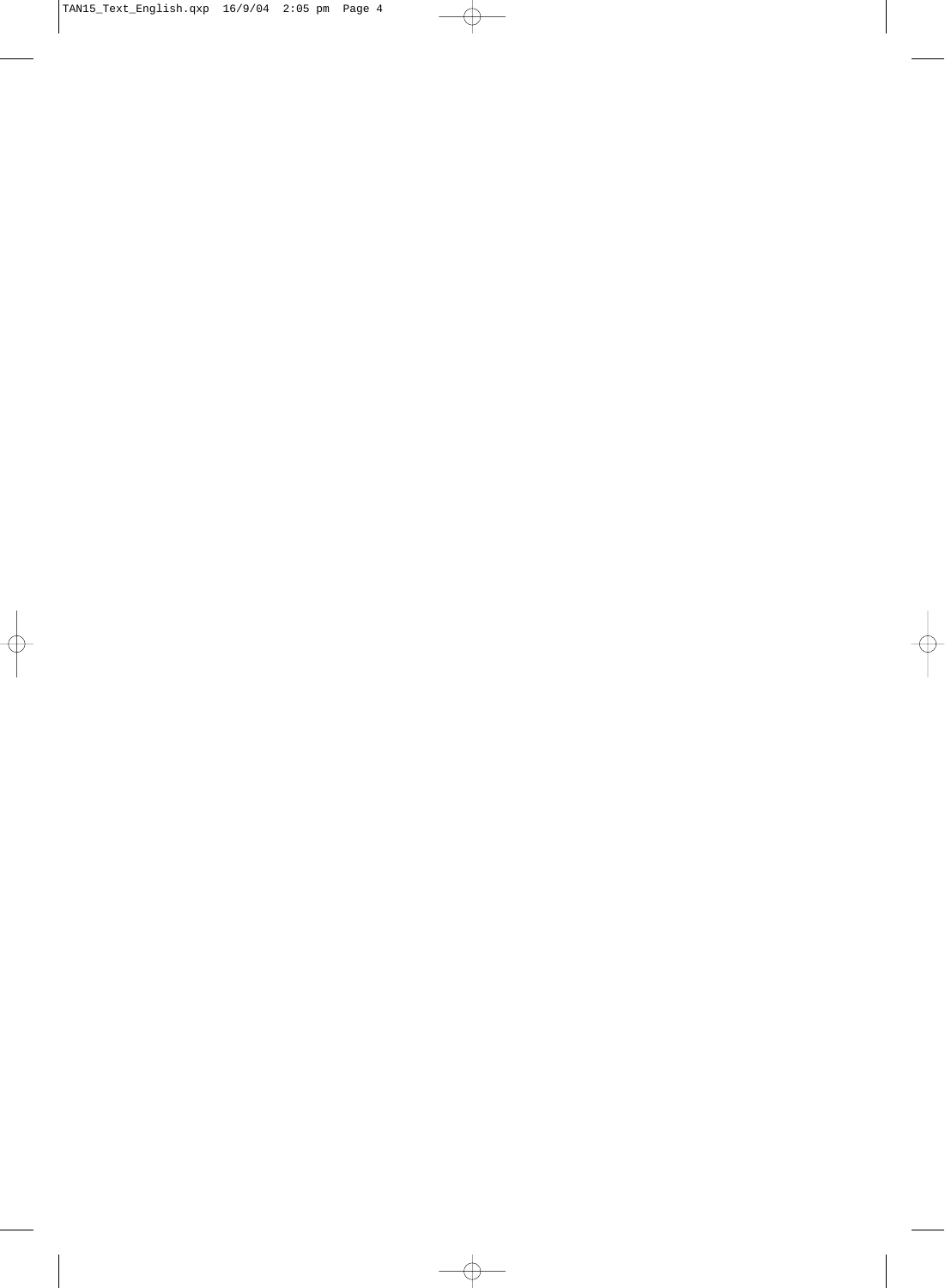# **1 Introduction**

1.1 This planning advice note should be read in conjunction with Planning Policy Wales, 2002. Planning Policy Wales (PPW) and technical advice notes and circulars should be taken into account by local planning authorities in Wales in the preparation of development plans. They may be material to decisions on individual planning applications and will be taken into account by the National Assembly for Wales and Inspectors in the determination of appeals and called-in planning applications.

1.2 This TAN provides technical guidance which supplements the policy set out in Planning Policy Wales in relation to development and flooding. It advises on development and flood risk as this relates to sustainability principles (section 2.2 PPW), and provides a framework within which risks arising from both river and coastal flooding, and from additional run-off from development in any location, can be assessed.

1.3 Information on the development advice maps accompanying the TAN will be available from local planning offices. A hard copy of a relevant map can be viewed at local libraries or obtained from the Welsh Assembly Government Planning Division.

# **2 Background**

2.1 Flooding of rivers and coastal waters is a natural process which plays an important role in shaping the environment. However, as a natural phenomenon it is very difficult to predict, and although floods occur relatively infrequently the consequences can be very significant. Flooding can place lives at risk, cause considerable personal trauma, result in extensive damage to property, often amounting to millions of pounds, and severely disrupt communications, business and commerce.

2.2 Historically, the topography of Wales has generally resulted in transport infrastructure and development being concentrated on valley floors, lowland areas and in the coastal fringes. A large proportion of the Welsh population is located within urban centres along the coastal plain in North and South Wales, particularly Cardiff, Swansea and Newport and the coastal settlements of North Wales. The precautionary framework outlined in this TAN allows flooding issues to be accorded appropriate consideration whilst recognising that development will continue to be necessary in these areas.

2.3 Overall, some 140,000 properties in Wales (12% of the total housing stock) are thought to be at risk from flooding by rivers or the sea. During the flooding events of October and November 2000 more than 1,900 properties were affected in Wales (*Flooding in Wales, Environment Agency Wales, March 2001*). The experience of recent years suggests that the incidence of problems due to flooding may be increasing, both in frequency and in scale. This arises partly from changes in river hydrology and human activity, and also from changes in land management and the increase in development in areas susceptible to flooding.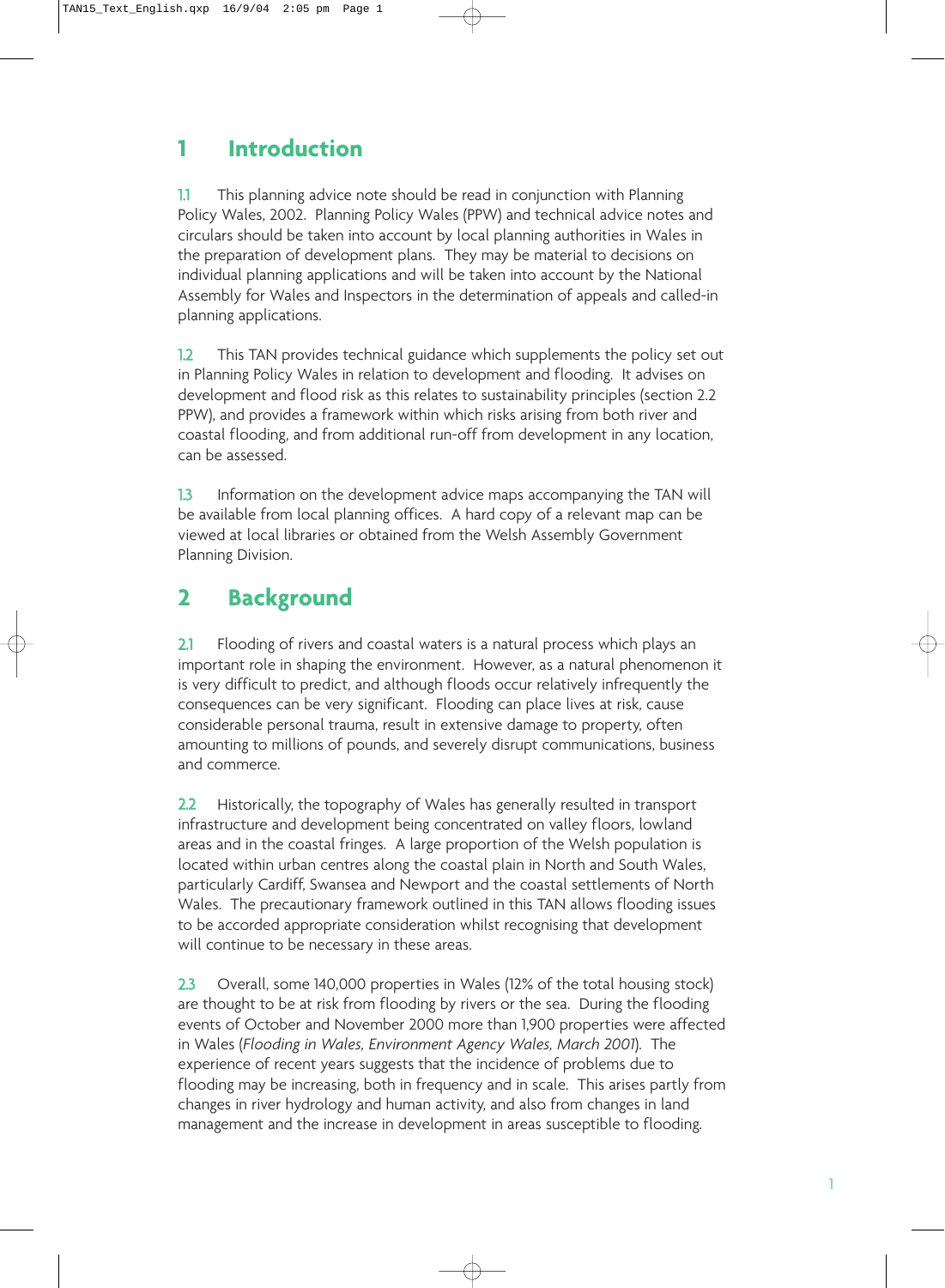Even without these factors, the incidence and extent of both river and coastal flooding is expected to increase with time as a consequence of climate change. Therefore, we must plan new development sensitively, and begin to do so now, with climate change in mind.

# **Climate Change**

2.4 There is mounting evidence that the global climate is changing as a result of human activity. At present there are gaps in our understanding with respect to how a changing climate will affect areas already vulnerable to flooding, although it is expected to increase risk significantly over time.

2.5 The latest Climate Change scenarios for the United Kingdom 2002 produced for the UK Climate Impacts Programme (UKCIP), show how the climate of the UK is already changing, and how this will become more pronounced over the coming decades. These predict that by the 2080's winter precipitation may increase by up to 30%. Heavy winter precipitation is likely to become more frequent, with the precipitation intensities that are currently experienced around once every two years becoming possibly between 5% and 20% higher. Relative sea levels will continue to rise around most of the UK's shoreline, and with this extreme sea levels will be experienced more frequently.

2.6 Although the future of climate change is not certain, the latest scenarios add to the already compelling evidence that some degree of climate change is inevitable in the future. As described in the Welsh Assembly Government's report *Climate Change Wales Learning to Live Differently (2002)*, the impacts of climate change will be wide-ranging, particularly those resulting from extreme weather events such as floods and droughts, which are often the most damaging and costly. Planning authorities and developers are directed to the UK Climate Impacts Programme (UKCIP) for the latest information with regard to climate change. The Environment Agency will be able to advise planning authorities and developers on the implications of the UKCIP as part of fulfilling the planning requirements outlined in this TAN. See appendix 2 for background information.

2.7 The potential frequency and cost of floods throughout the UK, both coastal and inland, has been a concern of the insurance industry for some time. Whilst insurance enables householders and businesses to minimise the cost of damage arising out of unforeseen events that may affect property, the industry is concerned that a number of factors are combining to make floods more frequent, widespread and more costly. This has caused insurers to review their position on the provision of flood cover to UK property owners. Further details on the position of the industry can be found on the Association of British Insurers website at www.abi.org.uk.

2.8 The affordability of flood cover, and the associated costs of coping with flooding consequences, reinforces the overall principle of avoiding development in areas where the consequences of flooding will be unacceptable.

2.9 Developers are advised to seek the views of insurers at an early stage, and insurers themselves may wish to make appropriate representations about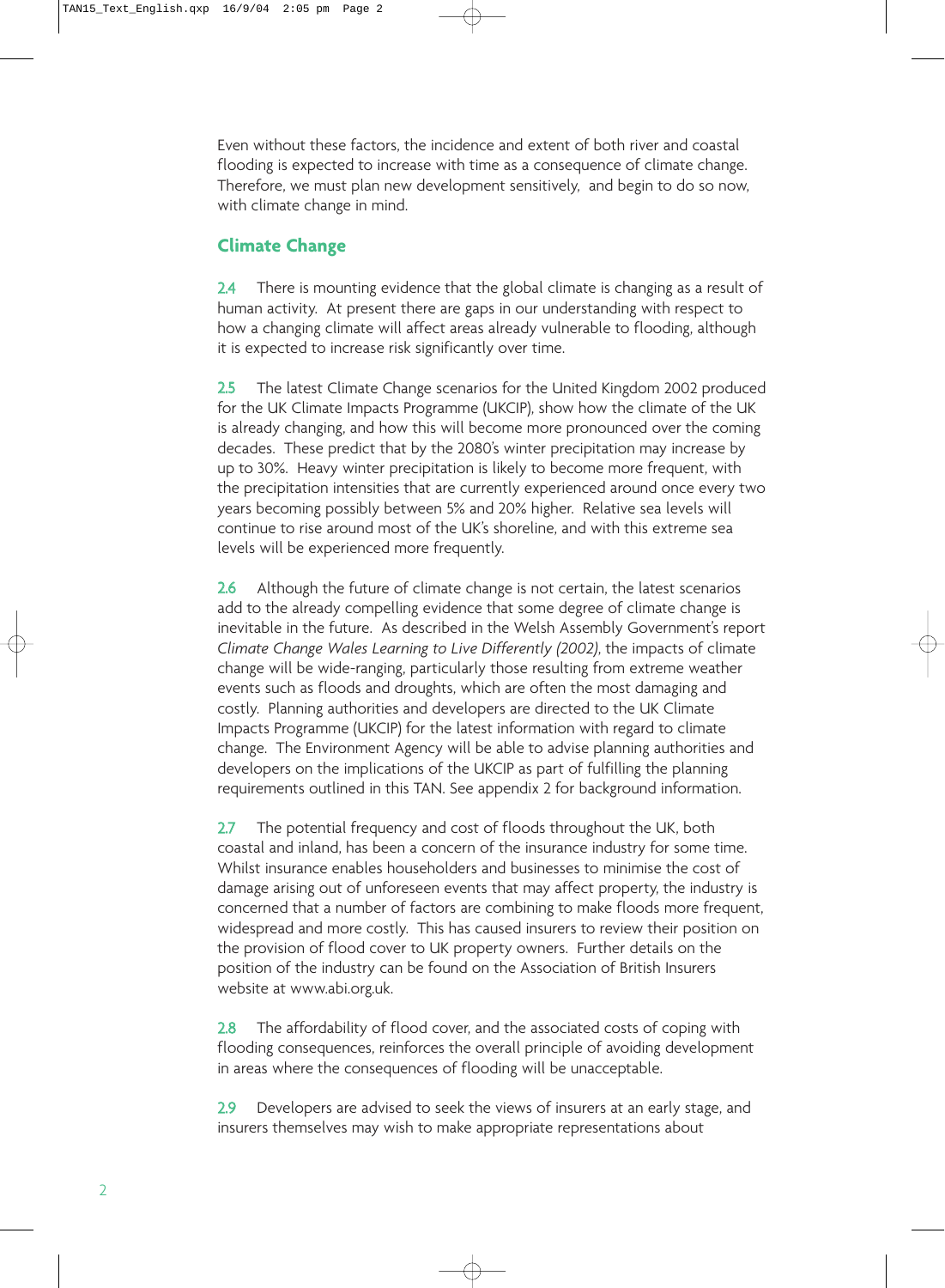proposals for the location of new development during the preparation of development plans. Planning authorities should be aware of the general concerns of insurers and the possible implications. They may wish to consult their own insurers to ensure that flood defence or mitigation measures are likely to satisfy the requirements of insurers. Generally, the Environment Agency will assist by providing advice on the detailed flood risk assessment and acceptability of flooding consequences, taking into account the risks to people and property.

## **Sustainable Development**

2.10 The Assembly has a duty, under section 121 of the Government of Wales Act, to promote sustainable development in the exercise of its functions. The planning system has a key role to play in the delivery of sustainable development by providing for homes, infrastructure, investment and jobs in a way which is consistent with sustainable development principles (section 2.2 PPW). In doing so it must provide development which is sustainable in the long term and not create a legacy of problems for future generations.

2.11 Managing flooding is an important part of contributing towards achieving sustainable development. Relevant sustainable development considerations from the flooding perspective include:-

- Guiding development to locations at little or no risk from river, tidal or coastal flooding or from run off arising from development in any location;
- Bearing in mind that government resources for flood and coastal defence are directed at reducing risks for existing development and are not available to provide defences in anticipation of future development;
- Managing the consequences of flooding where development can be justified and the consequences are considered acceptable in reference to section 7 and appendix 1;
- Making provision for future changes in flood risk, for example taking account of climate change, where they can be anticipated;
- Bearing in mind measures within Catchment Flood Management Plans or Shoreline Management Plans to restore substantial functionality and/or natural heritage benefits of flood plains through the removal of inappropriate existing built development.

# **3 Aim of the TAN**

3.1 The general approach of PPW, supported by the TAN, is to advise caution in respect of new development in areas at high risk of flooding by setting out a precautionary framework to guide planning decisions. The overarching aim of the precautionary framework is, in order of preference, to:-

• Direct new development away from those areas which are at high risk of flooding.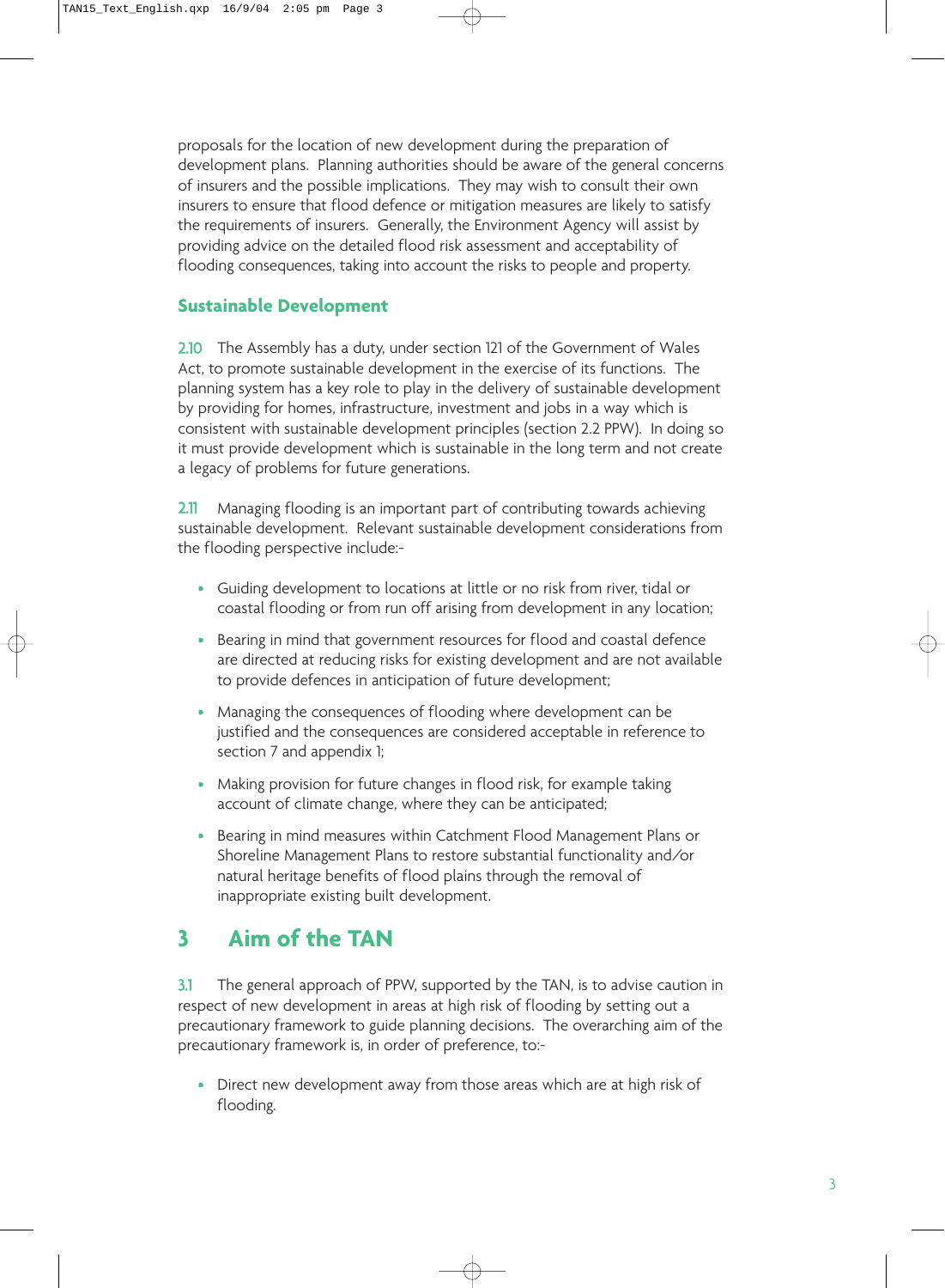- Where development has to be considered in high risk areas (zone C) only those developments which can be justified on the basis of the tests outlined in section 6 and section 7 are located within such areas.
- 3.2 The operation of the precautionary framework is governed by:-
	- A development advice map containing three zones (A, B and C with subdivision into C1 and C2) which should be used to trigger the appropriate planning tests in relation to sections 6 and 7 and appendix 1.
	- Definitions of vulnerable development and advice on permissible uses in relation to the location of development and the consequences of flooding.

3.3 The precautionary framework should be used for both forward planning and development control purposes.

## **Roles and responsibilities**

3.4 The planning authority will need to be satisfied that a proposal is justified and that the consequences of flooding are acceptable. Where the risks of, and consequences of, flooding cannot be managed to an acceptable level then developing in these areas shall be avoided irrespective of justification under section 6. Developers will need to provide information to demonstrate that their proposal satisfies the tests contained in the TAN.

3.5 The Environment Agency should assist the planning authority in coming to their decision by providing expert advice on the flooding consequences assessment and the acceptability of the flooding consequences in terms of the risks to people and property. The Environment Agency should make available data and expertise to assist developers in undertaking flood consequences assessment and, where appropriate, advise on any necessary mitigation measures. (see appendix 3).

# **4 Development advice maps**

4.1 The development advice maps are based on the best available information considered sufficient to determine when flood risk issues need to be taken into account in planning future development. Three development advice zones are described on the maps, to which are attributed different planning actions.

4.2 The maps are based on Environment Agency's extreme flood outlines (zone C) and the British Geological Survey (BGS) drift data (zone B). Figure 1 describes the composition and use of these zones to control and manage development.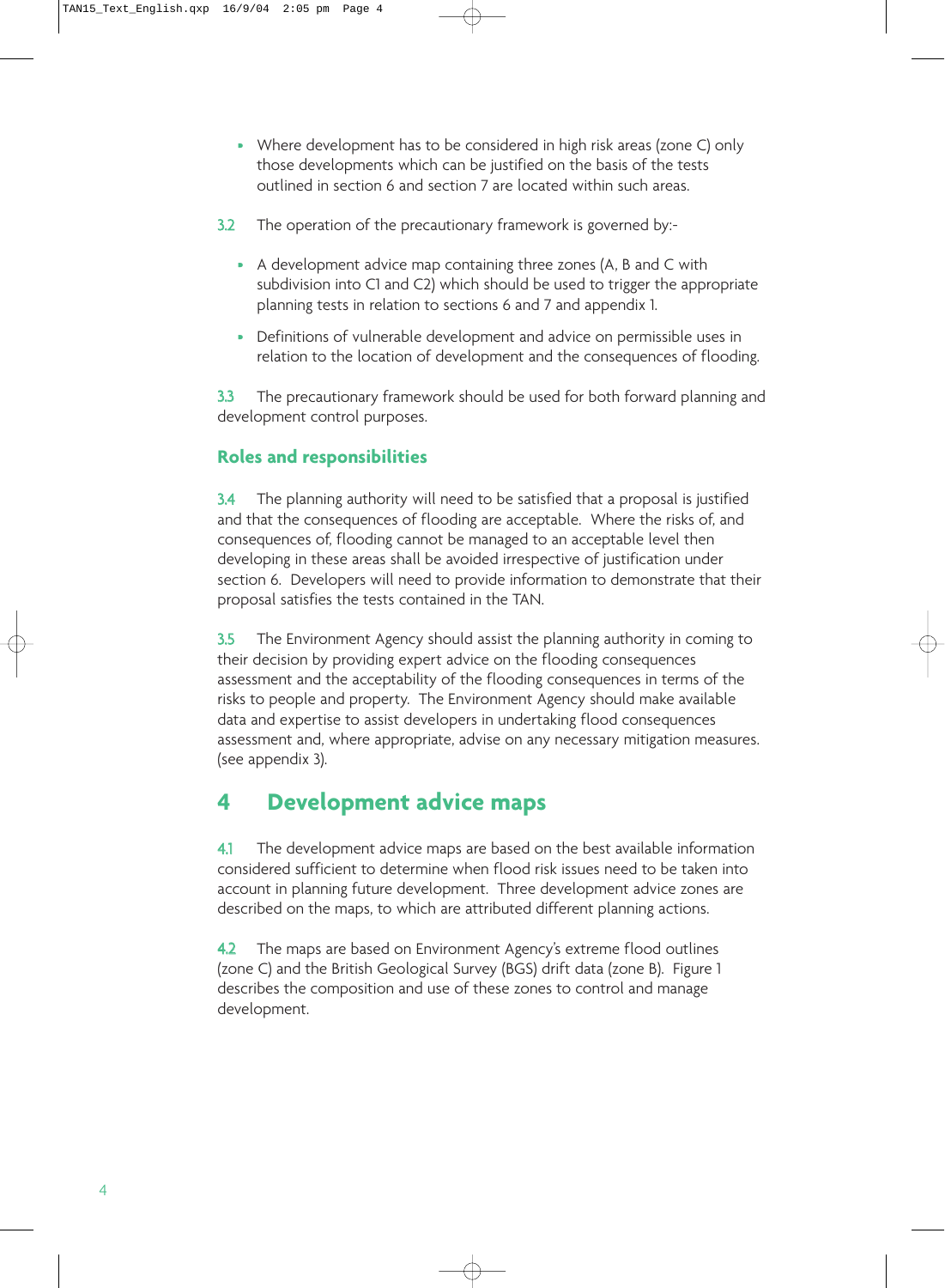# **Figure 1**

| <b>Description of Zone</b>                                                                                               |                | Use within the precautionary<br>framework                                                                                                                                                                                                                                                             |
|--------------------------------------------------------------------------------------------------------------------------|----------------|-------------------------------------------------------------------------------------------------------------------------------------------------------------------------------------------------------------------------------------------------------------------------------------------------------|
| Considered to be at little or no risk<br>of fluvial or tidal/coastal flooding.                                           | A              | Used to indicate that justification<br>test is not applicable and no need<br>to consider flood risk further.                                                                                                                                                                                          |
| Areas known to have been flooded<br>in the past evidenced by<br>sedimentary deposits.                                    | B              | Used as part of a precautionary<br>approach to indicate where site<br>levels should be checked against<br>the extreme (0.1%) flood level. If<br>site levels are greater than the flood<br>levels used to define adjacent<br>extreme flood outline there is no<br>need to consider flood risk further. |
| Based on Environment Agency<br>extreme flood outline, equal to or<br>greater than 0.1% (river, tidal or<br>coastal)      | $\mathsf{C}$   | Used to indicate that flooding<br>issues should be considered as an<br>integral part of decision making by<br>the application of the justification<br>test including assessment of<br>consequences.                                                                                                   |
| Areas of the floodplain which are<br>developed and served by significant<br>infrastructure, including flood<br>defences. | C1             | Used to indicate that development<br>can take place subject to<br>application of justification test,<br>including acceptability of<br>consequences.                                                                                                                                                   |
| Areas of the floodplain without<br>significant flood defence<br>infrastructure.                                          | C <sub>2</sub> | Used to indicate that only less<br>vulnerable development should be<br>considered subject to application of<br>justification test, including<br>acceptability of consequences.<br>Emergency services and highly<br>vulnerable development should not<br>be considered.                                |

4.3 While robust for triggering the application of the tests (for both forward planning and decision making) at the present time it is inevitable that information will be improved and refined over time. It is expected that the development advice maps will remain in place for 3 years, unless the Assembly Government is informed by the Environment Agency with regard to significant change. Future versions of the maps would then be issued as numbered and dated copies which will supersede earlier versions. It will always be good practice to consult the Environment Agency as a first step when considering development in zone C.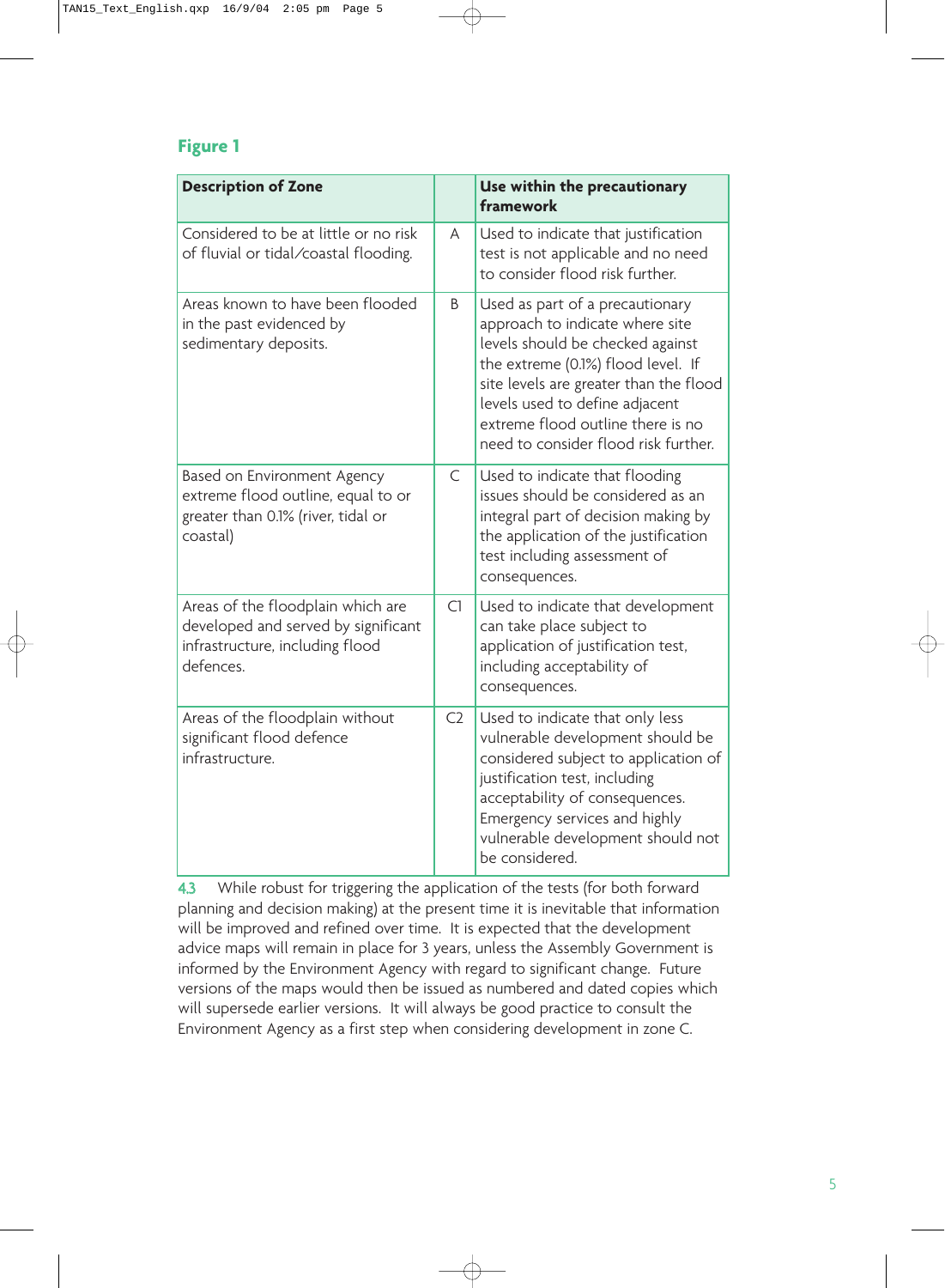# Illustration of Zone C across Wales



a 10% dil aglia a di i

Unadersed opposes of the Contract of Arts and Arts and Arts in Contractor of the Committee County County (1991) 744

21 Southwest Court State (Admin Art And)

Builde of equiticalizate galaxies as such facilities a pilla sextent coll offer an Bib at other eff possibility of the housing of the map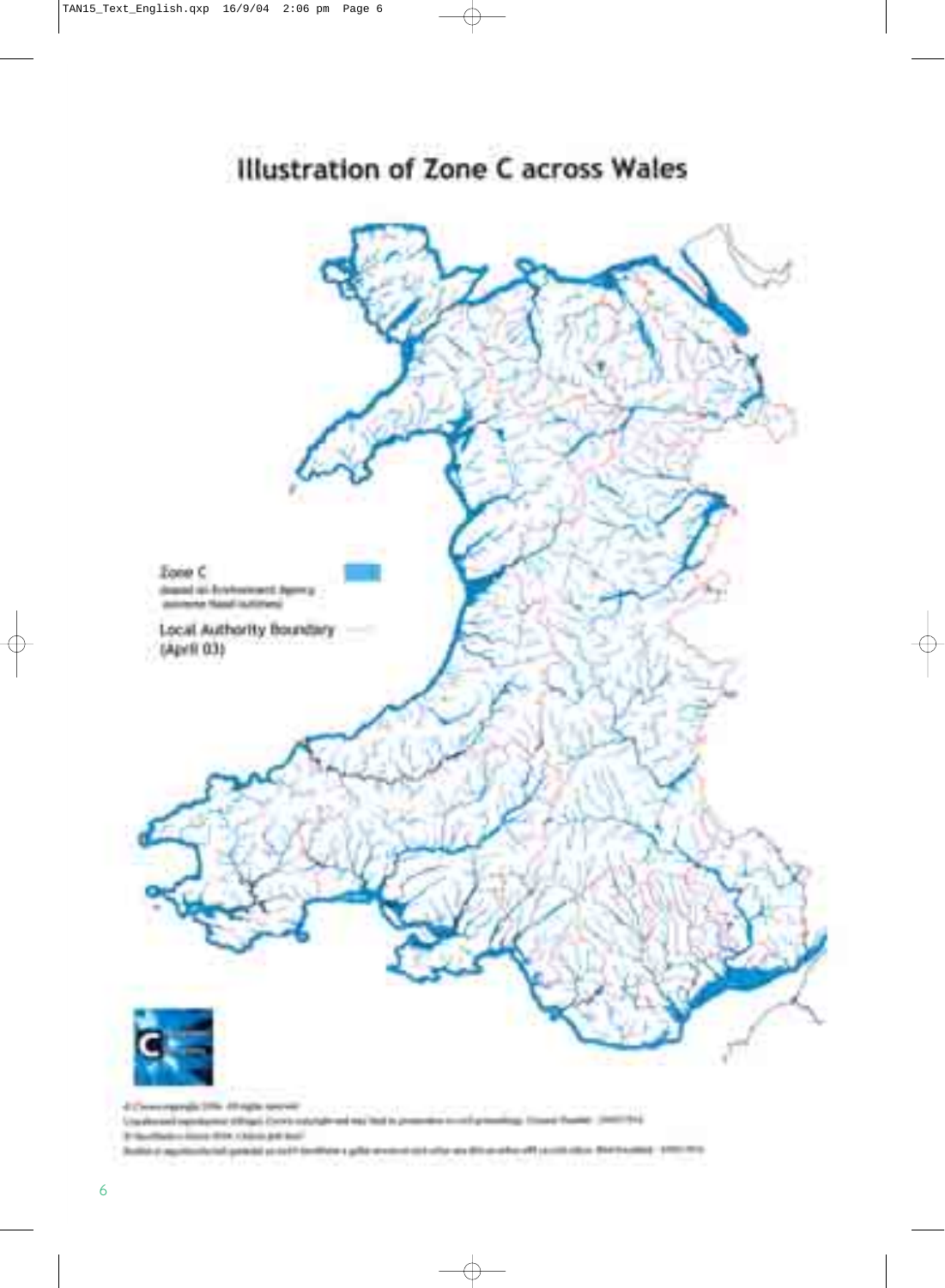# **5 Nature of development or land use**

5.1 Particular flooding consequences may not be acceptable for particular types of development. For example, allowing residential development in areas which are subject to high risks of flooding can result in a traumatic impact on people's lives. The precautionary framework identifies the vulnerability of different land uses to flooding, and for this purpose, development has been subdivided into three categories in figure 2.

## **Figure 2**

| <b>Development category</b>   | <b>Types</b>                                                                                                                                                                                                                                                              |
|-------------------------------|---------------------------------------------------------------------------------------------------------------------------------------------------------------------------------------------------------------------------------------------------------------------------|
| <b>Emergency services</b>     | hospitals, ambulance stations, fire<br>stations, police stations, coastguard<br>stations, command centres, emergency<br>depots and buildings used to provide<br>emergency shelter in time of flood                                                                        |
| Highly vulnerable development | all residential premises (including hotels<br>and caravan parks), public buildings (e.g.<br>schools, libraries, leisure centres),<br>especially vulnerable industrial<br>development (e.g. power stations,<br>chemical plants, incinerators), and<br>waste disposal sites |
| Less vulnerable development   | General industrial, employment,<br>commercial and retail development,<br>transport and utilities infrastructure,<br>car parks, mineral extraction sites and<br>associated processing facilities,<br>excluding waste disposal sites                                        |

5.2 The Emergency Services category describes facilities which need to be operational and accessible at all times. Highly vulnerable development describes development where the ability of occupants to decide on whether they wish to accept the risks to life and property associated with flooding, or be able to manage the consequences of such a risk, is limited. It also includes those industrial uses where there would be an attendant risk to the public and the water environment should the site be inundated. Less vulnerable development describes development where the ability of occupants to decide on whether they wish to accept such risks is greater than that in the highly vulnerable category. The vulnerability attributed to a mixed use proposal will be defined by the most vulnerable use.

5.3 There are uses which are considered to be exceptions to the general rule, and have not been classified above, because they are required in a fluvial, tidal or coastal location by virtue of their nature. These include boatyards, marinas, essential works required at mooring basins, and development associated with canals. They will not be subject to the first part of the justification test in section 6 but will be subject to the acceptability of consequences part of the test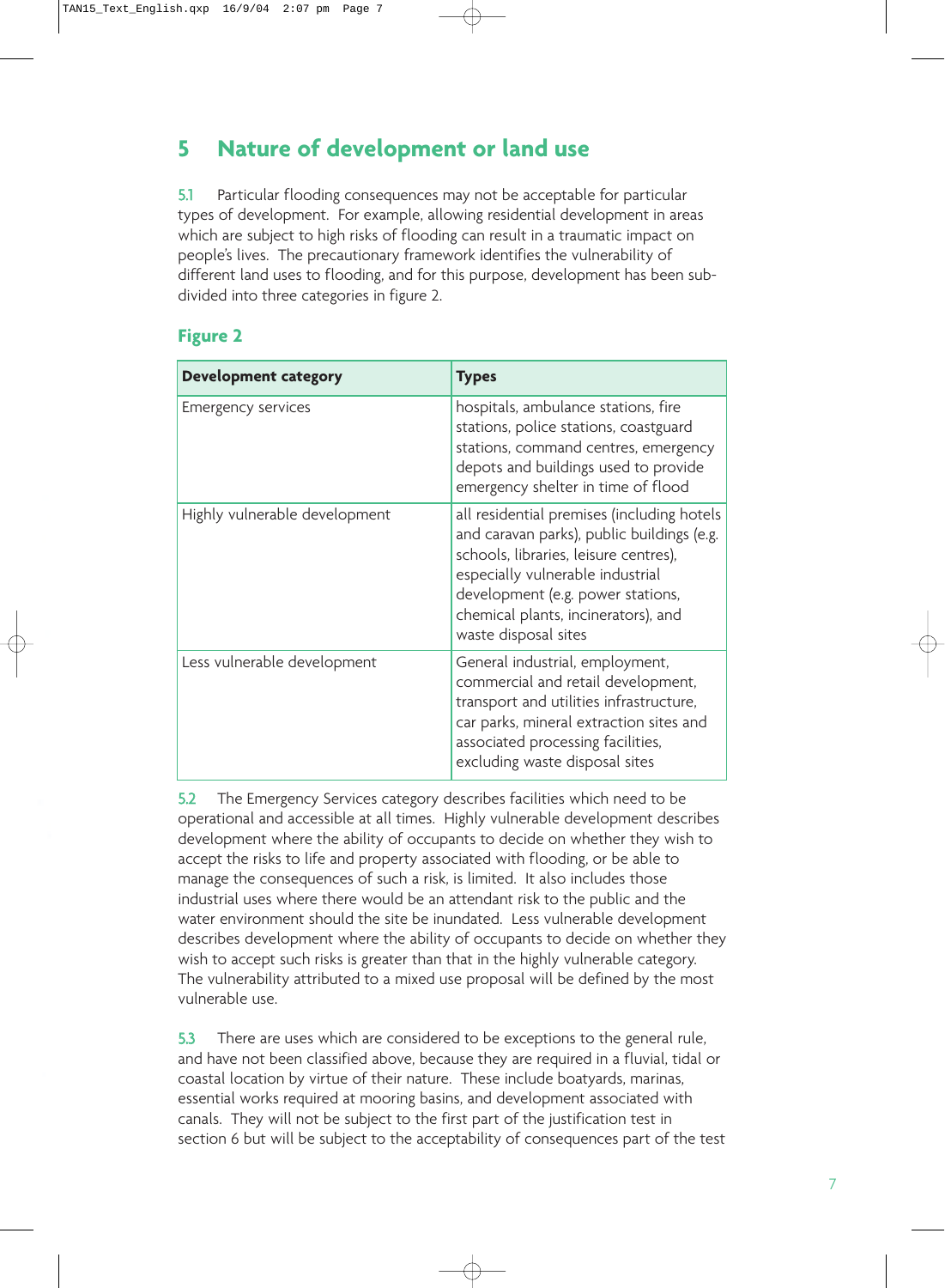as outlined in section 7 and the requirements of appendix 1. Further consideration is given to minor development in section 11.

# **6 Justifying the location of development**

6.1 Much urban development in Wales has taken place alongside rivers and in the coastal plain. It is therefore inevitable, despite the overall aim to avoid flood risk areas, that some existing development will be vulnerable to flooding and fall within zone C. Some flexibility is necessary to enable the risks of flooding to be addressed whilst recognising the negative economic and social consequences if policy were to preclude investment in existing urban areas, and the benefits of reusing previously developed land. Further development in such areas, whilst possibly benefiting from some protection, will not be free from risk and could in some cases exacerbate the consequences of a flood event for existing development and therefore a balanced judgement is required.

6.2 New development should be directed away from zone C and towards suitable land in zone A, otherwise to zone B, where river or coastal flooding will be less of an issue. In zone C the tests outlined in sections 6 and 7 will be applied, recognising, however, that highly vulnerable development and Emergency Services in zone C2 should not be permitted. All other new development should only be permitted within zones C1 and C2 if determined by the planning authority to be justified in that location. Development, including transport infrastructure, will only be justified if it can be demonstrated that:-

- i. Its location in zone C is necessary to assist, or be part of, a local authority regeneration initiative or a local authority strategy required to sustain an existing settlement<sup>1</sup>; **or**,
- ii Its location in zone C is necessary to contribute to key employment objectives supported by the local authority, and other key partners, to sustain an existing settlement or region;

#### **and,**

- iii It concurs with the aims of PPW and meets the definition of previously developed land (PPW fig 2.1); and,
- iv The potential consequences of a flooding event for the particular type of development have been considered, and in terms of the criteria contained in sections 5 and 7 and appendix 1 found to be acceptable.

# **7 Assessing flooding consequences**

7.1 If a development proposal in zone C1, or in C2 if it is defined as being of low vulnerability, meets the test outlined in section 6, the justification will be in the knowledge that those developments will flood and will need to be planned accordingly. This section will apply in zone C, and those parts of zone B where flooding has been identified as a material consideration to allow for localised problems.

<sup>1</sup> Regeneration initiatives will be comprehensive, multi-approach and form part of an integrated suite of initiatives which have been subject to public consultation. Local authority strategy will be the development plan for the area (deposit version as minimum).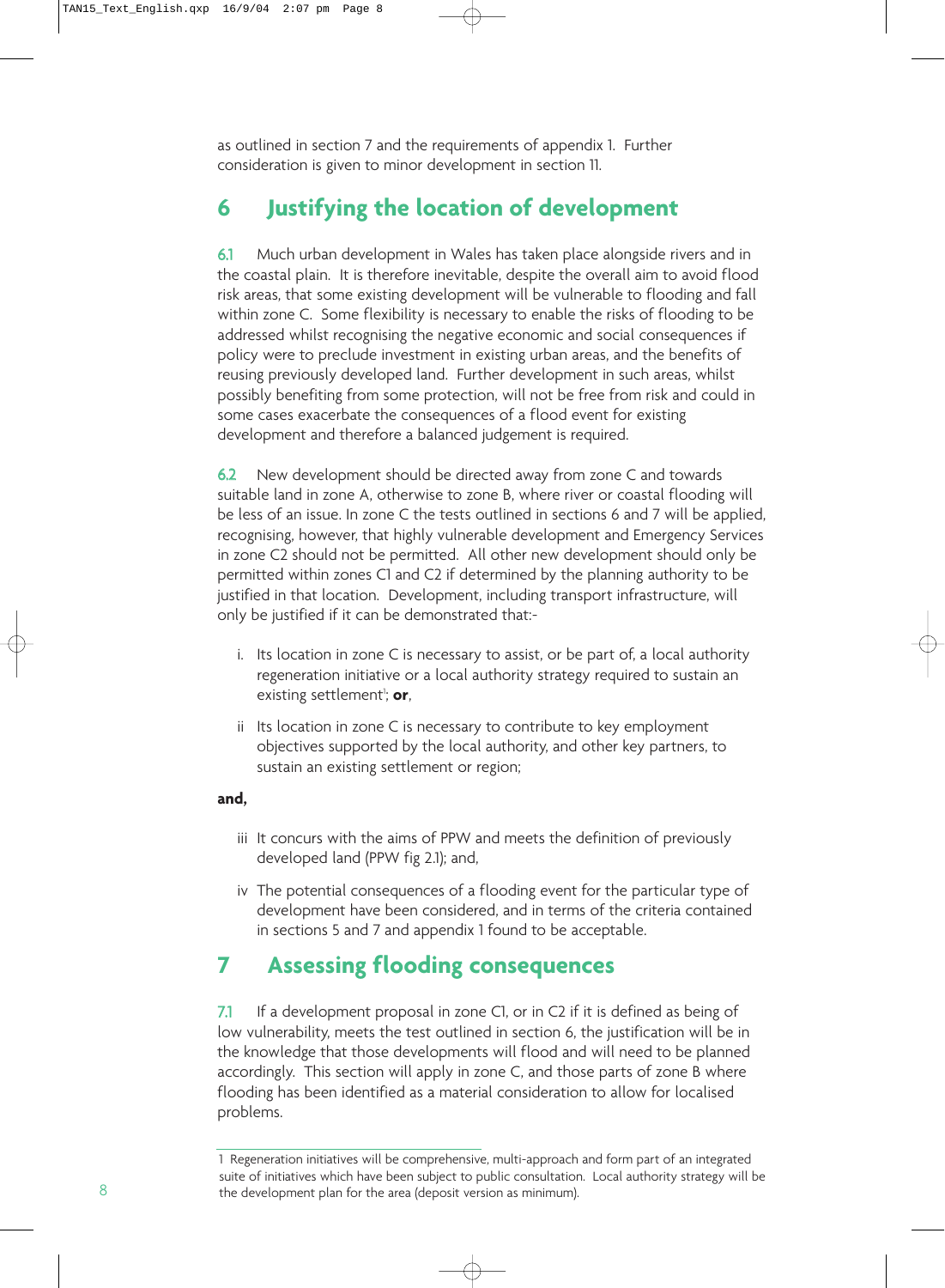7.2 Whether a development should proceed or not will depend upon whether the consequences of flooding of that development can be managed down to a level which is acceptable for the nature/type of development being proposed, including its effects on existing development. It would certainly not be sensible for people to live in areas subject to flooding (even in two storey buildings) where timely flood warnings cannot be provided and where safe access/egress cannot be achieved.

7.3 Where development is justified the assessment can be used to establish whether suitable mitigation measures can be incorporated within the design to ensure that development is as safe as possible and there is:

- $\triangleright$  minimal risk to life:
- $\triangleright$  minimal disruption to people living and working in the area,
- $\triangleright$  minimal potential damage to property;
- $\triangleright$  minimal impact of the proposed development on flood risk generally; and,
- $\triangleright$  minimal disruption to natural heritage.

7.4 Therefore, before deciding whether a development can take place an assessment, which examines the likely mechanisms that cause the flooding, and the consequences on the development of those floods, must be undertaken, which is appropriate to the size and scale of the proposed development. Further advice can be found in appendix 1.

7.5 Planning authorities should recognise that the presence of protection measures does not eliminate risk completely and that certain developments are more vulnerable than others. Land protected by defences will be extremely vulnerable in the event of overtopping or breach because of the speed of flooding in such circumstances. The Environment Agency will advise the planning authority on the consequences of flooding for the type and nature of proposal and this should enable the planning authority to arrive at a judgement on the acceptability of the flooding consequences. Where development is allowed, developers must put plans/measures in place to manage those consequences Such measures must be capable of being implemented at the appropriate stage as part of the development and, where necessary, long term maintenance must be provided for.

7.6 Planning and building standards have a complementary role in flood management and the use of flood damage resistant and mitigation measures will be required as part of ensuring that consequences of flooding are acceptable. Simple design features, such as raising floor levels, while ensuring that appropriate access is maintained for disabled people, or keeping electrical circuits above levels likely to be affected by flooding, can enable buildings to resist and cope with flooding better. In areas where inundation may be rapid, such as immediately behind sea walls, or in steep river catchments, mitigation of this kind is likely to be more difficult and on its own unlikely to result in acceptable flooding consequences. More information on preparing for flooding can be found in the DTLR document *Preparing for Floods (2002)* and from the publications of the Association of British Insurers.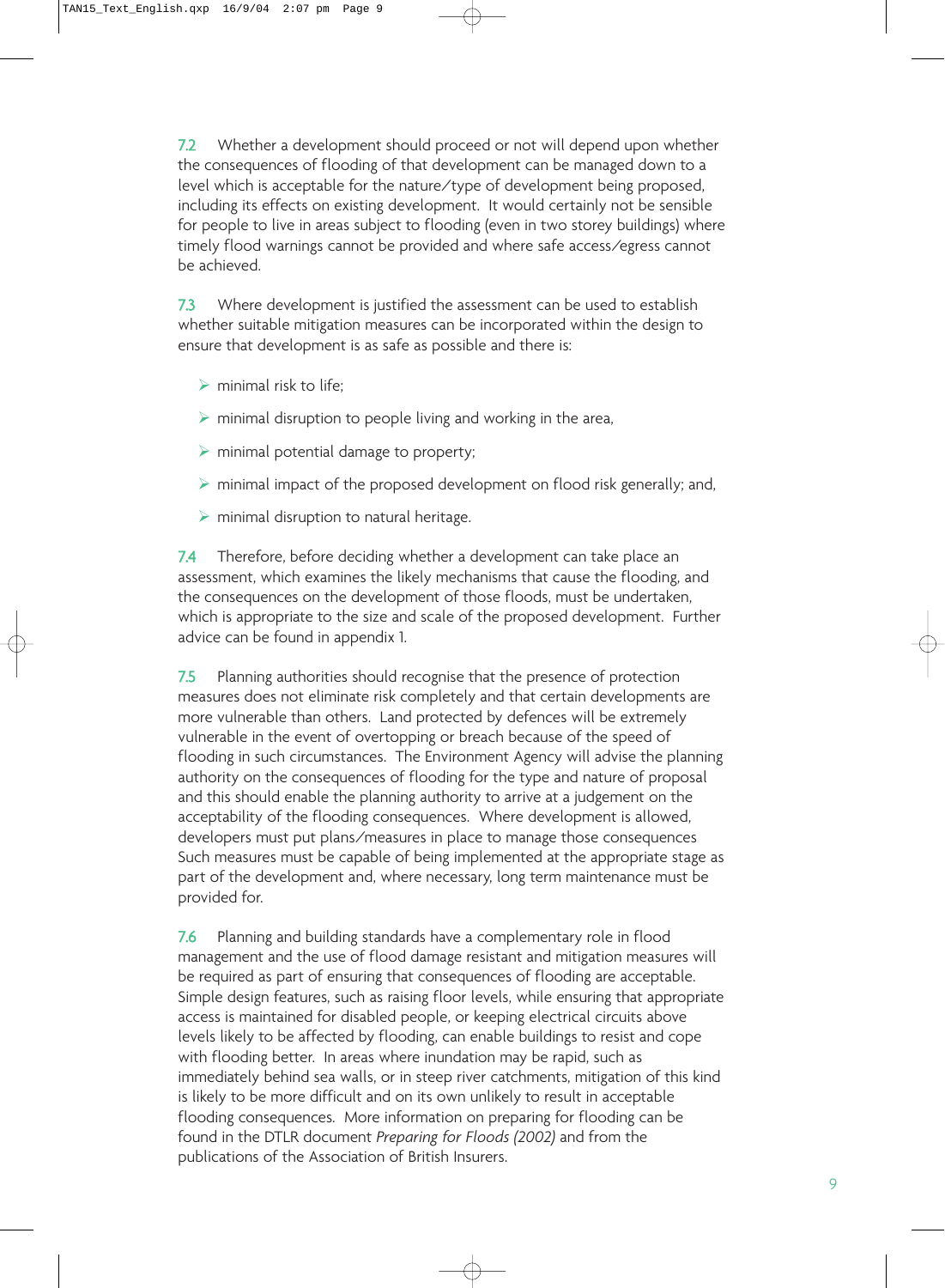7.7 The effect of flooding on water or sewerage infrastructure could have catastrophic effects on public health and the environment by resulting in the contamination of potable water, or the mixing of sewerage with flood water. Flood water could enter the public sewerage systems with little control and the combination of sewerage and flood water would affect properties and the environment. The consequences assessment should consider access and egress, for example, if a statutory undertaker is not able to access its apparatus during a flood then this will prolong the time before remediation could occur.

7.8 Development proposals on or adjacent to land that may be affected by contamination can have implications for water quality during times of flood. Where such sites are inundated there is an attendant risk that certain contaminants may be mobilised and could pose a threat to surface waters or leach into ground waters. In addition, where the development involves, for example, the storage/use of oils, fuels or chemicals, an industrial process or the storage or handling of waste materials, there is a risk to the water environment should the site be inundated. These factors should be taken into account in reaching a decision by forming part of an assessment required in accordance with section 7 and appendix 1

# **8 Surface water run-off from new development**

8.1 All types of land use change will impact on the natural hydrological cycle in one way or another and flooding is not confined to flood plains, as heavy rain falling on waterlogged ground can cause localised flooding almost anywhere. In all zones, development should not increase the risk of flooding elsewhere. Runoff from developments in these areas can, if not properly controlled, result in flooding at other locations and significantly alter the frequency and extent of floods further down the catchment. In many instances this will be determined by local knowledge and where such concerns are suspected planning authorities should consult the relevant competent authority on a case by case basis, who will determine what, if any, attenuation is to be required.

#### **Consultation may be required with one, or more, of the following organisations with regard to surface water:**

- Highway Authorities: highway surface water, for example highway culverts, roadside drains, swales
- Land Drainage Authorities, including IDB's, Riparian owners or Environment Agency: for example agricultural run-off, ditches, streams and main rivers
- Sewerage Undertakers: for example roofs and yard water from domestic curtilage

8.2 Built development, such as roads, pavements, and roofing, tends to increase the surface area of impermeable ground, thus reducing percolation and increasing rapid surface run-off. This has the effect of reducing the time it takes for precipitation to enter the watercourse and consequently increasing the peak discharge. SuDs can perform an important role in managing run-off from a site and should be implemented, wherever they will be effective, in all new development proposals, irrespective of the zone in which they are located.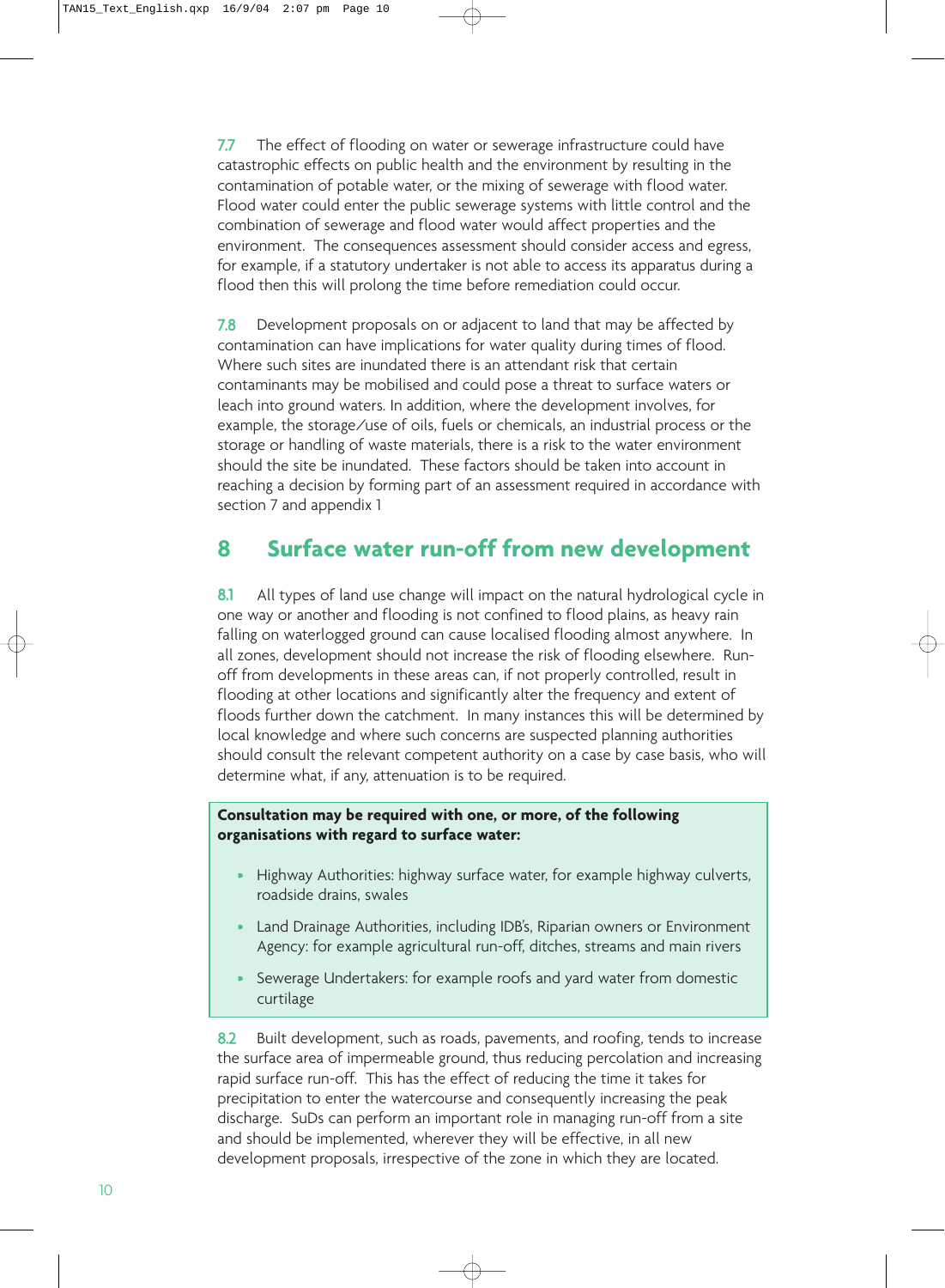8.3 Development in one part of a catchment may increase run-off and hence flood risk elsewhere, therefore, the aim should be for new development not to create additional run-off when compared with the undeveloped situation, and for redevelopment to reduce run-off where possible. It is accepted that there may be practical difficulties in achieving this aim.

8.4 Sustainable Drainage Systems (SuDs) offer a variety of engineering solutions, both soft and hard, that can be employed to manage surface water run-off. For example, a combination of techniques incorporating both wet and dry balancing ponds, soakaways and swales can lower flood risk by reducing the quantity of surface water run off and delaying its discharge to watercourses. Such systems can also provide habitat and amenity enhancements and passive treatment to improve water quality prior to discharge. It should be noted, however, that options which involve increasing infiltration will have limited effectiveness on sites underlain by high groundwater tables and/or very low permeability terrain.

8.5 Information with regard to the appropriate mechanisms for considering SuDs is contained in the *'Interim Code of Practice for Sustainable Drainage Systems'* (2004) developed by the National Suds Working Group. Planning authorities may consider imposing a condition requiring developers to examine the SuDS option and provide the planning authority with details and options. If it is demonstrated that SuDS could work on a site, and subject to the appropriate agreements being in place with regard to adoption, then the planning authority would require SuDS to be implemented. Developers will need to give good reason why SuDS could not be implemented. If a conventional drainage system does not improve the status quo or has a negative impact then this can be a valid reason for refusal.

8.6 Consideration must also be given to maintaining the effectiveness of any drainage system, including pipes. Systems must be able to cope with severe rainfall/snowmelt events and provision must be made for long term maintenance and renewal. Where necessary, conditions attached to permissions and /or agreements can be used to secure these objectives. See appendix 4 for further information.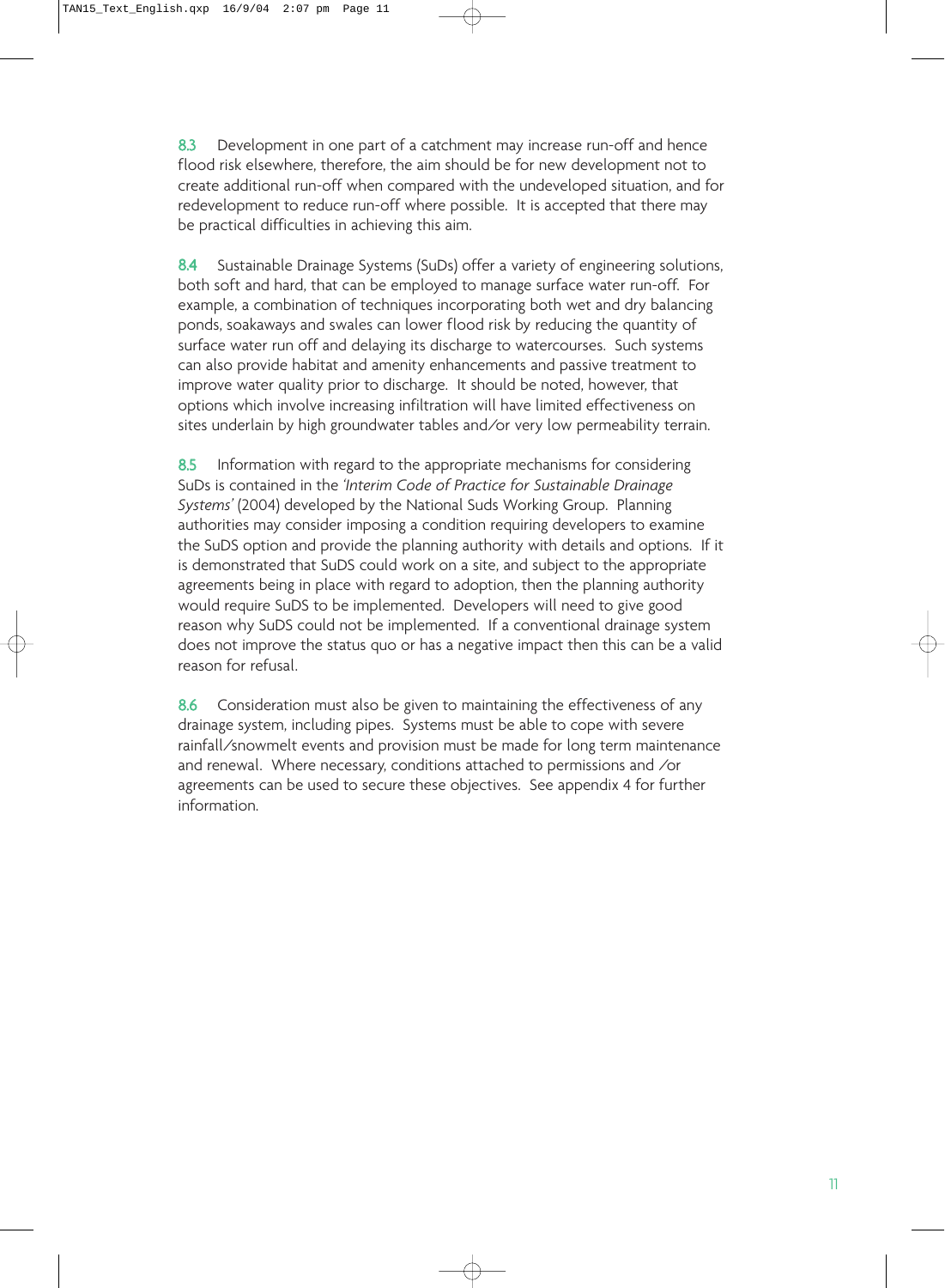| the grounds of flooding.<br>Effective flood warning provided<br>Effective flood warning provided<br>Occupiers aware of flood risk<br>Acceptable consequences for<br>Occupiers aware of flood risk<br>Acceptable consequences for<br>Flood emergency plans and<br>Flood emergency plans and<br>Escape/evacuation routes<br>Escape/evacuation routes<br>No increase in flooding<br>No increase in flooding<br>Flood resistant design<br>nature of use<br>nature of use<br>procedures<br>procedures<br>elsewhere<br>elsewhere<br>present<br>present<br>greater than the<br>adjacent extreme flood outline<br>not applicable<br>to consider<br>flood levels used to define<br>water<br>water<br>flood risk further.<br>Justification test<br>Refer to surface<br>If site levels are<br>there is no need<br>Refer to surface<br>requirements<br>requirements<br>$\blacksquare$<br>Emergency services<br>Emergency services<br>Highly vulnerable<br>Highly vulnerable<br>Less vulnerable<br>development<br>development<br>development<br>Other<br>⋖<br>ഥ | <b>DAM</b> | Development Type<br>(Section 5) | <b>Planning Requirements</b><br>(Section 4) | (Section 7 & Appendix 1)<br><b>Acceptability Criteria</b> | (Section 5, 6, 7 & Appendix 1)<br>Development Advice                                                                                                                                                                                                                                        |
|----------------------------------------------------------------------------------------------------------------------------------------------------------------------------------------------------------------------------------------------------------------------------------------------------------------------------------------------------------------------------------------------------------------------------------------------------------------------------------------------------------------------------------------------------------------------------------------------------------------------------------------------------------------------------------------------------------------------------------------------------------------------------------------------------------------------------------------------------------------------------------------------------------------------------------------------------------------------------------------------------------------------------------------------------|------------|---------------------------------|---------------------------------------------|-----------------------------------------------------------|---------------------------------------------------------------------------------------------------------------------------------------------------------------------------------------------------------------------------------------------------------------------------------------------|
|                                                                                                                                                                                                                                                                                                                                                                                                                                                                                                                                                                                                                                                                                                                                                                                                                                                                                                                                                                                                                                                    |            |                                 |                                             |                                                           | No constraints relating to river or<br>avoid increasing risk elsewhere.<br>coastal flooding, other than to                                                                                                                                                                                  |
| No increase in flooding<br>elsewhere                                                                                                                                                                                                                                                                                                                                                                                                                                                                                                                                                                                                                                                                                                                                                                                                                                                                                                                                                                                                               |            |                                 |                                             |                                                           | identify consequences that cannot<br>in a refusal of planning consent on<br>therefore, that these would result<br>Generally suitable for most forms<br>be overcome or managed to an<br>of development. Assessments,<br>where required, are unlikely to<br>acceptable level. It is unlikely, |

# **9 Summary of Policy Requirements**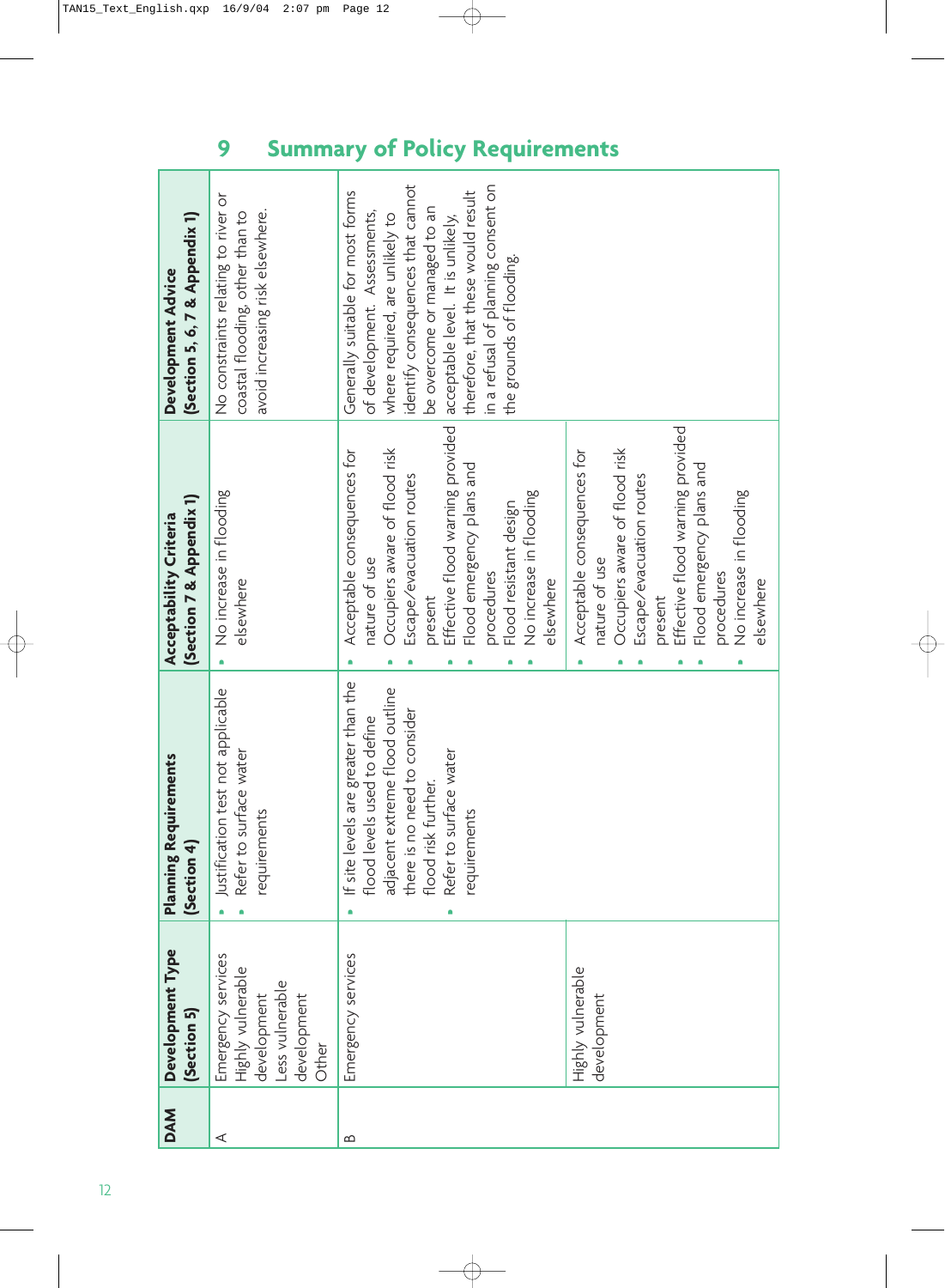| <b>DAM</b>        | Development Type<br>(Section 5)                                                          | <b>Planning Requirements</b><br>[Section 4]                                                                                                                          | (Section 7 & Appendix 1)<br>Acceptability Criteria                                                                                                                                                                                                                                                                                                        | [Section 5, 6, 7 & Appendix 1]<br>Development Advice                                                                                                                                                                       |
|-------------------|------------------------------------------------------------------------------------------|----------------------------------------------------------------------------------------------------------------------------------------------------------------------|-----------------------------------------------------------------------------------------------------------------------------------------------------------------------------------------------------------------------------------------------------------------------------------------------------------------------------------------------------------|----------------------------------------------------------------------------------------------------------------------------------------------------------------------------------------------------------------------------|
|                   | Less vulnerable<br>development                                                           |                                                                                                                                                                      | No increase in flooding elsewhere<br>Occupiers aware of flood risk                                                                                                                                                                                                                                                                                        |                                                                                                                                                                                                                            |
|                   | Other                                                                                    | Refer to surface water<br>requirements                                                                                                                               | No increase in flooding elsewhere                                                                                                                                                                                                                                                                                                                         |                                                                                                                                                                                                                            |
| $\overline{\cup}$ | Emergency services<br>Highly vulnerable<br>Less vulnerable<br>development<br>development | Application of justification test<br>acceptability of consequences<br>(section 7 and appendix 1)<br>Refer to surface water<br>(section 6), including<br>requirements | No increase in flooding elsewhere<br>Escape/evacuation routes present<br>Effective flood warning provided<br>Agreement for construction and<br>Occupiers aware of flood risk<br>Acceptable consequences for<br>Flood emergency plans and<br>maintenance costs secured<br>Flood defences adequate<br>Flood resistant design<br>nature of use<br>procedures | subject to justification in accordance<br>Plan allocations and applications for<br>with section 6 and acceptability of<br>all development can only proceed<br>consequences in accordance with<br>section 7 and Appendix 1. |
|                   | Other                                                                                    | ptability of<br>consequences (section 7 and<br>Refer to surface water<br>Application of acce<br>requirements<br>appendix 1)                                          | No increase in flooding elsewhere<br>depending on nature of proposal<br>Occupiers aware of flood risk<br>Acceptable consequences for<br>routes/procedure provided<br>Desirable if effective flood<br>warning and evacuation<br>nature of use                                                                                                              | development should only be made if<br>considered acceptable in accordance<br>Plan allocations and applications for<br>with section 7 and Appendix 1.                                                                       |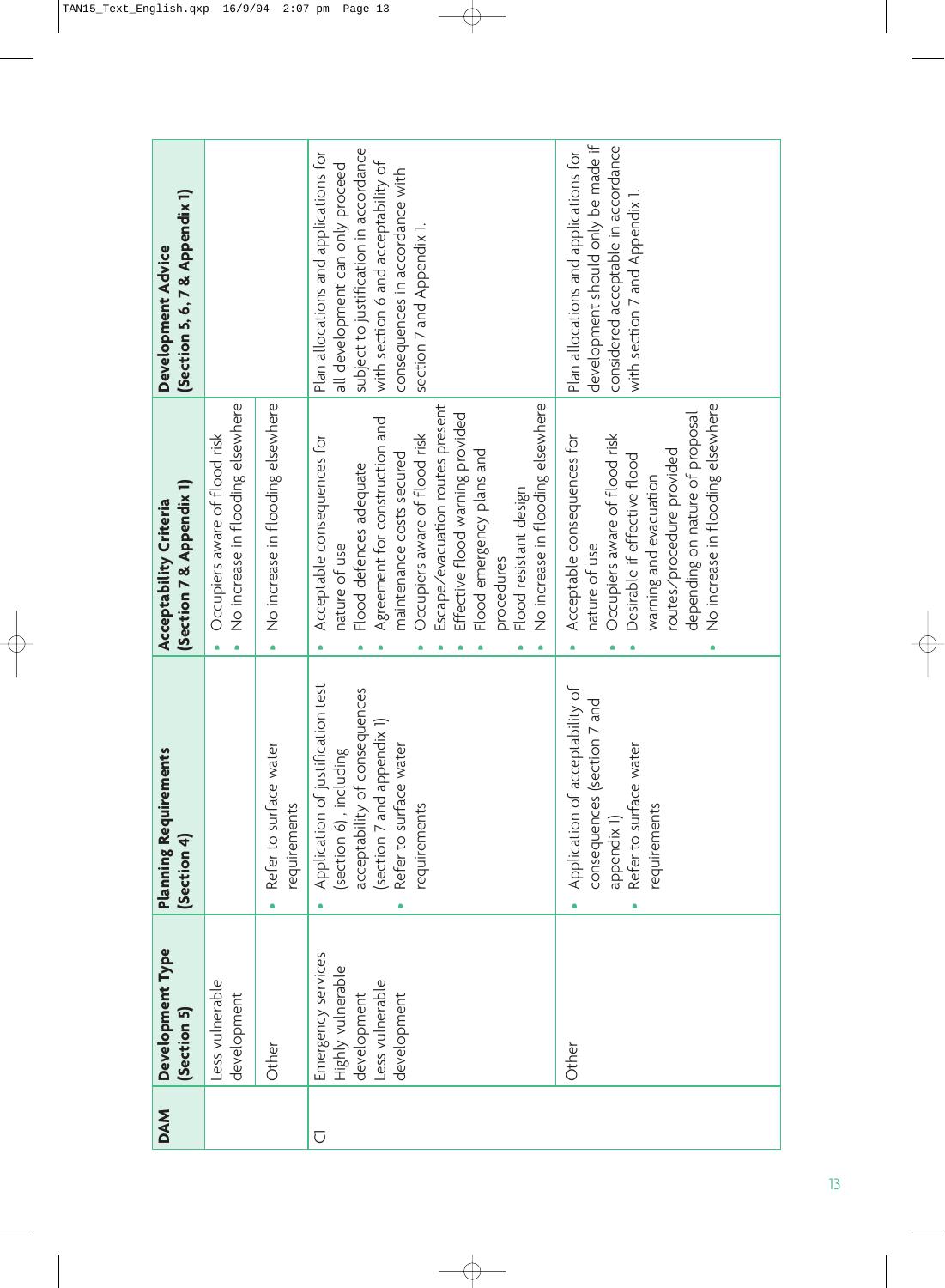| <b>DAM</b> | Development Type<br>(Section 5)                        | <b>Planning Requirements</b><br>Section 4)                                                                                                                           | (Section 7 & Appendix 1)<br>Acceptability Criteria                                                                                                                                                                                                                                         | [Section 5, 6, 7 & Appendix 1]<br>Development Advice                                                                                                                                                                                     |
|------------|--------------------------------------------------------|----------------------------------------------------------------------------------------------------------------------------------------------------------------------|--------------------------------------------------------------------------------------------------------------------------------------------------------------------------------------------------------------------------------------------------------------------------------------------|------------------------------------------------------------------------------------------------------------------------------------------------------------------------------------------------------------------------------------------|
| ි          | Emergency services<br>Highly vulnerable<br>development | applications not proposed.                                                                                                                                           | The flooding consequences associated with Emergency Services and highly vulnerable development are not<br>considered to be acceptable. Plan allocations should not be made for such development and planning                                                                               |                                                                                                                                                                                                                                          |
|            | Less vulnerable<br>development                         | Application of justification test<br>acceptability of consequences<br>(section 7 and appendix 1)<br>Refer to surface water<br>(section 6), including<br>requirements | Escape/evacuation routes present<br>Effective flood warning provided<br>Agreement for construction and<br>Occupiers aware of flood risk<br>Acceptable consequences for<br>Flood emergency plans and<br>maintenance costs secured<br>Flood defences adequate<br>nature of use<br>procedures | only proceed subject to justification<br>Plan allocations or applications for<br>in accordance with section 6 and<br>less vulnerable development can<br>acceptability of consequences in<br>accordance with section 7 and<br>Appendix 1. |
|            | Other                                                  | Application of acceptability of<br>ion 7 and<br>Refer to surface water<br>consequences (sect<br>requirements<br>appendix 1)                                          | No increase in flooding elsewhere<br>No increase in flooding elsewhere<br>Effective flood warning provided<br>Occupiers aware of flood risk<br>Acceptable consequences for<br>Flood resistant design<br>nature of use                                                                      | development should only be made if<br>considered acceptable in accordance<br>Plan allocations and applications for<br>with section 7 and Appendix                                                                                        |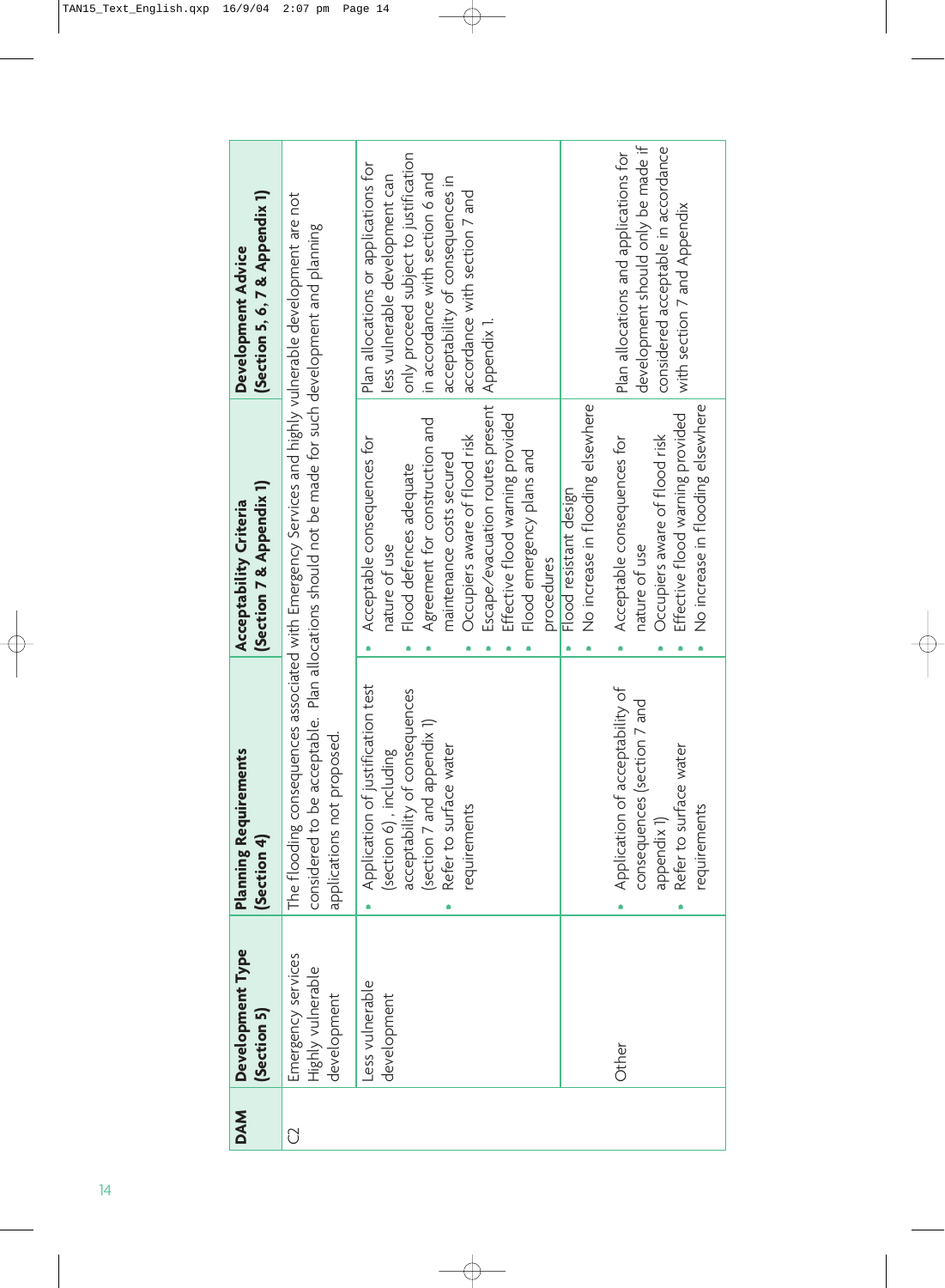# **10 Action through Development Plans**

10.1 The Town and Country Planning Act 1990 (to be replaced by the Planning and Compulsory Purchase Act on Commencement of the Act in September 2005), as amended by the Local Government (Wales) Act 1994, requires each planning authority in Wales to prepare a Development Plan for its area. Development Plans provide the strategic locational guidance for development, and the detailed site specific policies and identification of proposals for development.

10.2 The extent of both river and coastal flooding in Wales is such that flooding is often of sub-regional significance, particularly since what happens in one part of a river catchment will often have effects on other parts some distance away. Local planning authorities, in preparing their Development Plans, should consult with neighbouring authorities on the issue of flooding. The Assembly Government would expect that the Environment Agency and developers exchange and share flooding data with the aim of continually increasing the availability and quality of information and understanding of flooding issues. The Assembly Government is committed to looking for a way forward in terms of assisting with strategic assessments and attributing priority through the production of Catchment Flood Defence Management Plans.

10.3 Appropriate land management can help to reduce flood risk. The option of managed coastal alignment and floodplain restoration may be considered as a means of reducing future flood risk and protecting and enhancing natural heritage. This will apply particularly in areas within zone C where existing development cannot be sustained in the face of increasing flood risk, or in sparsely developed areas where this offers a more cost effective and sustainable solution than building new defences. Planning authorities will need to consider the specific objectives and requirements of Catchment Flood Management Plans and Shoreline Management Plans for their area. See appendix 5 for background information.

10.4 Planning authorities should use the development advice maps to identify whether flooding is a strategic issue and hence likely to influence the overall strategy of the development plan. The key characteristics of the plan, in social, economic and environmental terms should be identified as part of sustainability appraisal. Where flooding is a strategic issue that significantly constrains development options, local authorities should use the precautionary framework as part of considering sustainability options and, where necessary, set out the positive steps which have been taken to promote development in zones A and B. In this sense, flood risk will be a material factor in the formulation of specific policies and allocation of sites.

10.5 Where appropriate the Plan should include site specific policies and proposals for development and flood risk. Allocations should only be made in zone C if it can be justified that a development/use has to be located there in accordance with section 6 and if the consequences of locating development are acceptable, in accordance with section 7 and appendix 1. Local planning authorities will need to fully explain and justify the reasons for allocating a site within zone C in the relevant reasoned justification for the allocation. Alternately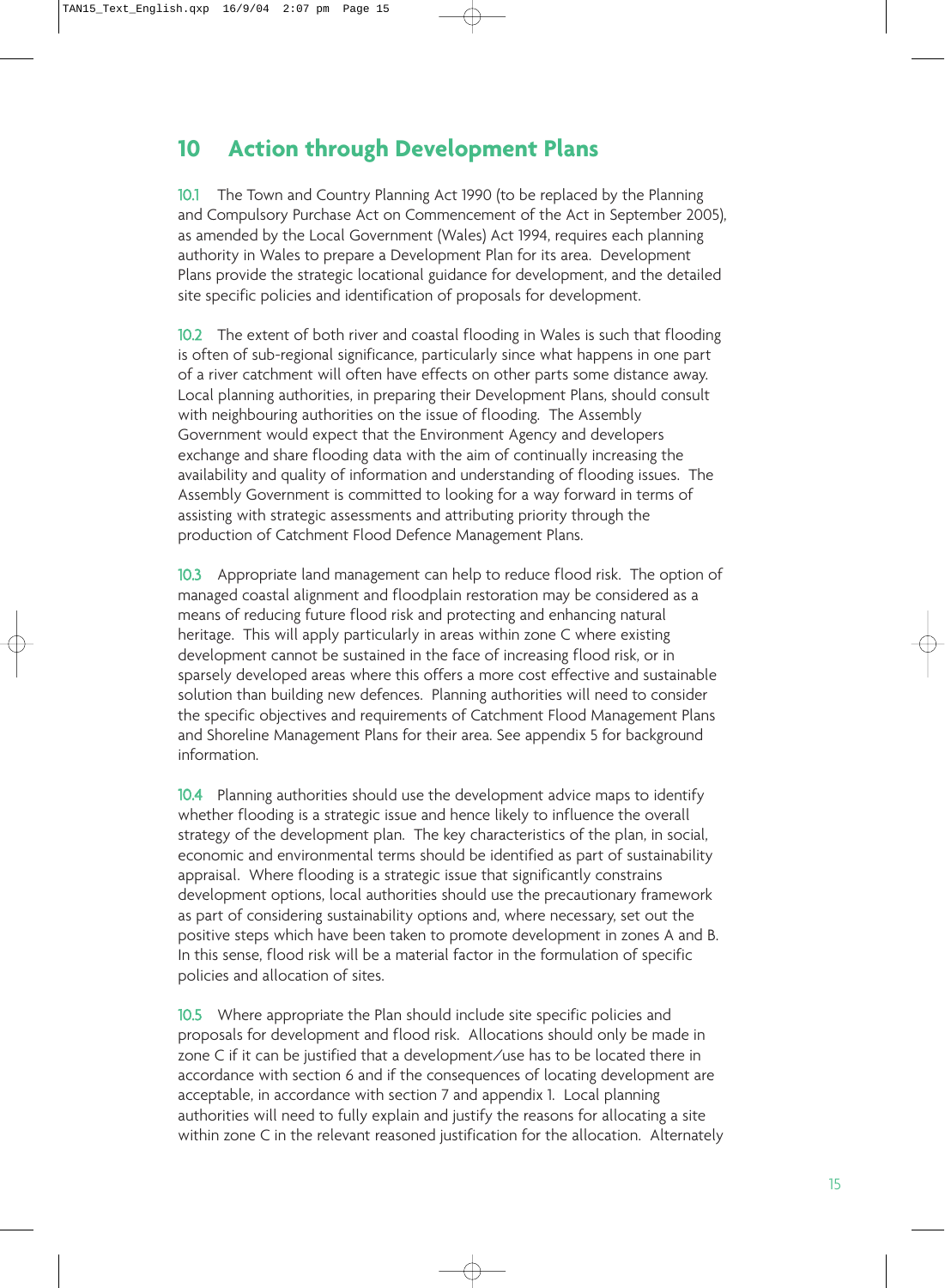this may be achieved by including zone C on the proposals map, if appropriate. A proposed allocation should not be made if the consequences of a flooding event cannot be effectively managed.

10.6 Where the local planning authority wishes to allocate a site, and can justify such an allocation, the local planning authority will need to undertake a broad level assessment of the consequences of flooding occurring on that site, in consultation with the Environment Agency. This assessment should demonstrate that the consequences of flooding have been understood and are capable of being managed in an acceptable way. Where such local information has been produced then this should be reflected in the plan.

10.7 If the consequences are considered acceptable in accordance with section 7 and appendix 1, the resulting allocation will include annotation of flooding as a constraint for the individual site on the proposals map and specify the policy requirements which pertain to the development of that site. This will include making it clear that in taking forward the allocation a developer will need to undertake detailed technical assessment in accordance with appendix 1, to ensure that the nature of the proposed development is acceptable, that it is suitably designed to cope with the risk of flooding, and that any funding and maintenance provision is appropriate.

10.8 Sites in zone C2 should not be allocated for highly vulnerable development in accordance with the advice set out in paragraph 6.2. Allocations for other built development should be justifiable under sections 6 and 7 and appendix 1.

10.9 In accordance with paragraph 4.26 of Unitary Development Plans Wales local planning authorities should consider the TAN to constitute new information and immediately review any existing planned allocations for development falling within zones C1 and C2 based on the advice set out in this guidance. Where adopted plans contain allocations, then it is considered reasonable for planning authorities to require development proposals to plan for the consequences of flooding.

10.10 When considering allocations in zone B, local planning authorities should consult the Environment Agency to ascertain whether flooding raises a significant constraint in terms of land use. It is not expected that an assessment of the consequences be undertaken at the plan preparation stage but should flooding be considered an issue then policies outlining the appropriate requirements should be included in the plan, in accordance with sections 6 and 7 and appendix 1.

10.11 Recognising that flood risk should be an integral part of all land use decisions, plans must include policies which promote the use in appropriate locations of sustainable drainage systems to control surface water as near to its source as possible, in accordance with paragraphs 8.1 – 8.6. Plans should advise early consultation with the relevant drainage authority to achieve the best possible outcome and ensure that any systems can be subsequently adopted by the relevant body.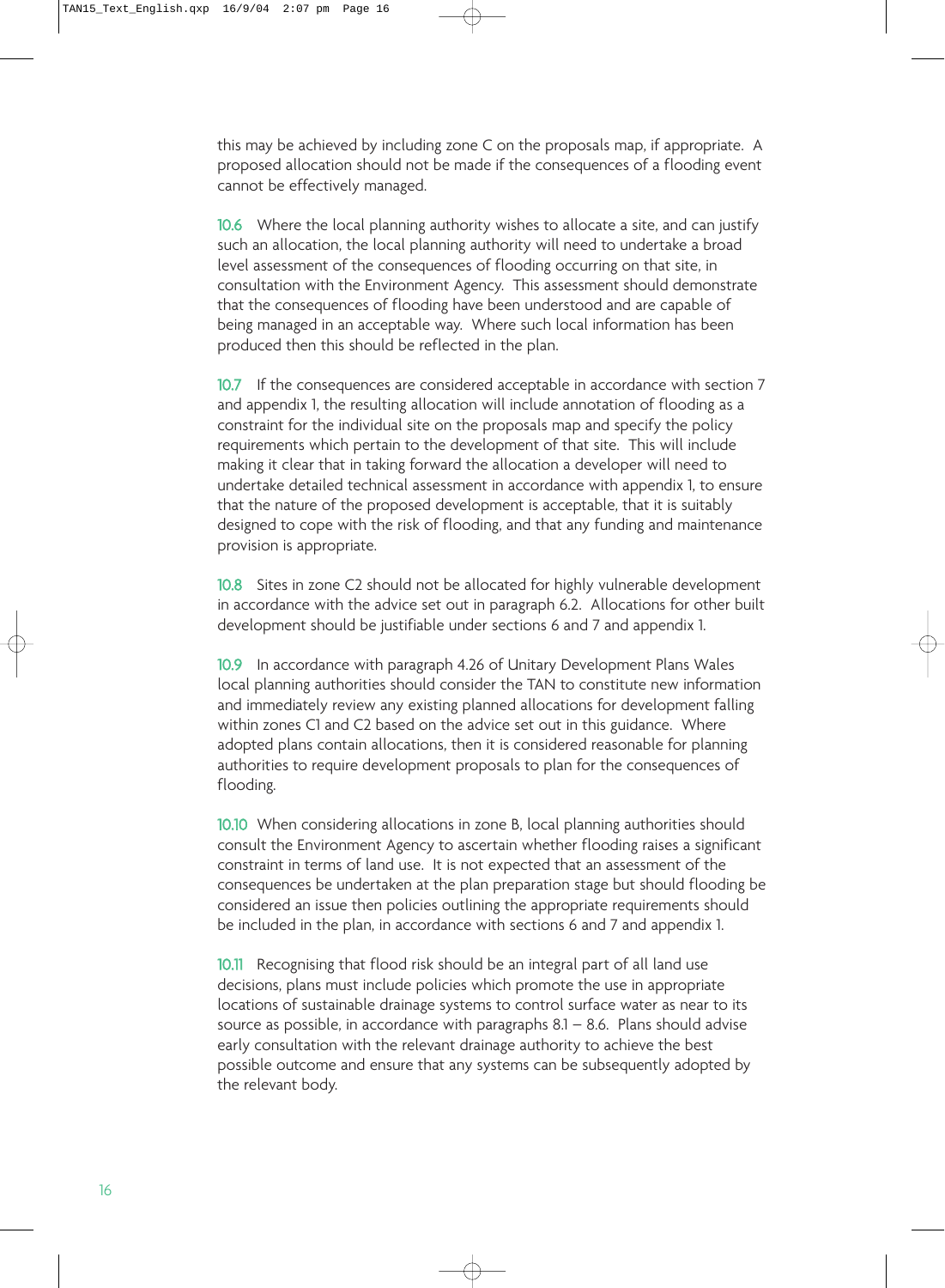# **11 Development Control**

11.1 The susceptibility of land to flooding will be a material consideration in deciding a planning application. For proposals located in zone C developers will need to demonstrate, to the satisfaction of the planning authority, that the development can be justified in that location (section 6) and that the consequences associated with flooding are acceptable, with reference section 7 and appendix 1. Where a site falls partially within zone C it will be a matter for the planning authority to judge whether to apply section 6, although it is probable that an assessment in accordance with section 7 and appendix 1 will be required. The Environment Agency will assist planning authorities in coming to their decision on whether the consequences of flooding are acceptable, in terms of the risks to people and property. In all other zones where flooding is identified as a material consideration section 7 will be applicable.

11.2 For zone C an assessment in accordance with appendix 1 should be submitted with the planning application. Where insufficient information is provided in the assessment to enable the Environment Agency to advise on the consequences of flooding, the planning authority should use its powers to request further information, which may lead to delay in determination. Where requested information is not forthcoming this may constitute a reason for refusal. Such assessments will require detailed hydrological investigations to identify the likely sources and mechanism of flooding as well as assessment of the consequences of a flooding event for the development proposed and the immediate vicinity. Such assessments should be carried out by a suitably qualified competent person and inform the process of detailed design and the selection of mitigation measures.

11.3 The TAN constitutes new information and may affect applications for renewal of planning consent, reserved matters or detailed consents. It is considered perfectly reasonable for planning authorities to require all development permitted in zone C, including those already granted outline permission or where renewal of planning consent is sought, to plan for the consequences of flooding. In the light of new information in this TAN, in some instances, highly vulnerable uses may not be considered acceptable in accordance with section 7 and appendix 1.

#### **Pre-application discussions**

11.4 The risk of flooding will always be a material consideration in zone C. However, it should be remembered that flooding may be an issue in zones B and A. In preparing proposals for development, applicants should discuss with the planning authority the requirements they will be expected to meet to satisfy the authority, in light of the advice in the TAN.

11.5 Developers should approach the Environment Agency for advice on the potential consequences of flooding to their proposed development before undertaking assessment of flooding consequences. The Environment Agency will provide advice on the scope of the assessment needed commensurate with the nature and scale of the proposed development and make available relevant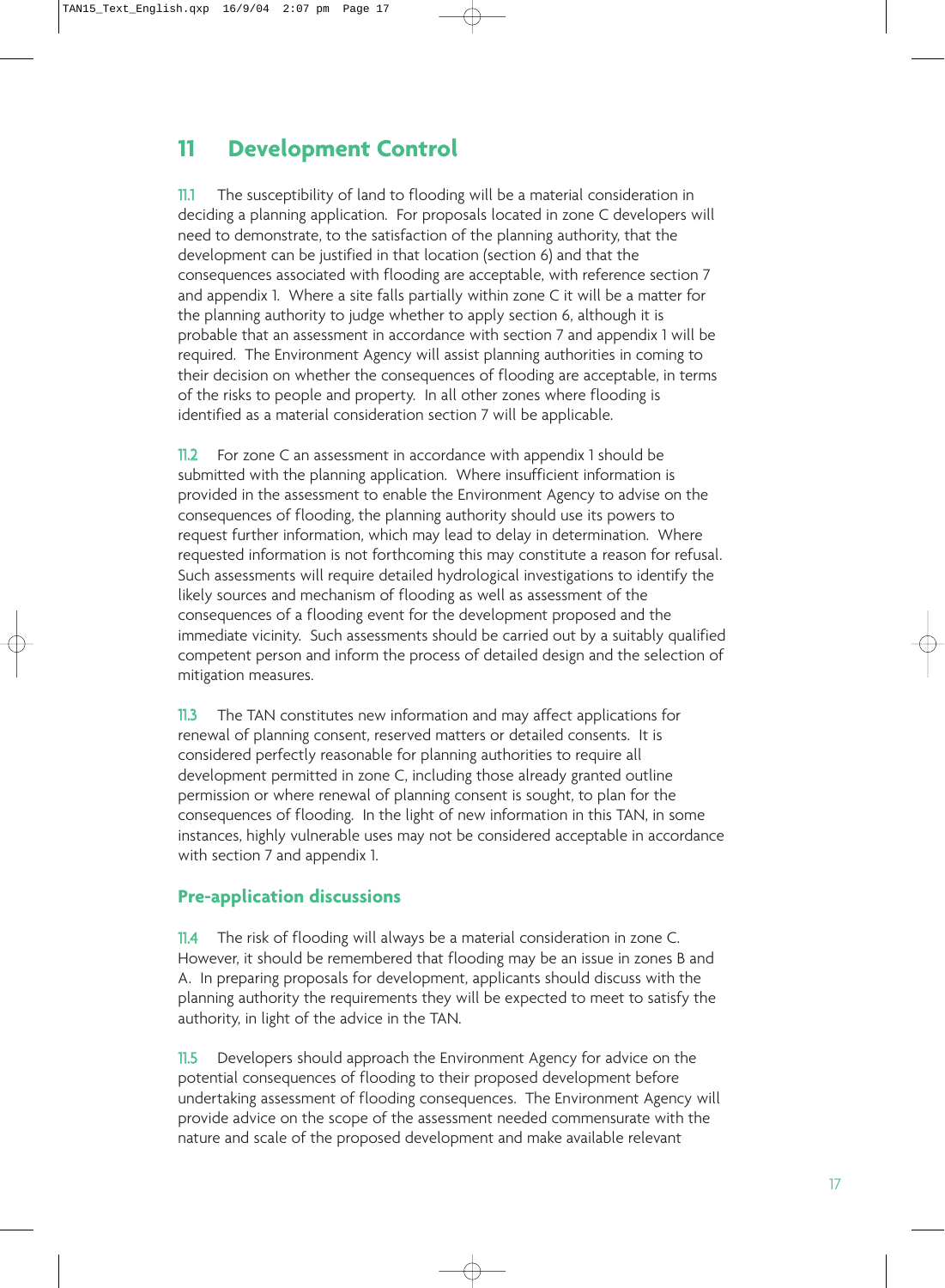information. Details of the technical requirements can be found in appendix 1. Tripartite discussions between the applicant, the local planning authority, the Environment Agency/the appropriate drainage body are encouraged as best practice.

## **Consultation**

11.6 When a planning authority receives an application, which is within zone C, or in some cases in zone B, they should undertake appropriate internal consultation in relation to their own flood defence responsibilities as well as consulting the Environment Agency. Where appropriate, standing advice should also be considered. Planning authorities should also, where relevant, consult with Internal Drainage Boards on developments within internal drainage districts and outside where it would have an impact in them.

11.7 The Environment Agency, or any other relevant authorities, should provide detailed advice to the planning authority on the findings and conclusions of the assessment of flood consequences, including the impact on flooding elsewhere or the impact of flood alleviation works on other property or natural heritage. Where the planning authority is minded to go against the advice of the Environment Agency, it should inform the Agency prior to granting consent allowing sufficient time for further representations to be made, to ensure consequences can be managed acceptably.

11.8 The supplementary reports accompanying the application, and other subsequent and relevant information should be made publicly available as part of the determination of the application and if requested, such information should be made available for legal searches.

11.9 Where run-off considerations are likely to be significant, planning authorities should undertake appropriate consultation. This will include appropriate internal consultation in relation to their drainage responsibilities, the Environment Agency, Internal Drainage Boards, the sewerage undertaker and, where relevant, any navigation authority. They will be able to advise on the capacity of existing drainage systems, the feasibility and desirability of using SuDS and the impacts of discharges to watercourses. The ability of such systems to be adopted as part of a highway drainage or surface water drainage scheme should also be considered.

## **Developer Contributions**

11.10 Application of the advice contained in sections 6 and 7 may, in some circumstances, result in development being permitted which requires the provision of flood defence and mitigation. However, developers cannot normally call on public resources to provide defences for their proposed development where they are not already programmed for the protection of existing development. This will mean that developers should bear the costs of necessary mitigation, construction and long term maintenance. Publicly funded measures should be directed towards protecting existing properties. Planning authorities should, where necessary, require developers to enter into an agreement under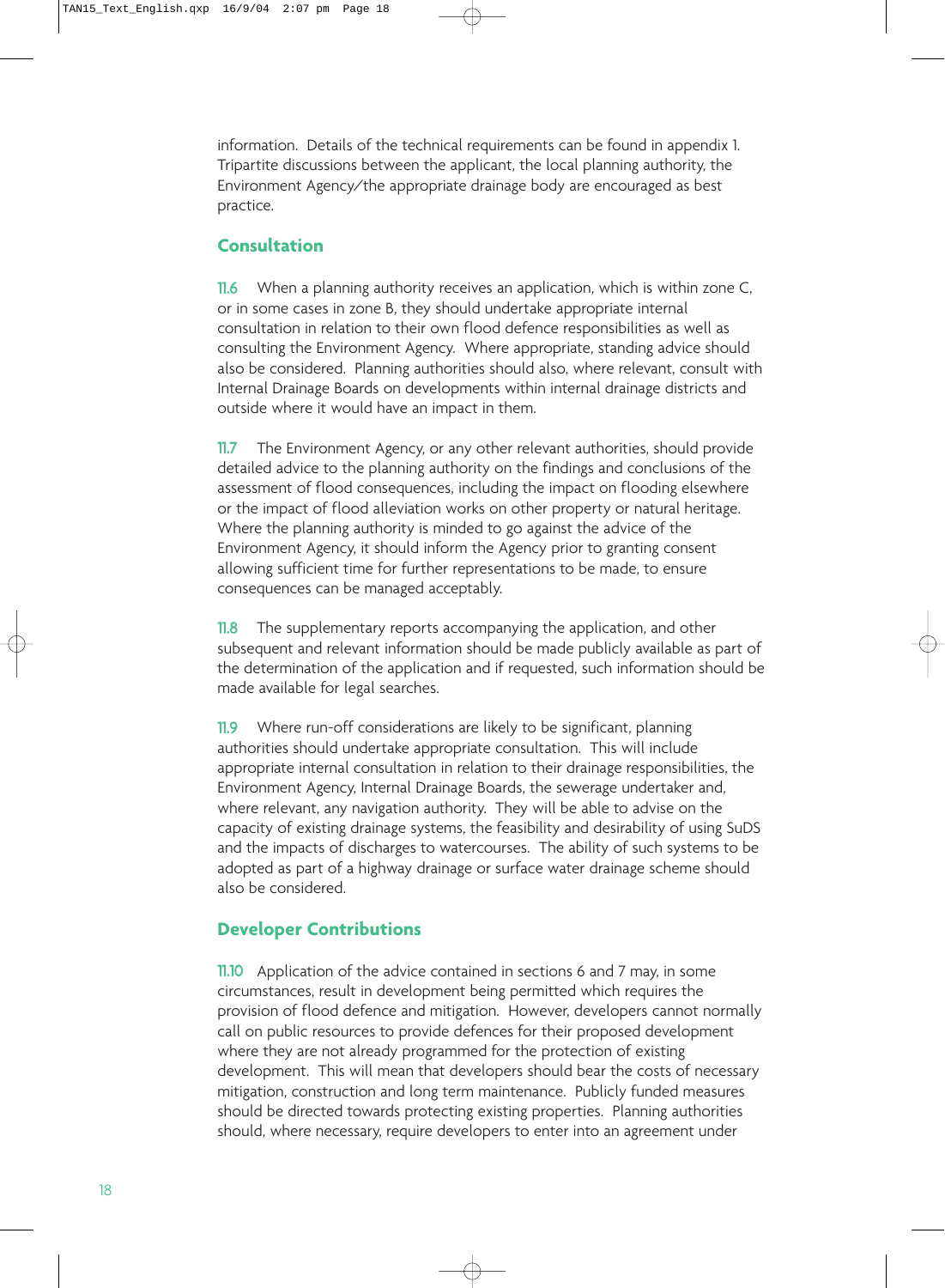Section 106 of the Town and Country Planning Act 1990 to ensure that the defences can be provided, that the developer carries out any necessary works and that future maintenance commitments are met. It will probably be appropriate to vest the resulting defences, which have been constructed to the operating authority's satisfaction, in the operating authority, with a dedicated commuted sum to cover maintenance for 30 years. After that time, it would be reasonable to regard the defences as a public asset which should be maintained from the public purse.

11.11 Where such works would provide a wider benefit, the funding provided by the developer may be proportional to the benefits to him. In such cases, a reasonable allocation might be for the developer to fund the provision of the defences, which are then vested in and maintained by the operating authority. A "Grampian" type condition may be used where it can be guaranteed that the whole scheme would be funded and constructed prior to development proceeding. Advice on the use of conditions in planning permissions and planning obligations is set out in WO Circulars 35/95 and 13/97 respectively.

11.12 The planning authority, having taken advice from the Environment Agency and any other relevant operating authority, will need to be satisfied that the defences can be provided and will determine what contribution from the developer is required. Unless a planning authority is satisfied that the developer will be subject to an effective obligation to provide the necessary contribution, the application should be refused.

11.13 The developer must make adequate provision for the future maintenance of surface water drainage systems. This may take the form of commuted sums, adoption agreements or by the creation of a management company.

#### **Environmental Impact Assessment (EIA)**

11.14 Planning permission is required for new coast protection works and to improve existing works. Coast protection works (other than the maintenance or reconstruction of existing works) fall within schedule 2 of the Town and Country Planning (Environmental Impact Assessment) (England and Wales) Regulations 1999 and EIA may well be required before planning permission can be determined. Where coast protection works are likely to have a significant effect on a site covered under the Conservation (Natural Habitats, &c.) Regulations 1994, "appropriate assessment" will be required.

11.15 If the works are below mean high water springs, a licence is required from the Assembly under the provisions of the Food and Environmental Protection Act 1995. In considering whether to issue a licence regard will be given to the need to protect the marine environment, amongst other things. Also, all capital works must be approved irrespective of whether grant aid is being provided.

11.16 For flood defence/relief works, local planning authorities will need to determine whether EIA is required under planning regulations. The preservation, wherever possible, of natural flood defence structures, for example sand dunes, should always be an option for consideration and integrated with the delivery of other benefits in the context of Integrated Coastal Zone Management (ICZM).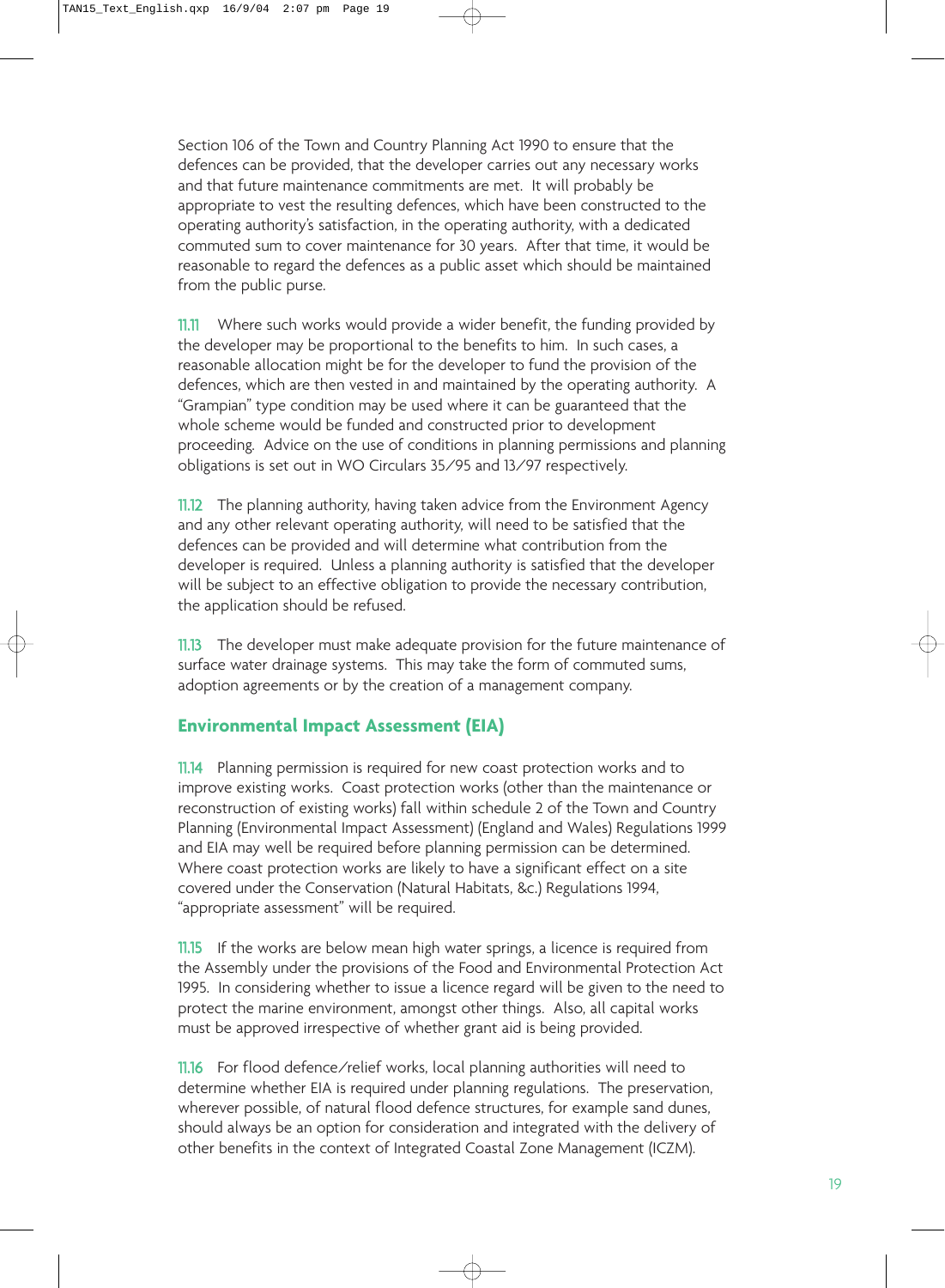11.17 In addition, land drainage improvements permitted under the Town and Country Planning (General Permitted Development) Order 1995, as amended, may require EIA under the Environmental Impact Assessment (Land Drainage Improvement Works) Regulations 1999. Developers should contact the planning authority as early as possible to determine whether EIA is needed and, if so, what it should cover.

11.18 Flood risk may be an element to be considered as part of developments for which an environment statement is required, and if so, will form part of the EIA. This is likely to occur where the impact of development on flood risk will effect designated conservation sites or compromise river and shoreline management options or biodiversity action plans. These circumstances are not exhaustive and developers should contact the planning authority to determine whether EIA is required. Further advice on EIA is contained in WO Circular 11/99 and section 4.3 of PPW.

# **Applications for Individual Householders**

11.19 Applications for minor extensions or alterations should not raise significant issues unless they are likely to have a direct and adverse effect on a watercourse or its flood defences, would impede access to flood defence and management facilities or where the cumulative impact of such developments could have a significant effect on flood storage capacity or flood flows. In such cases there will be no requirement to justify the location of development but if such minor works are likely to have an adverse effect then the full consequences of a development will need to be appreciated and assessment undertaken commensurate with the scale and nature of development. Where extensions or alterations are likely to have a direct and adverse effect, authorities should consider making an Article 4 Direction under the Town and Country Planning (General Permitted Development) Order 1995, as amended, to require an application for planning permission so that full consideration can be given to these impacts.

## **Change of Use**

11.20 In many cases planning permission will be required for development where flood risk is a material consideration. However, there may be instances where changes of use, permitted under the Town and Country Planning (Use Classes) Order 1987, as amended, could result in a change from a low vulnerability use to a high vulnerability use and therefore the consequences of flooding may be unacceptable in zone C. In such circumstances a flooding consequences assessment commensurate with the scale and nature of the proposal will be required.

#### **Public open space, recreation and agriculture**

11.21 Proposals for public open space, outdoor recreational uses and agricultural developments, are likely to be acceptable in all areas where there is a risk of flooding. However, ancillary buildings or structures required for these uses, which are subject to prior approval, may not be acceptable in accordance with section 7.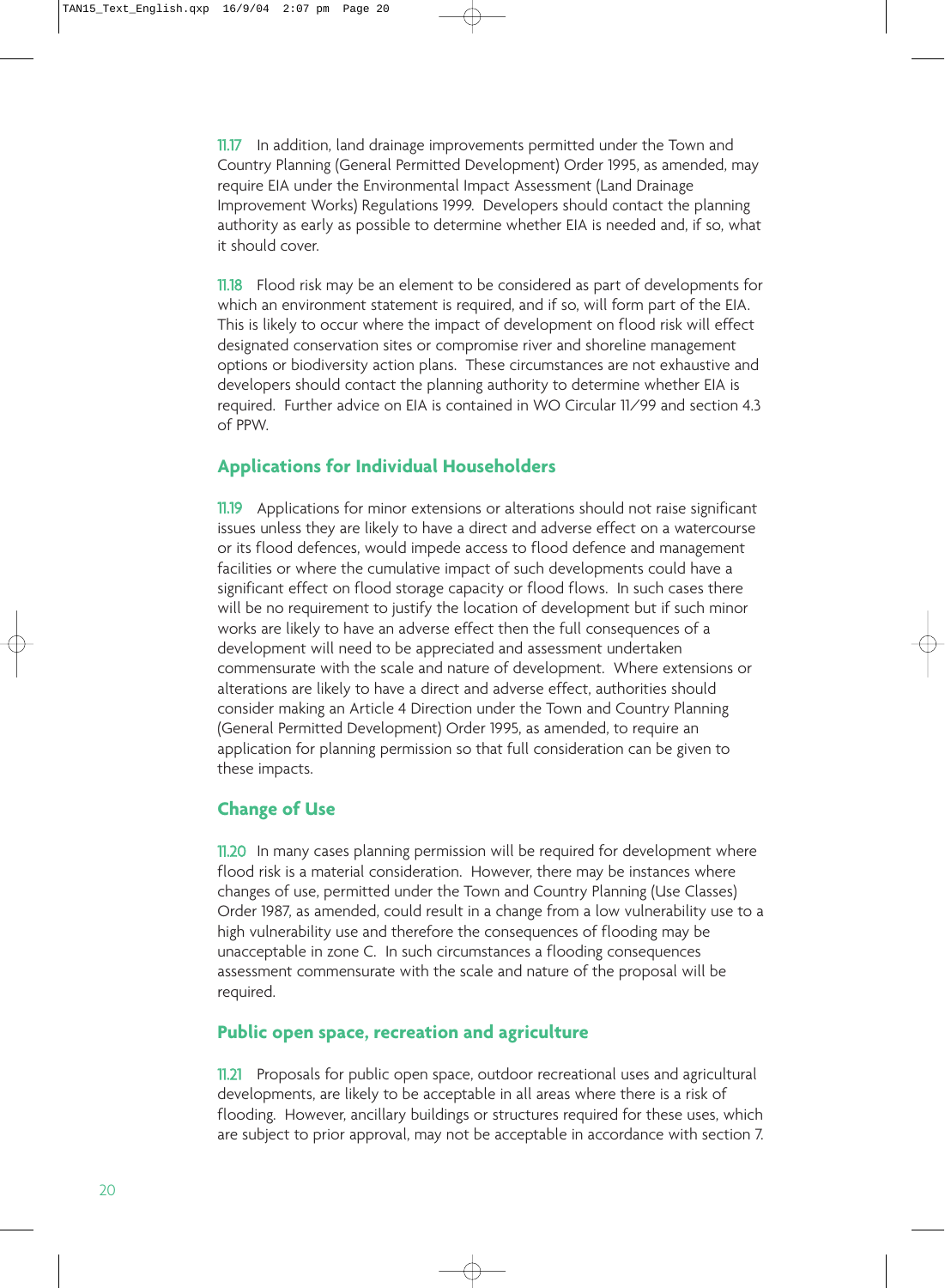Therefore, as with all other uses, the application of section 7 will be relevant where flooding is a risk to ensure that the consequences of flooding are considered acceptable and are capable of being effectively managed. The Environment Agency will advise on the requirements of appendix 1 as far as these are required in relation to the scale and nature of the proposal.

### **Caravan and Camping Sites**

11.22 Caravan, camping and other temporary occupancy sites give rise to special problems in relation to flooding. They have often been located on coastal or riverside sites which are susceptible to flooding. The instability of caravans places their occupants, and others, at special risk and it may be difficult to operate an effective flood warning system. Such development should be refused in zone C2, as should proposed changes of use to residential mobile homes or permanent housing and only be considered in zone C1 following application of the tests in section 6, 7 and appendix 1.

11.23 Where permission is granted for caravan/camping sites or other temporary holiday accommodation, a planning condition should require the erection of suitable warning notices to inform people entering the site and the preparation of effective warning and evacuation plans. Enforcement action should be taken if such signs become out of date, to ensure that effective warning notices are always present. Advice on the way that such matters might be approached is given in appendix 6. It is strongly recommended that sites licensed under the Caravan Sites and Control of Development Act 1960, which do not require planning permission, should have similar warnings and plans. Caravanning and camping organisations should liaise with the local planning authority and the Environment Agency about any flooding constraints which might apply and the arrangements for notifying users of the warning systems and evacuation procedures. See appendix 6.

#### **Canals and other artificial water bodies**

11.24 Canals, as inland waterways, operate differently to rivers and other watercourses as defined under the Land Drainage Act 1991. While some will fall within river or coastal flood risk areas, canals generally have a limited number of feeders, which are often controlled so that they can be diverted away from the canal at times of flood. Sluices are controlled to discharge excess water from the canal during periods of high inflow to ensure that water levels do not exceed the freeboard and overtop to flood adjacent land. Canals also have some ability to store water before it is discharged, attenuating flood peaks and reducing the potential for flooding. In some cases, canals cross river catchment boundaries, and water could be accepted in one catchment and discharged in another. British Waterways (and other canal owners) should be consulted in the vicinity of canals, feeders and streams which are fed from canal overflow structures, such as weirs and sluices.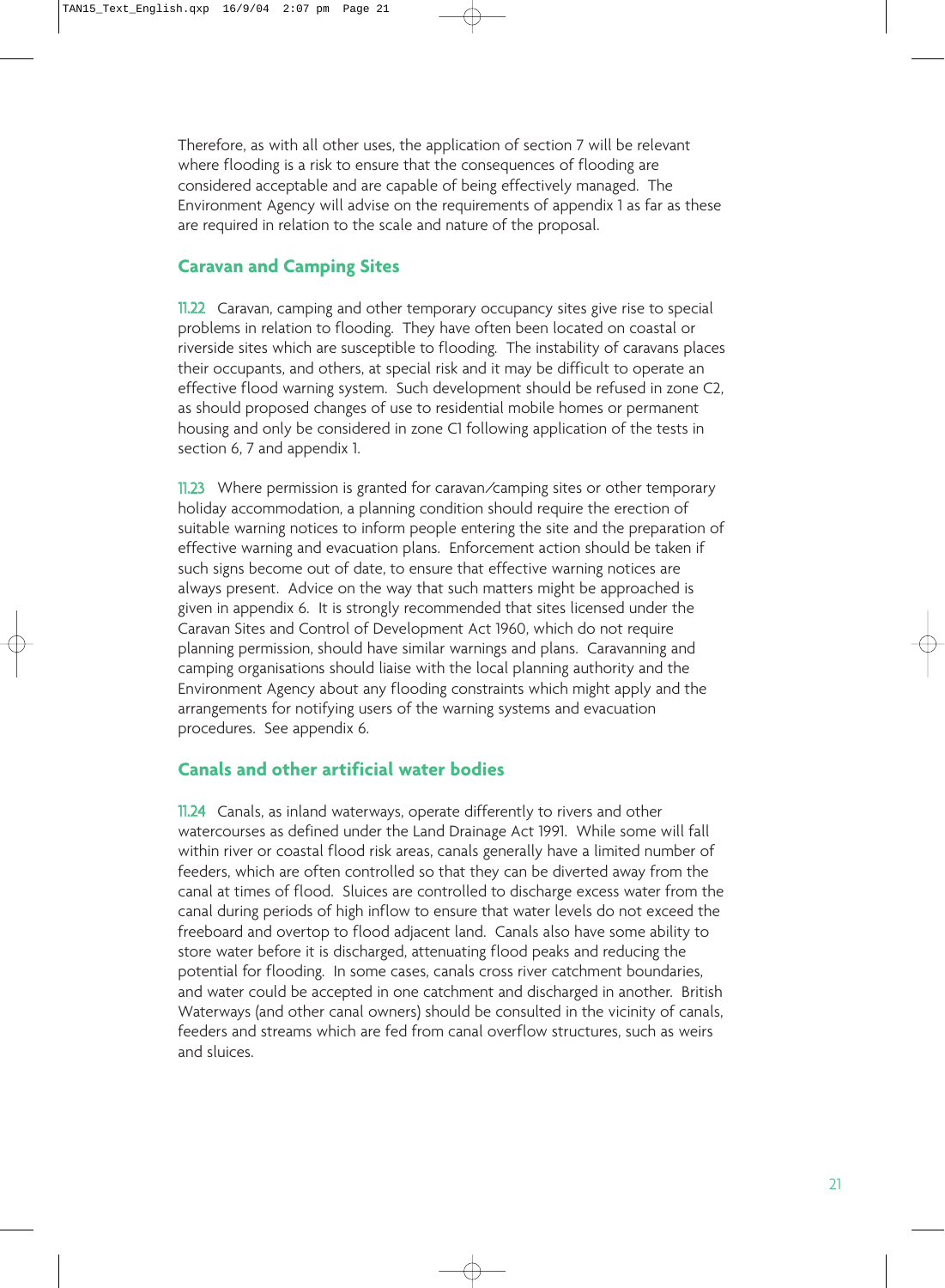11.25 The implications for development in the vicinity of canals and other artificial water bodies are twofold. Firstly, since the concept of a flood plain is not applicable, waterside development or redevelopment of previously developed land may not face the same flood-risk constraints as development alongside a river. Canals may therefore retain their potential to act as catalysts for urban and rural regeneration. Secondly, where developments propose to drain into a canal, and the canal is hence part of the local drainage system, due consideration should be given to the level and impact this drainage would have on the canal's ability to store water. The use of sustainable drainage systems is one way of overcoming concerns about the impact of development on the canal's ability to handle flood water. However, authorities considering development in the vicinity of canals should not overlook their own capacity to cause localised flooding, for example where overflow channels fail to operate or where canal embankments fail or are breached. Dams and reservoirs pose a similar potential for possibly large-scale flooding. A precautionary approach should be adopted at vulnerable locations and the precautionary methodology applied in consultation with the canal operator or dam/reservoir owner.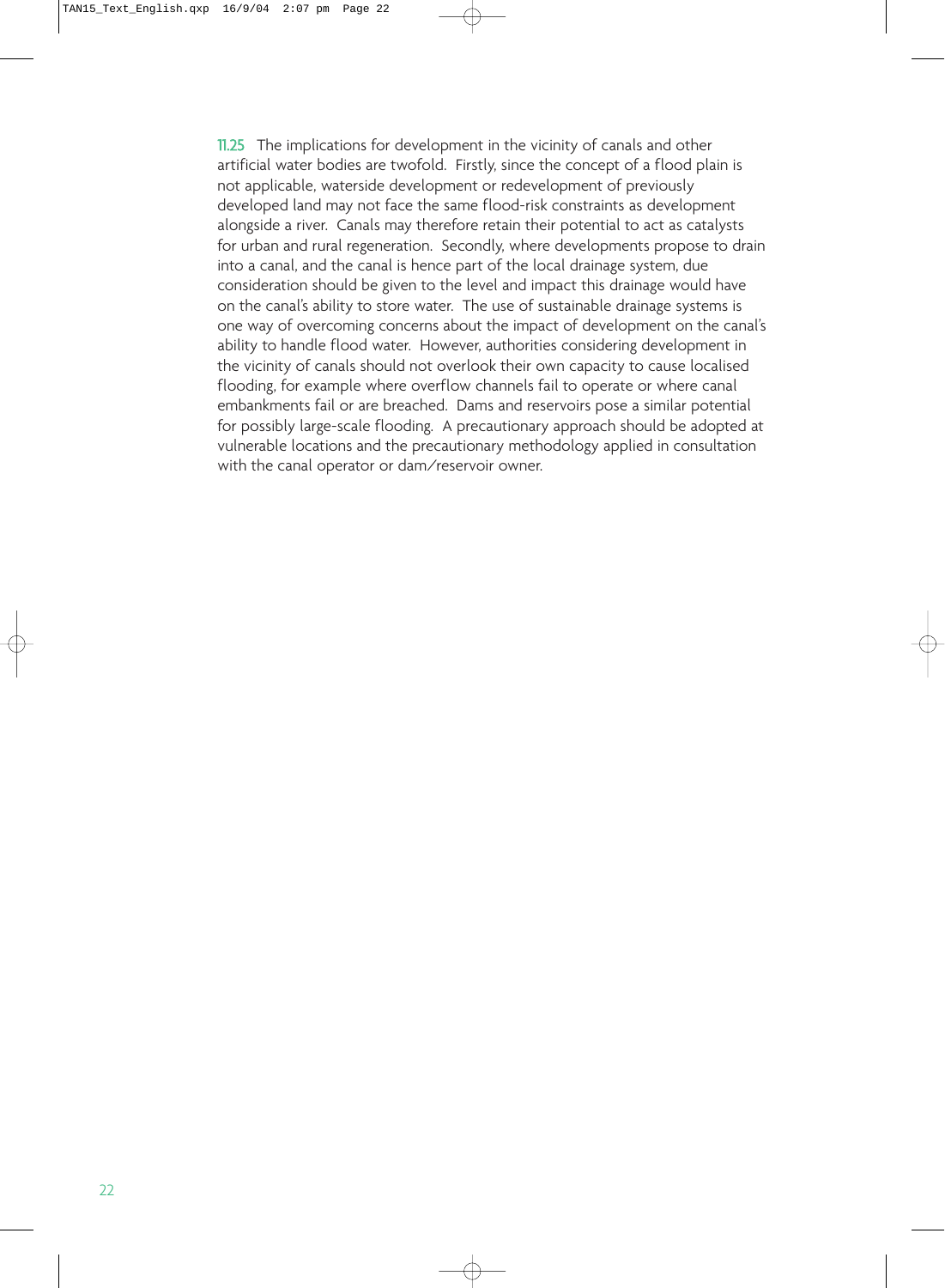

## **Assessing Flooding Consequences**

A1.1 This appendix explains how the potential consequences of a flooding event should be assessed within the context of this technical advice note. It also provides guidance on the technical requirements for undertaking such an assessment. **The first step in undertaking an assessment must be for developers to consult the Environment Agency about the objectives of the assessment.**

#### **A) Objectives of the assessment**

- A1.2 The prime objective of an assessment is to develop a full appreciation of:
	- The consequences of flooding on the development
	- $\triangleright$  The consequences (i.e. the overall impacts) of the development on flood risk elsewhere within the catchment for a range of potential flooding scenarios up to that flood having a probability of 0.1%.
	- $\triangleright$  The assessment can be used to establish whether appropriate mitigation measures can be incorporated within the design of the development to ensure that development minimises risk to life, damage to property and disruption to people living and working on the site or elsewhere in the floodplain.

#### **B) Assessing flooding consequences**

A1.3 To assess the flooding consequences of a development the mechanisms likely to cause flooding must first be fully understood. This will involve identifying the sources of floodwater, understanding how floodwater enters and flows across the site, assessing how high floodwaters will reach and how quickly they rise and fall. Where sites need to be modified (e.g. ground raising) the extent of these modifications will need to be assessed before the impacts of and the consequences on the development can be fully determined.

A1.4 Before embarking on an assessment it is important to recognise that levels of confidence in our estimation of extreme flood events are generally not high. Extreme flood events can occur at any time but are generally rare. While information on new events is now collected systematically this has not always been the case and our historic records are often limited. Such estimates that we have are also likely to be affected significantly by global warming and climate change. The high public and private costs of flooding require a precautionary approach which acknowledges the uncertainty of current forecasts. It is important that these uncertainties are acknowledged and taken fully into account to ensure that decisions are made in a sensible and pragmatic manner.

A1.5 A proposed development must provide a safe and secure living and/or working environment throughout its life. To achieve this those living and/or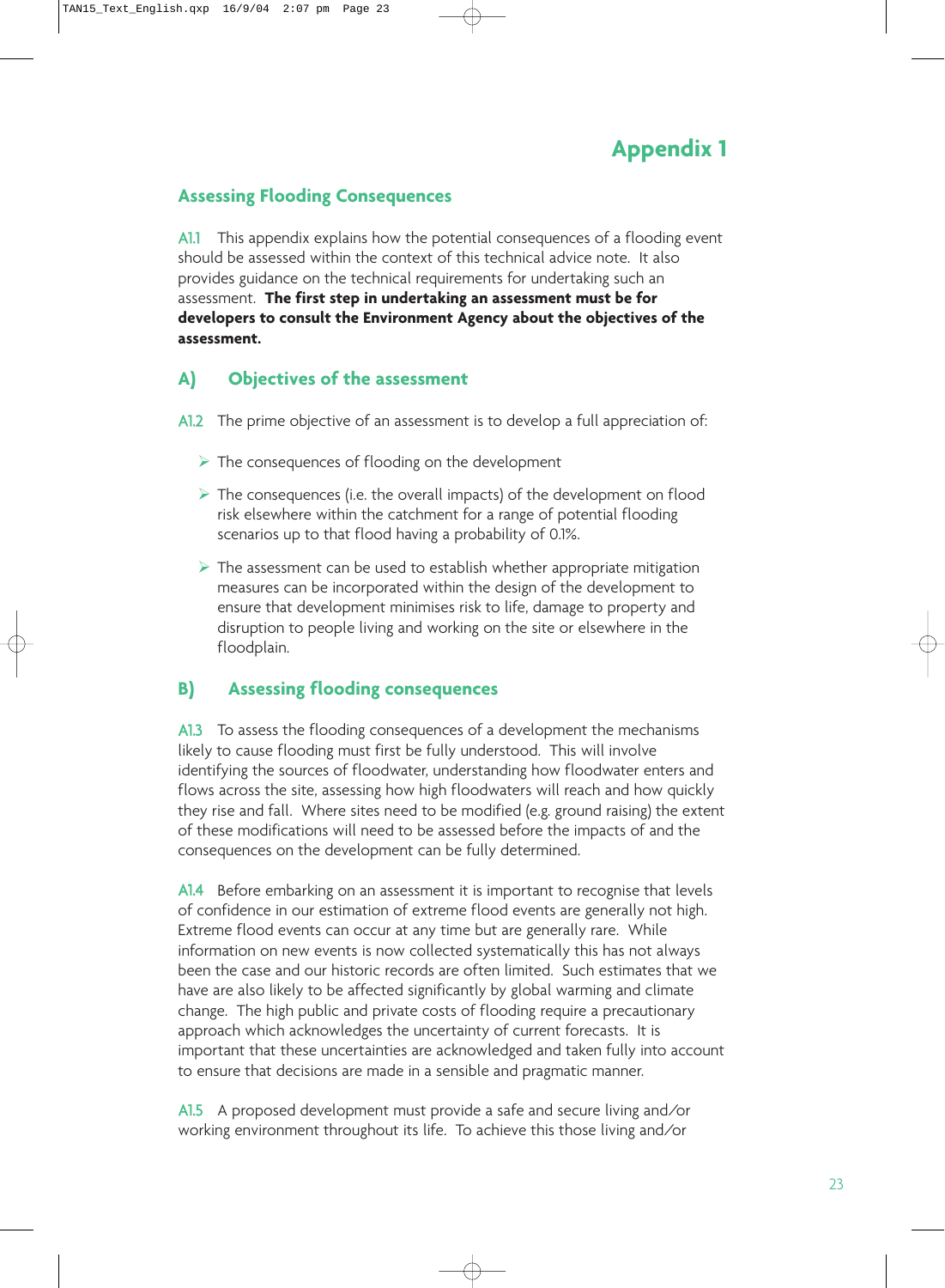working on the site must, as far as is practical, have an appreciation of the dangers of doing so and an awareness of the measures/procedures in place to manage those dangers. To appreciate those dangers a simple and easily understood description of the flooding consequences for a particular site needs to be prepared. For each development, and under a range of extreme events from the threshold to that flood having a probability of occurrence of 0.1%, an assessment should include clear and simple descriptions of the following:

- $\triangleright$  The likely mechanisms of flooding
- $\triangleright$  The likely sources of flooding
- $\triangleright$  The depths of flooding throughout the site
- $\triangleright$  The speed of inundation of the site
- $\triangleright$  The rate of rise of floodwaters throughout the site.
- Velocities of floodwaters across the site
- ▶ Overland flood routes
- $\triangleright$  The effects on access and egress and infrastructure, for example public sewer outfalls, combined sewer overflows, surface water sewers and effluent discharge pipes from waste water treatment works
- $\triangleright$  The impacts of the development on natural heritage
- $\triangleright$  The impact of the development in terms of flood risk on neighbouring properties and elsewhere on the flood plain.

A1.6 When assessing the consequences of flooding associated with a proposed development it is important to recognise that during extreme flood events the landscape often changes physically. Rivers can change their course, trees can be uprooted and along with other debris can be swept down the river systems. Such debris can sometimes cause a damming effect on bridges, hedgerows, fence-lines and at the entrance to culverts. While this may in itself cause flooding upstream it can also lead to surge flows when those hedgerows, fence-lines or bridges give way under the pressure of the retained flood water. Therefore, although this is usually a matter for pragmatic judgement, consideration should be given to the possibility of flooding caused by blockage and particular attention given to the flooding consequences of such blockage on the development.

A1.7 Where areas are defended by existing flood defences particular consideration should also be given to the structural adequacy of the defences in terms of their ability not only to contain flows within the river channel but also to withstand overtopping during extreme events. Flood defences can fail/breach under overtopping conditions and such failure can result in rapid inundation of the flood plain. The adequacy of existing flood defences must therefore be carefully considered under a range of flood conditions, particularly those which cause overtopping of the defences, and to include that flood with a probability of occurrence of 0.1%. Where breach scenarios exist consideration should be given to the adoption of a suitably sized buffer zone within which no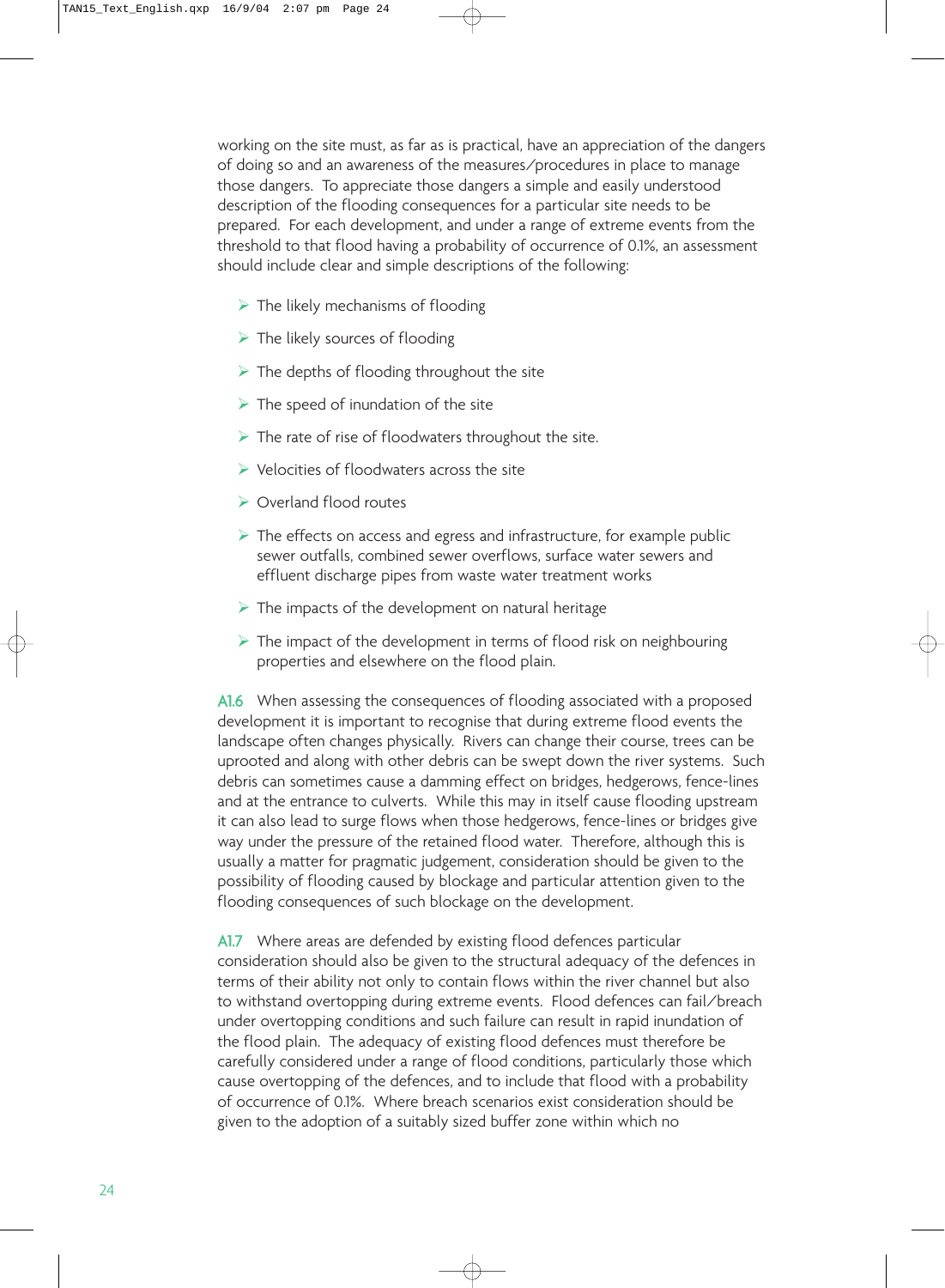development should be allowed. In coastal areas wave and tidal erosion can rapidly remove areas of high ground protecting lower lying areas behind, and low lying coastal lands should always be regarded as being at some risk from flooding.

A1.8 Where development would be at risk from flooding, the developer will need to indicate what measures would be taken to ensure the flooding consequences are managed to acceptable levels. Where such measures are possible, conditions, or preferably a section 106 obligation, should be used to require the implementation of such measures.

A1.9 While assessing the dangers from flooding particular attention should be paid to the impact of the development on flood risk elsewhere on the flood plain. While it may not always be possible to effectively manage these dangers it is anticipated that it will generally involve both the construction of engineering works together with the provision of flood warnings and emergency plans for the site. In such cases it is expected that any necessary engineering works would be provided directly by the developer while the provision of flood warnings and/or emergency plans/activities would be provided by public bodies (i.e. Environment Agency and Local Authorities) albeit at the developer's expense

A1.10 Assessing the flooding consequences can be a complex, technically challenging and expensive undertaking. Given its importance in terms of supporting the planning decision and underpinning the design of measures aimed at safeguarding the users of the development it must be undertaken by a suitably qualified person carrying an appropriate professional indemnity.

# **C) Acceptability criteria for flooding consequences**

A1.11 Any new development on the flood plain will generally result in additional risks. The main criteria for deciding whether such a development is acceptable will depend on whether those factors can be effectively managed. The Environment Agency will advise the planning authority on the consequences of flooding for the type and nature of proposal and this should enable the planning authority to arrive at a judgement on the acceptability of the flooding consequences.

A1.12 To satisfy these criteria a site should only be considered for development if the following conditions can be satisfied;

- $\triangleright$  Flood defences must be shown by the developer to be structurally adequate particularly under extreme overtopping conditions (i.e. that flood with a probability of occurrence of 0.1%)
- $\triangleright$  The cost of future maintenance for all new/approved flood mitigation measures, including defences must be accepted by the developer and agreed with the Environment Agency.
- $\triangleright$  The developer must ensure that future occupiers of development are aware of the flooding risks and consequences
- $\triangleright$  Effective flood warnings are provided at the site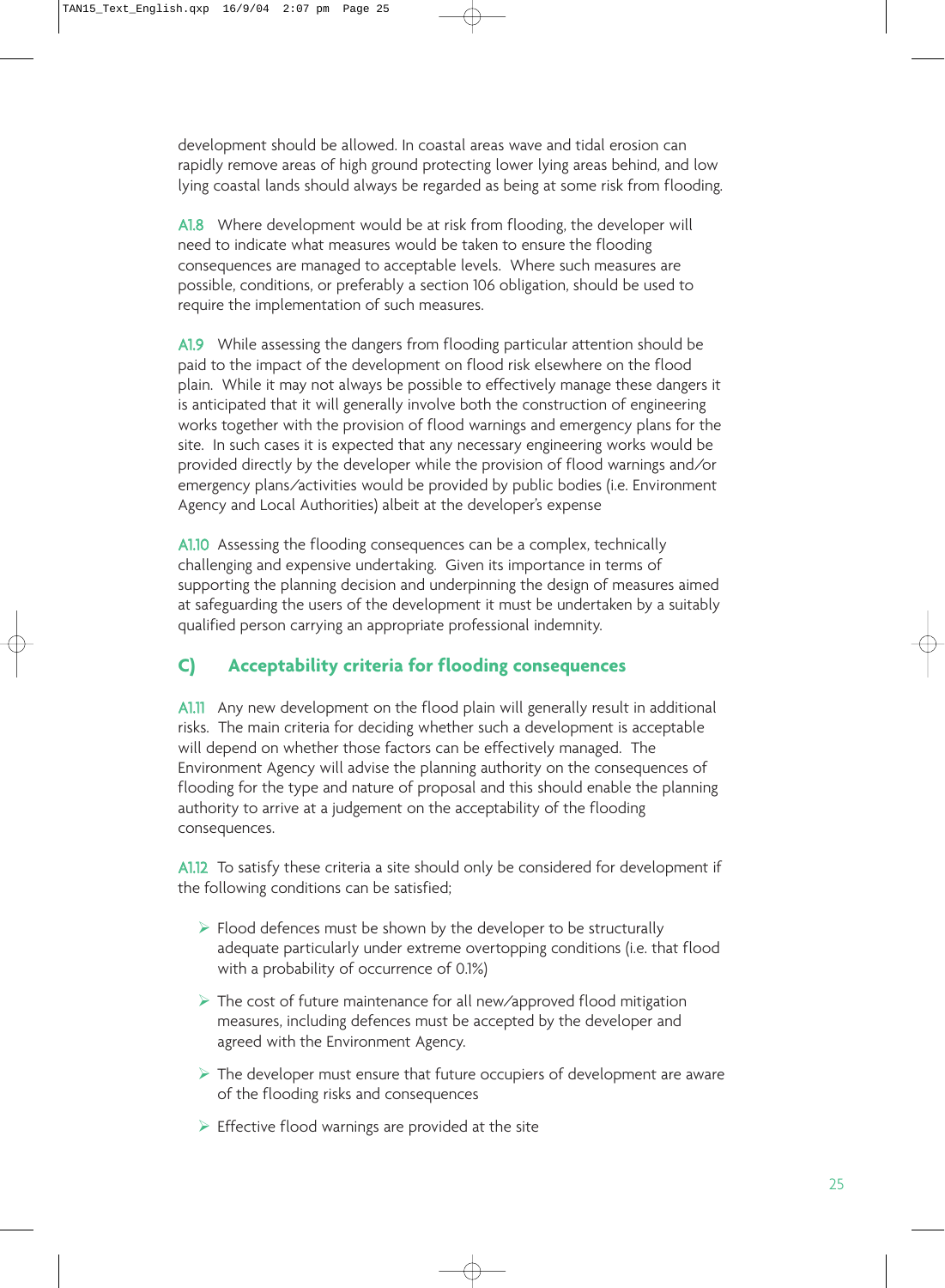- $\triangleright$  Escape/evacuation routes are shown by the developer to be operational under all conditions
- $\triangleright$  Flood emergency plans and procedures produced by the developer must be in place
- $\triangleright$  The development is designed by the developer to allow the occupier the facility for rapid movement of goods/possessions to areas away from the floodwaters
- $\triangleright$  Development is designed to minimise structural damage during a flooding event and is flood proofed to enable it to be returned to its prime use quickly in the aftermath of the flood.
- $\triangleright$  No flooding elsewhere

A1.13 Responsibility for satisfying the above criteria primarily will be the developer. The Environment Agency will provide advice to the developer to assist him in satisfying the criteria. The Environment Agency will advise the planning authority whether the criteria have been satisfied.

A1.14 In addition to the above general conditions there are particular flooding consequences which may not be considered acceptable for particular types of development. For instance in view of the traumatic impact of flooding on people's personal lives it is not sensible to allow residential development in areas which flood frequently. Environment Agency advice to planning authorities suggests that development should be designed to be flood free during the 1% fluvial flood (i.e that fluvial flood with a 100 to 1 chance of occurring in any year) and the 0.5% tidal/coastal flood (i.e. 200 to 1 chance in any year event). There is therefore a frequency threshold of flooding below which flooding of development should not be allowed. The following table, which should not be regarded as prescriptive, provides indicative guidance as to what that frequency threshold could be for different types of development described in terms of annual probability of occurrence.

| <b>Type of Development</b> | <b>Threshold Frequency (Years)</b> |       |  |
|----------------------------|------------------------------------|-------|--|
|                            | Fluvial                            | Tidal |  |
| Residential                | $1\%$                              | 0.5%  |  |
| Commercial/Retail          | $1\%$                              | 0.5%  |  |
| Industrial                 | $1\%$                              | 0.5%  |  |
| <b>Emergency Services</b>  | 0.1%                               | 0.1%  |  |
| General Infrastructure     | $1\%$                              | 0.5%  |  |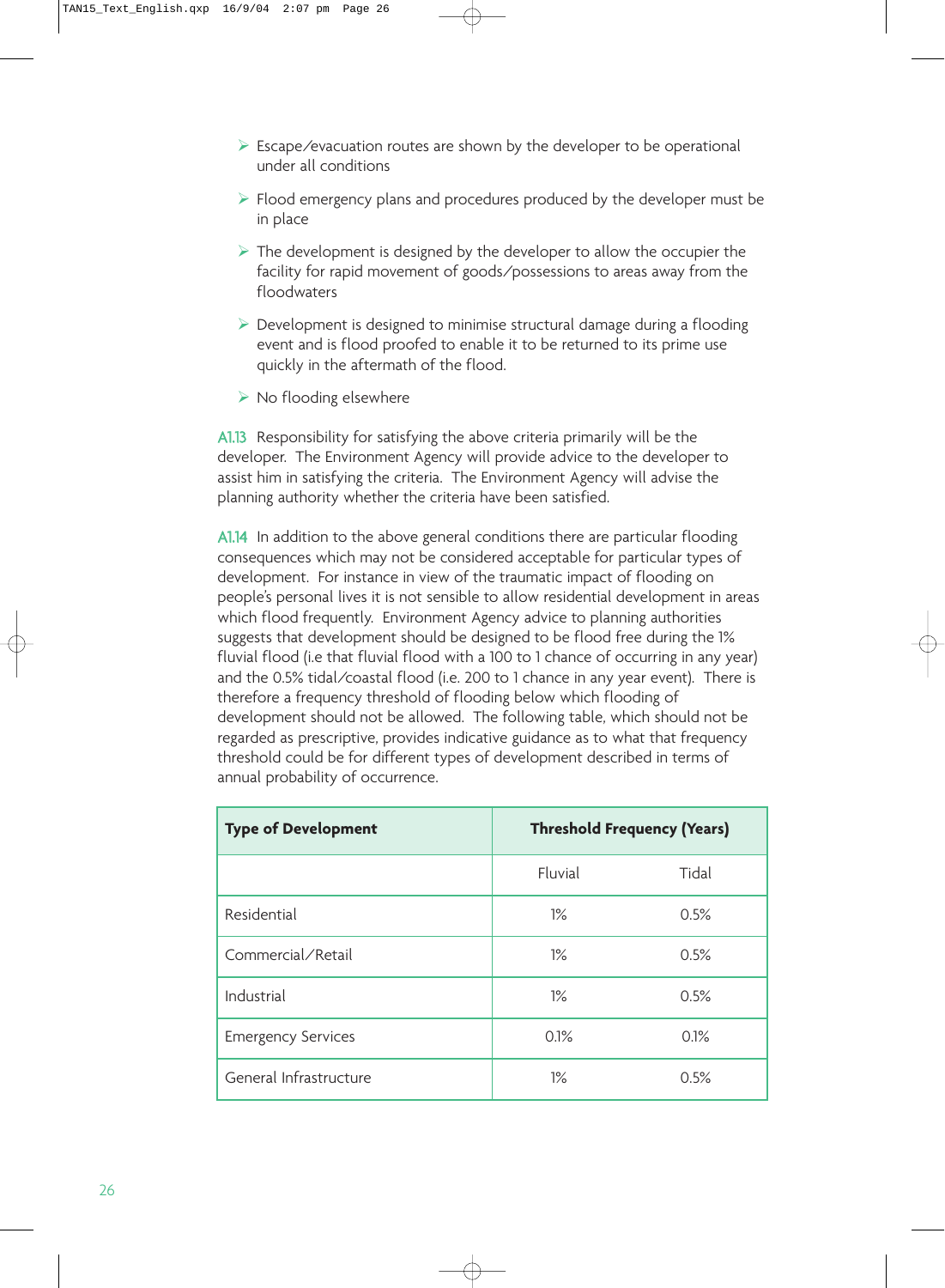A1.15 Beyond the threshold frequency proposed development would be expected to flood under extreme conditions. However even with adequate mitigation measures in place it may still not be sensible to allow particular development to take place. For instance it would not be sensible for developments to be built in areas where the velocity and depth of floodwaters was such that structural damage was possible or that people could be swept away by the flood. Similarly it would not be sensible for single storey residential development to be sited where the depth of flooding would exceed heights of 0.6metres (ie the height of a bed or a cot). The following table, which should not be regarded as prescriptive provides indicative guidance on what is considered tolerable conditions for different types of developments.

| <b>Type of</b><br>development       | <b>Maximum</b><br>depth of<br>flooding<br>(mm) | <b>Maximum</b><br>rate of rise<br>of<br>floodwaters<br>(m/hr) | <b>Maximum</b><br>speed of<br>inundation<br>of flood risk<br>area (hrs) | <b>Maximum</b><br>velocity of<br>floodwaters<br>(metres/sec) |
|-------------------------------------|------------------------------------------------|---------------------------------------------------------------|-------------------------------------------------------------------------|--------------------------------------------------------------|
|                                     | Property<br>Access                             |                                                               |                                                                         | Property<br>Access                                           |
| Residential<br>(habitable<br>rooms) | 600<br>600                                     | 0.1                                                           | $\overline{4}$                                                          | 0.15<br>0.3                                                  |
| Commercial &<br>Retail              | 600<br>600                                     | 0.3                                                           | $\overline{2}$                                                          | 0.15<br>0.3                                                  |
| Industrial                          | 1000<br>1000                                   | 0.3                                                           | $\overline{2}$                                                          | 0.3<br>0.45                                                  |
| Emergency<br><b>Services</b>        | 450<br>600                                     | O.1                                                           | $\overline{4}$                                                          | 0.15<br>0.3                                                  |
| General<br>Infrastructure           | 600<br>600                                     | 0.3                                                           | $\overline{2}$                                                          | 0.3<br>0.3                                                   |

*NOTE. The above figures are indicative and reflect conditions in which, given the presence of adequate warnings and preparation, appropriately equipped personnel could undertake emergency activities. However they are not definitive. Each site must therefore be considered individually and a judgement taken in the context of the particular circumstances which could prevail at that site.*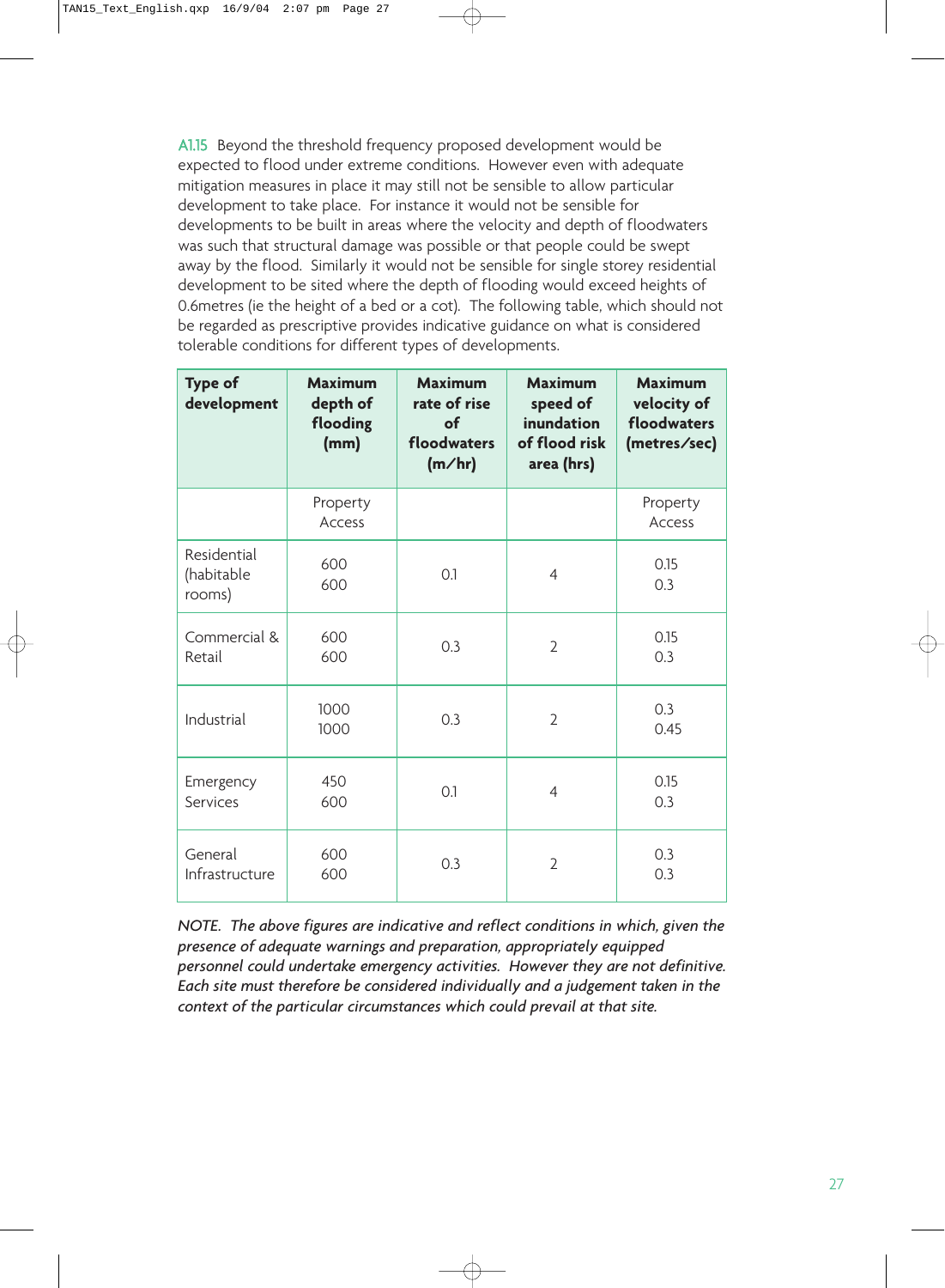# **D) Awareness of flooding consequences**

A1.16 Where development is allowed in flood risk areas local planning authorities should impose conditions that require the incorporation of physical features at flood defence locations that will draw attention to the flood risk. For instance, this could include indicating estimated extreme flood levels or escape routes and advertising details of current flood warning arrangements and emergency plans/procedures as far as such measures comply with WO circular 35/95.

# **E) Technical requirements for assessing flooding consequences**

A1.17 The detail and technical complexity of an assessment will reflect the scale and potential significance of the development. **The Environment Agency should be consulted about and will advise on the level of assessment required as part of allocating a site and putting forward a development proposal**. As a minimum, assessments should include 1, 2, 6, 9, 12, 13, 16, 17

1. A location plan identifying all possible sources of flooding including overtopping of existing defences.. The plan should be presented at an appropriate scale and should includes geographical features, street names and identifies all watercourses or other bodies of water in the vicinity. This should include drainage outfalls and, if necessary, cross-refer to their operational arrangements in the body of the report.

2. A plan of the site showing existing levels related to Ordnance Datum, both current and following the proposed development. Proposed development levels may well be only indicative at this stage.

3. A more detailed indication, if appropriate, of flood alleviation measures already in place, their state of maintenance and their sustainability throughout the life of the development. This will also include an assessment of the performance of those defences under extreme overtopping conditions with particular attention being given to their susceptibility to breach and the flooding consequences on the development of doing so. The defended area dataset provided as part of this document will indicate the existence of formal flood defences/measures. It is however the responsibility of the promoter of the development to make contact with the owners of the structures and determine their detail.

4. A plan of the area showing accesses/evacuation routes from the proposed development site giving existing levels relative to Ordnance Datum.

5. An assessment of the source of potential flooding - rivers, tidal, coastal, groundwater, surface flow or any combination of these to include estimates of extreme flood flows from the threshold to the probable maximum flood.

6. A plan of the site showing any existing information on extent and depth of flood events or on flood predictions. Information may be anecdotal, photographic, survey results or model estimates. The events should be identified with date/time, source of the data and supporting information provided on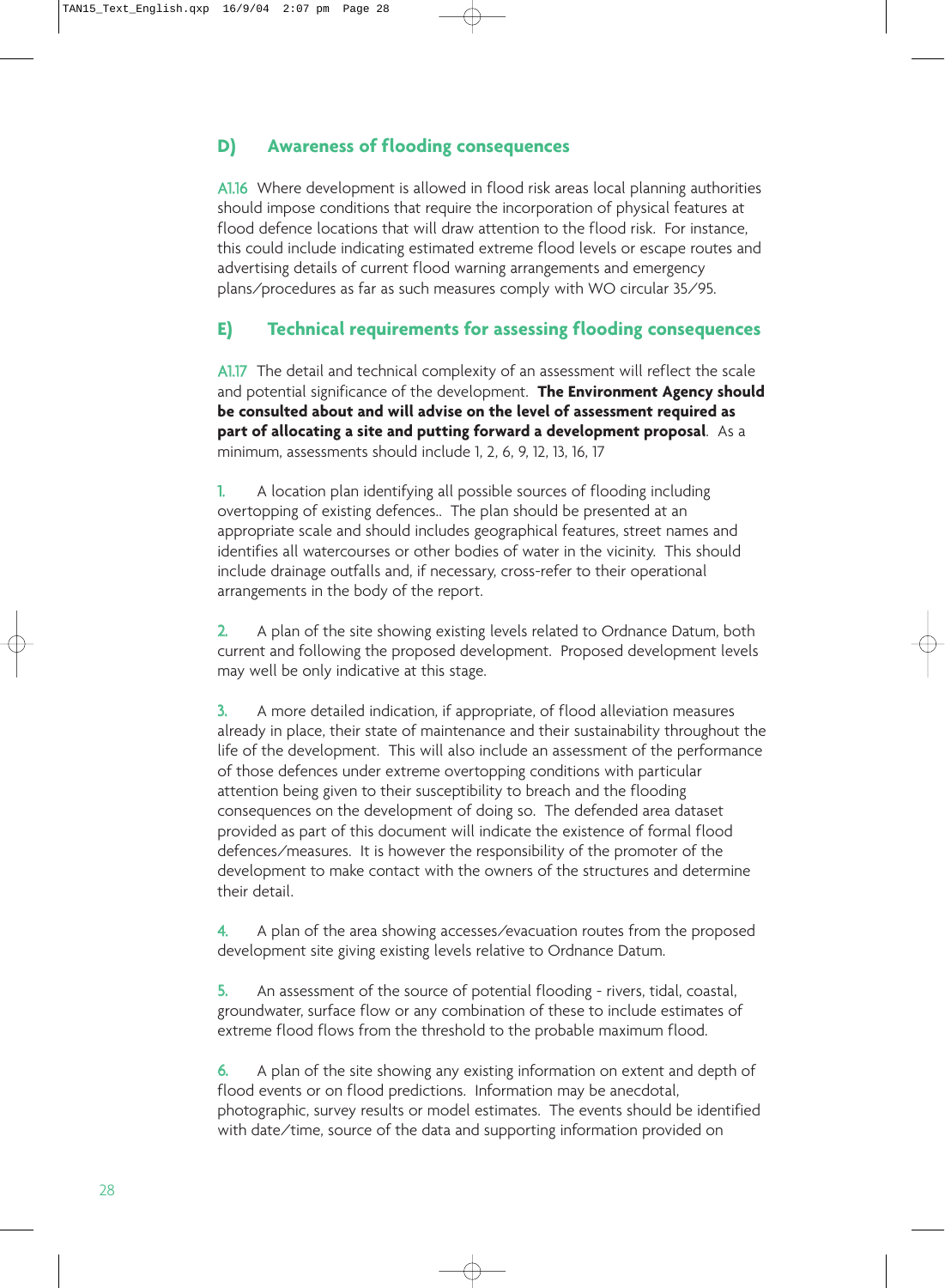rainfall and/or return period, or probability of occurrence of the flood or storm surge event, or combination. Recorded data are particularly valuable and, if available, should be highlighted along with evidence of any observed trends in flood occurrence. Any changes that have taken place since the last event should be identified.

7. A plan and description of any structures which may influence local hydraulics. This will include bridges, pipes/ducts crossing the watercourse, culverts, screens, embankments or walls, overgrown or collapsing channels. This will also include an assessment of the likelihood of such structures to choke with debris and the flooding consequences of this on the development.

8. An assessment of the probabilities and any observed trends and the extent and depth of floods for the location and in the catchment context and, if appropriate, routes and speed of water flow. At this stage best estimates, based on the most up-to-date findings, should also be made of climate change impacts on probabilities. The assessment should ensure that the development meets an acceptable standard of flood defence for the design life of the development.

9. Cross-sections of the site showing proposed finished floor levels or road levels, or other relevant levels relative to the source of flooding, and to anticipated water levels and associated probabilities.

10. An assessment of the likely rate or speed with which flooding might occur, the order in which various parts of the location or site might flood, the likely duration of flood events and the economic, social and environmental consequences/impacts of flooding.

11. An assessment of the implications of any drains or sewers, existing or proposed, on the site during flood events. The methodology for assessment must be clearly stated.

12. An estimate of the volume of water that would be displaced from the site for various flood levels following development of the site and of the run-off likely to be generated from the development

13. An assessment of the likely impact of any displaced water on neighbouring or other locations which might be affected subsequent to development. This should address the potential for change of the flooding regime both upstream and downstream of the site due to ground raising or flood embankments.

14. An assessment of the potential impact of any development on fluvial or coastal morphology and the likely longer-term stability and sustainability.

15. Because of the uncertainties in flood estimation and expected climate change impacts, hydrological analysis of flood flows and definition of defence standards should include the allowances for increased flows and sea-level rise provided in the latest project appraisal guidance.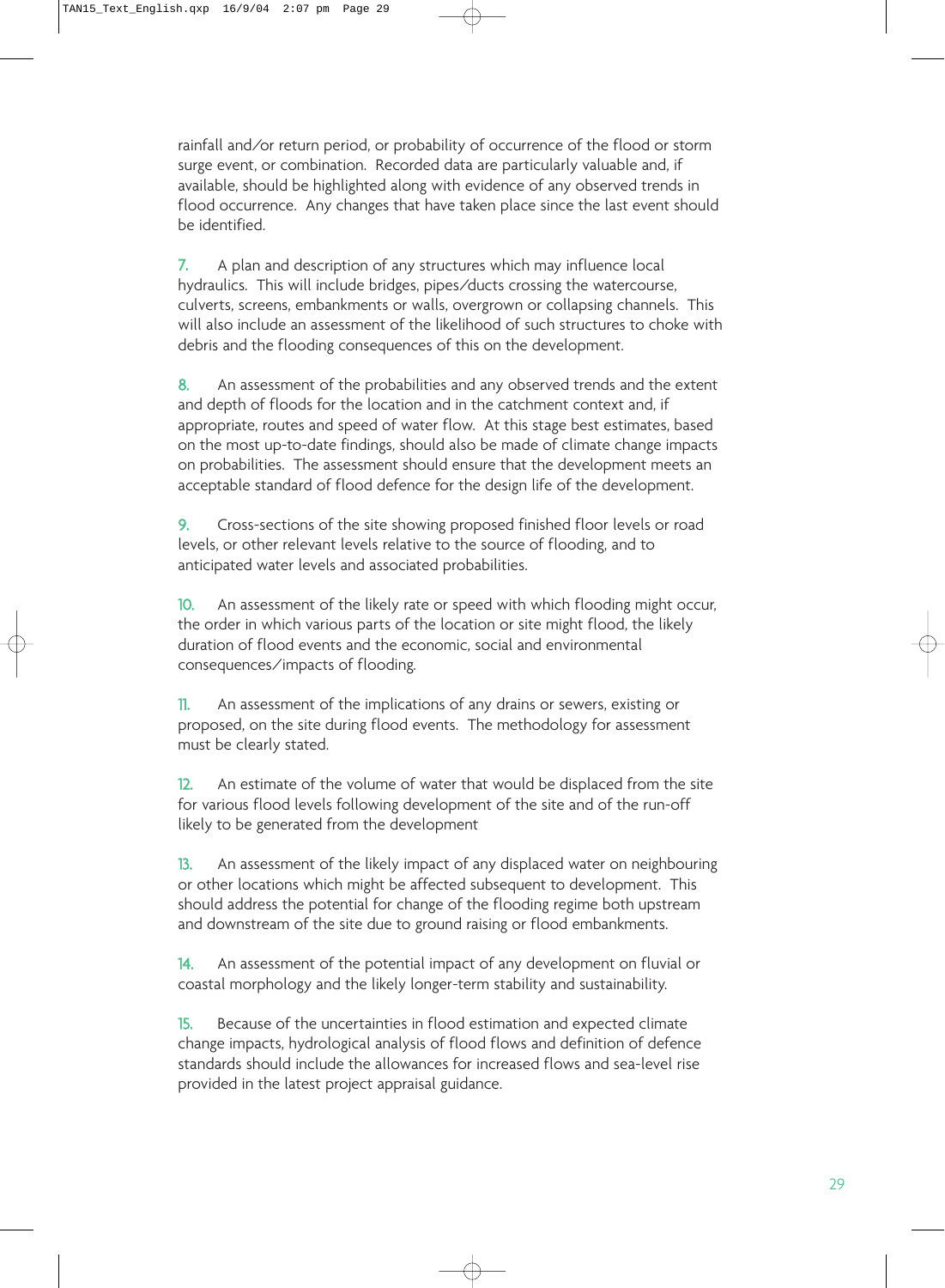16. An assessment of the residual risks after the construction of any necessary defences. Consideration should always be given to the behaviour of any new or modified defences in extreme events greater than those for which they are designed and information should be provided on the consideration given to minimising risks to life in such circumstances.

17. The report should include a clear and comprehensive summary describing the following in simple terms:

- $\triangleright$  All potential sources of flooding to include potential blockages and breaching of defences
- $\triangleright$  Under the range of scenarios considered
	- ♦ How flooding of site would develop
	- ♦ How quickly floodwaters would rise across the site with particular reference to property and access/evacuation routes.
	- ♦ How fast floodwaters would move across the site with particular reference to property and access/evacuation routes.
- $\triangleright$  How the proposed development would impact on flood risk elsewhere in the catchment.
- $\triangleright$  What conditions should be imposed on the development to ensure no additional risk to life and minimal damage and disruption to people and property and the natural environment. This should include reference to the need for flood warnings, emergency plans, escape routes and the general design of the development.

## **Useful references**

DTLR (2002) Preparing for Floods: Interim guidance for improving the flood resistance of domestic and small business properties. Department for Transport, Local Government and the Regions. February 2002 www.odpm.gov.uk

www.abi.org.uk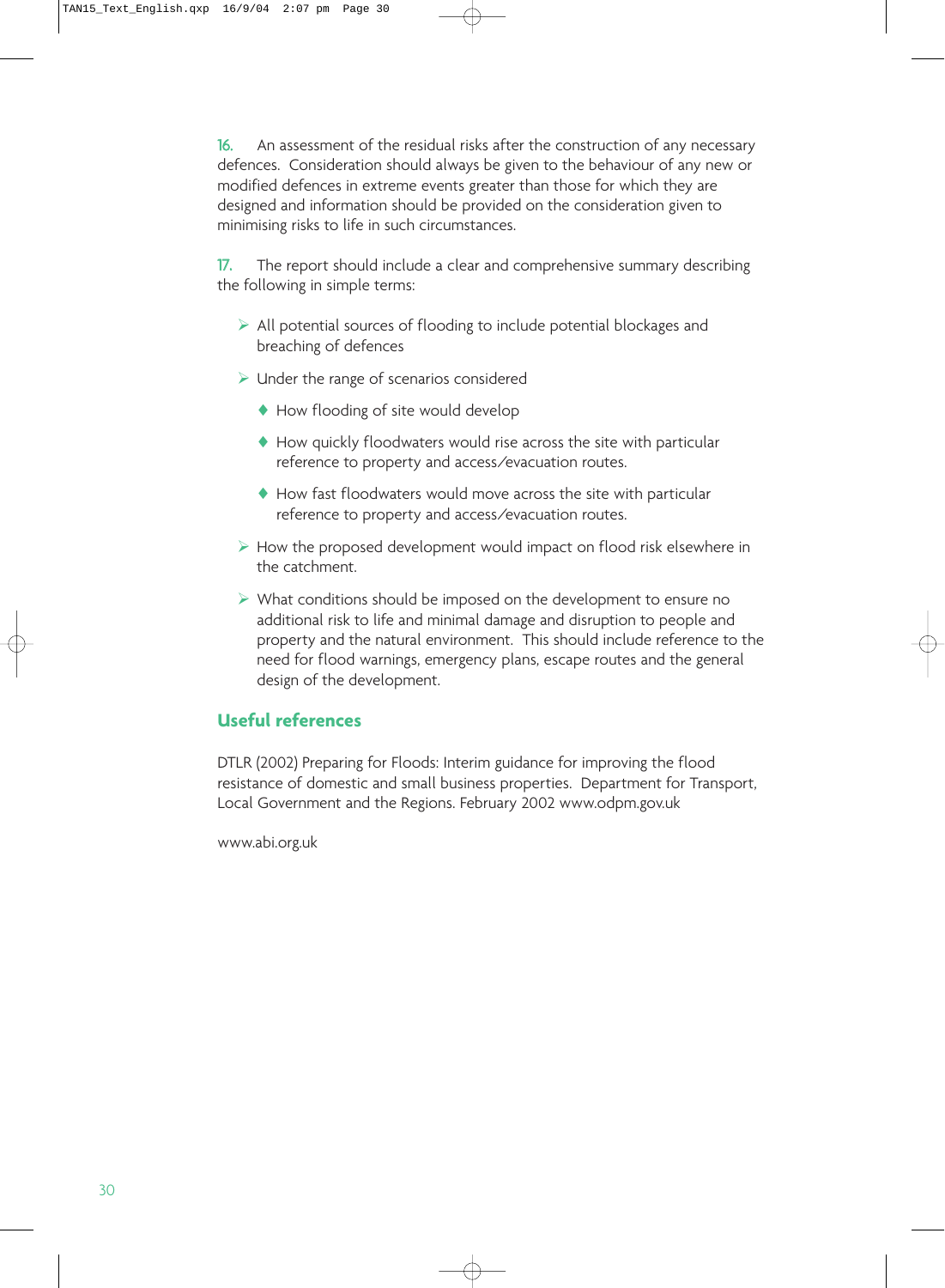# **Appendix 2**

## **Flooding and Climate Change**

A2.1 Flooding occurs when the amount of water arriving on land from rainfall, snow melt, surface flow, flow in watercourses or inundation by the sea exceeds the capacity of the land to discharge that water by infiltration, surface flow, piped drainage or surface watercourses.

A2.2 The principle cause of river flooding is excessive rainfall or snow melt within a limited period. The effects are particularly exacerbated when the ground is already saturated or channels become blocked. Inundation by the sea is largely due to combinations of high tide, storm surge or wave activity but may also be associated with structural failure of defences. Some areas are subject to the combined effects of both fluvial and tidal impacts.

A2.3 While floods are primarily caused by high rainfall, the areas affected and the extent of flooding are influenced by other factors. These can be physical factors such as a large catchment relative to the size of the watercourse draining it or sediment movement that has changed river cross-sections and affected flood levels. Other factors which affect the impact of a flooding event may include:-

- the growth of built development in catchments and other changes in land use (for example agricultural and forestry) which increase the rate and volume of run-off;
- the lack of maintenance of flood defence systems, watercourses, culverts, including the flood relief areas around them and road gullies, particularly where this leads to channel blockage;
- canalisation, modification and diversion of rivers and watercourses, which increase the rate of flow and decrease the time taken for water to travel within a catchment; and,
- the building of structures (e.g. embankments) which restrict water flows over historical flood plains and create additional flood risks upstream and downstream.

#### **Impacts of climate change**

A2.4 The rise in sea level will change the frequency of occurrence of high water levels. There may also be secondary impacts such as changes in wave height due to increased water depths, as well as predicted changes in the frequency, duration and severity of storm events. It should be recognised however that while sea level rise and climate change could have a significant impact on flooding consequences for existing flood zones, current information suggests that the actual extent of such areas at risk are not expected to increase significantly.

A2.5 The UK Climate Impacts Programme scenarios forecast that Wales in 2080 will be, on average, 1.1°C to 2.9°C warmer than the current temperature. Work is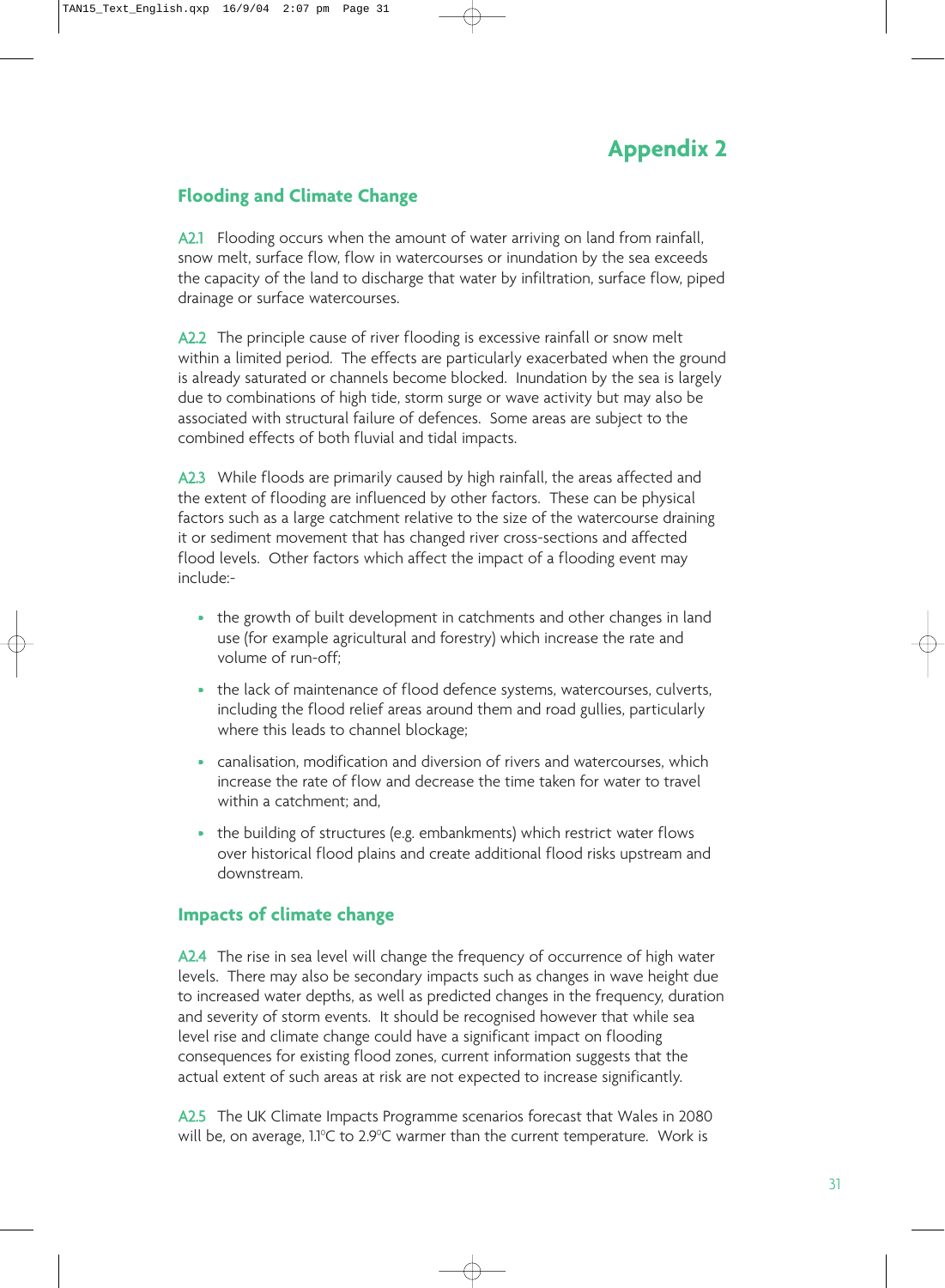now being undertaken by the UK Climate Impacts Programme (UKCIP), to update the UK climate change scenarios in light of the findings of the Intergovernmental Panel on Climate Change. It is likely that the temperature predictions will be revised upwards and we also believe that there will be:

- more frequent storms;
- sea level rise:
- increased rainfall and greater inflow to estuaries and the sea;
- changes of rainfall pattern during the year wetter winters and drier summers; and
- increased evapotranspiration.

A2.6 One of the most likely effects to which Wales will have to adapt in the future is sea level rise. Current projections estimate that around the Welsh coast, increases will be in the range of 25 to 30 cm by 2050, slightly more in the south than the north. An allowance of 5 mm per annum over the life of a scheme is now built into all new coastal defences where appropriate, or otherwise the defences are constructed to enable increases in height to be incorporated in the future.

A2.7 The Welsh coastline is also expected to be subject to increased storminess. As well as increasing the risk of flooding of low-lying areas, such events will increase the rates of erosion of the higher ground. This will be especially so where the coastline is composed of softer materials.

A2.8 While there are predictions of increases in rainfall over winter months, the effect on extreme weather conditions that lead to flooding is uncertain. However, initial research for the Severn catchment suggests that increases of peak flow of up to 20% for a given return period could be experienced within 50 years. These are preliminary findings and further work is required but they give added weight to policy which avoids placing additional assets behind existing defences, maintains current defences where they are justified and adopts robust and sustainable solutions where defences are to be replaced. Recent work also suggest that there is some evidence of an apparent increase in more intense winter rainfall events in the UK since the 1960's. These are likely to contribute to increases in flooding, which is in line with the general expectation of a more extreme hydrological cycle with climate change. It should also be remembered that each catchment will respond differently depending on its size and characteristics.

#### **Useful References**

www.wales.gov.uk/climatechange www.ukcip.org,uk

Welsh Assembly Government (2001) Climate Change Wales Learning to Live Differently, Welsh Assembly Government

Welsh Assembly Government and Welsh Local Government Association (2002) Community Leadership and Climate Change: Guidance for Chief Executives of Welsh Local Authorities <sup>32</sup>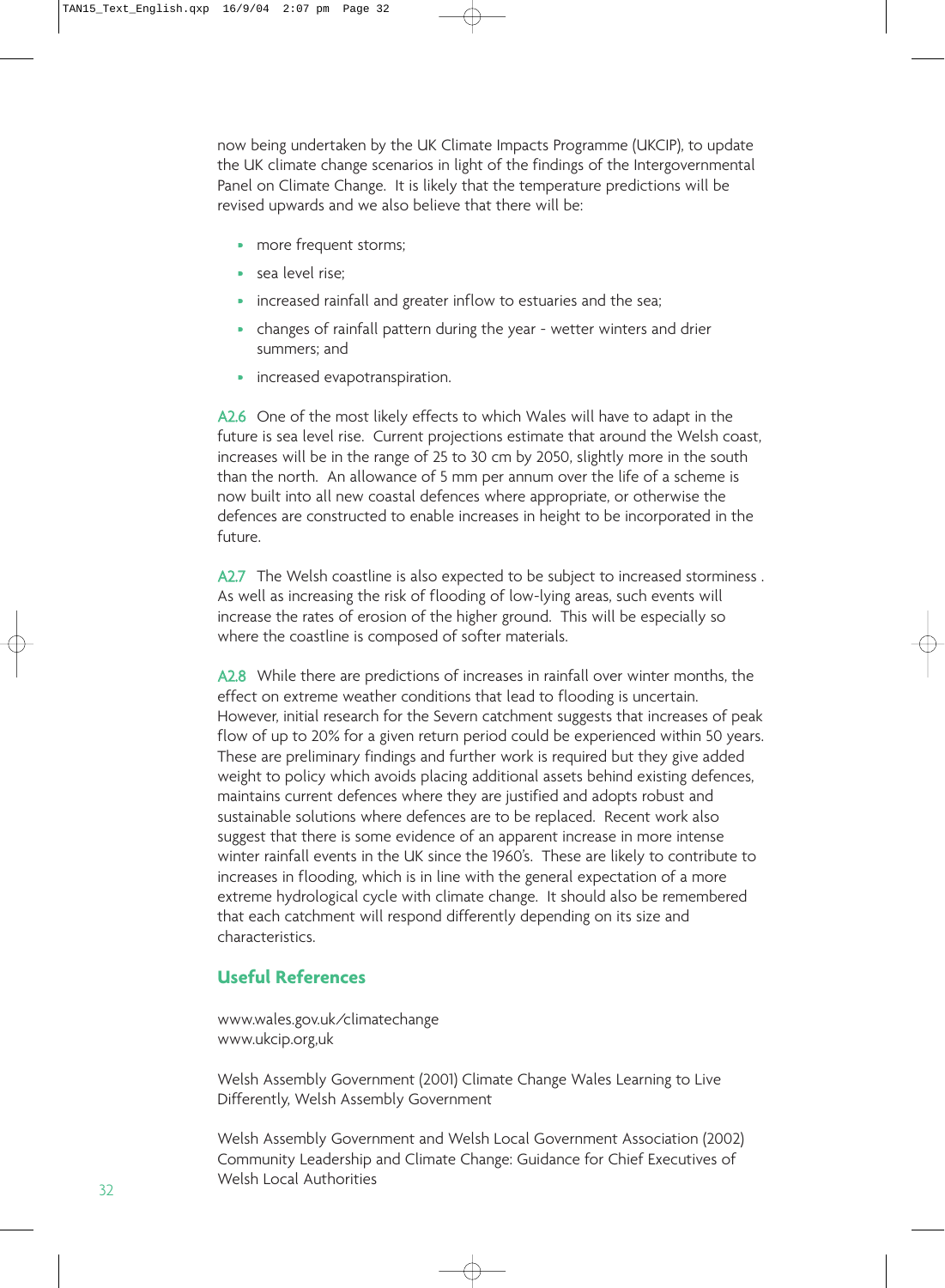# **Appendix 3**

# **The Environment Agency**

#### **A) Flood defence powers and duties**

A3.1 The Environment Agency is required to exercise a general supervision over flood defence matters. It has operational powers to build and maintain flood defences on main rivers and sea defence works and has powers to establish flood warning schemes. For other watercourses, the statutory powers to maintain or improve existing works, or to construct new works, lie with local authorities except where there are Internal Drainage Boards.

A3.2 The powers exercised by the Environment Agency, local authorities and drainage boards are permissive and do not release riparian owners from any obligation to which they were subject by reasons of tenure, custom, prescription or otherwise before the commencement of the relevant legislation.

 $A3.3$  In discharging their functions, drainage bodies<sup>1</sup> are concerned with:

- the natural catchment areas of watercourses and rivers:
- the channels occupied by rivers and watercourses during times of normal flow;
- flood plains and washlands which accommodate water during periods of flood; and
- coastal flood plains, that is land at risk from flooding from the sea or tidal lengths of rivers, whether or not protected by sea defences.

A3.4 The Environment Agency has statutory powers to control the erection of structures in, over or under main rivers. Internal Drainage Boards and the Environment Agency have statutory powers to control obstructions and culverts etc on any watercourse and in certain instances along the banks of watercourses.

A3.5 Drainage bodies have statutory powers to require works to be undertaken to maintain the flow of watercourses. In addition the Environment Agency has a duty to 'further conservation' in the exercise of its duties, and seeks to highlight the risk to development on floodplains by installing flood warning schemes as a matter of course. It is vital to recognise that all the statutory powers are limited.

#### **B) Development Control**

A3.6 Flooding is one of several material considerations (unstable land and contamination are others) where the applicant and occupier accept there is a degree of risk. The local planning authority's responsibility is to have regard to that risk in determining the planning application. This does not affect the liability position of developers or owners while planning authorities must act reasonably in reaching decisions on planning applications. In particular, local planning authorities should avoid any indication that their approval of an application

<sup>1</sup> A drainage body is the Environment Agency, an Internal Drainage Board, or any body having power to make or maintain works for the drainage of land.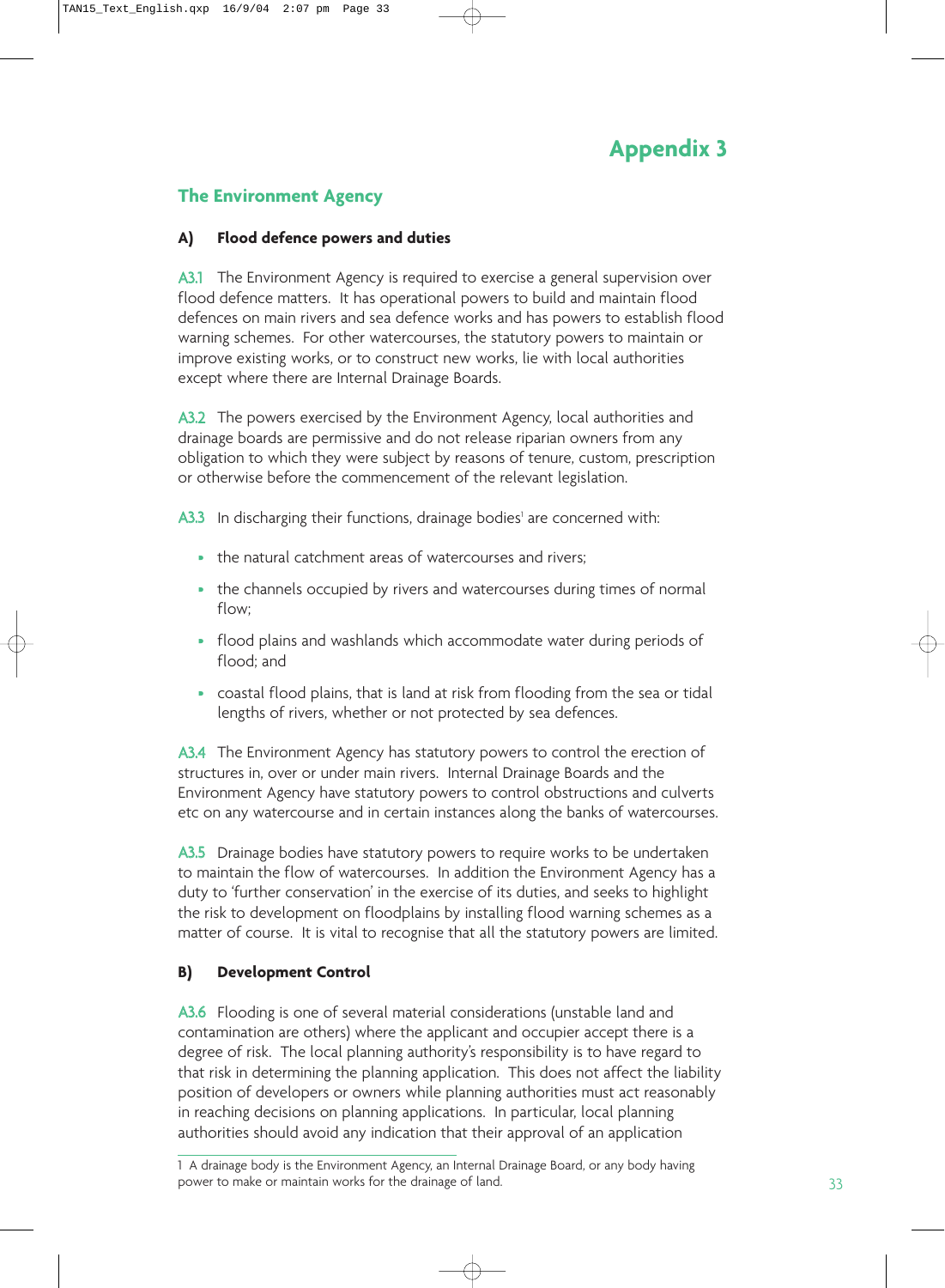implies the absence of flood risk, rather they should make it clear that in coming to their decision they have accepted the consequences of flooding.

A3.7 In respect of development and flooding, the Environment Agency has two roles in considering development proposals. First, it has to consider how development would affect rivers, and existing and new flood defence operations, taking account of conservation interests in the area likely to be affected. Not all flood defences are owned or maintained by the Environment Agency. Railtrack, British Waterways, highway authorities and riparian owners also control embankments which may serve as flood defences.

A3.8 Secondly, the Environment Agency will advise on how proposed development would itself affect flood risk by providing a broad assessment of the potential flooding effects, and of the scope for engineering works to alleviate it.

A3.9 More specifically, as part of pre application discussions the Environment Agency will make available information to assist developers in complying with the requirements in the TAN.

A3.10 When consulted the Environment Agency will, for example:

- indicate what further information is needed before the consequences of flooding can be assessed sufficiently to decide the application, bearing in mind the level of understanding required for proposing allocations as part of plan preparation and the scale and nature of a proposal in terms of a planning application;
- provide detailed advice on the flood consequences assessment accompanying a proposed allocation or planning application, so in order to assist the planning authority in coming to its judgement on the acceptability of consequences;
- indicate that the consequences of any flooding can be overcome by alleviation works and suggest conditions;
- suggest conditions to ensure access to watercourses, particularly to permit future maintenance;
- point out the need for works affecting watercourses to comply with Environment Agency requirements;
- object to the proposed development where the consequences of a flood event cannot be acceptably managed in terms of the risk to people and property, and natural heritage.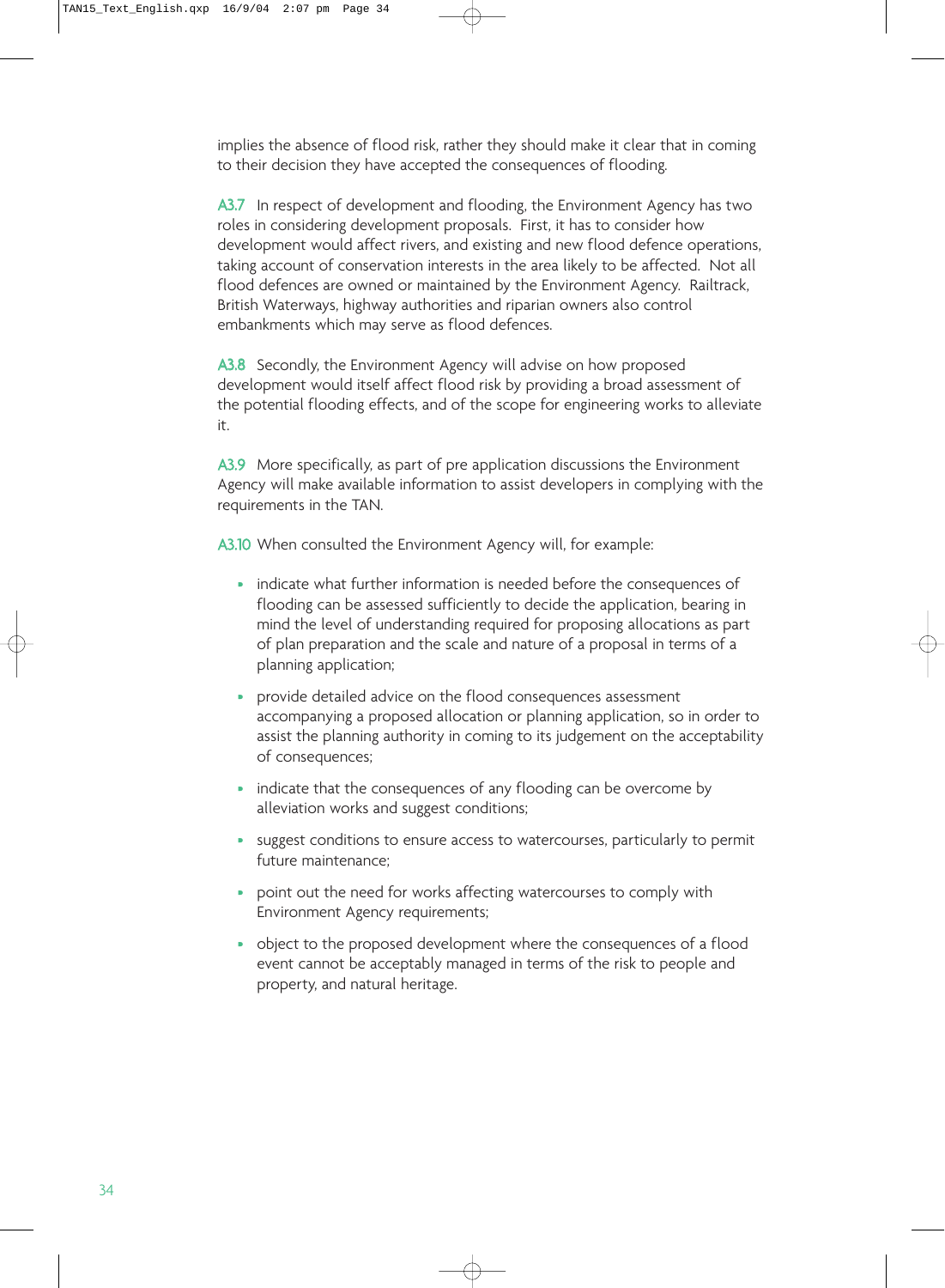# **Appendix 4**

## **Sustainable Drainage Systems**

A4.1 Flood risk and other environmental damage can be managed by minimising changes in the volume and rate of surface runoff from development sites through the use of **sustainable drainage systems (SUDS)**. This should be complementary to the control of development within the floodplain.

A4.2 The disposal of surface water has long been a material consideration for local planning authorities in determining individual land-use planning proposals. Development reduces surface permeability by replacing vegetated ground with roofs and paved areas and through compaction of other areas by vehicular movements. This reduces the amount of water infiltrating into the ground and increases surface run-off.

A4.3 Any built-up area, therefore, needs to be drained to remove excess water. Traditionally this has been done using underground pipe systems designed for quantity, to convey water away as quickly as possible and thus prevent flooding locally. This increases the speed of run-off and can change the flooding regime of the catchment.

A4.4 The alteration of natural flow patterns in terms of increases in both the total quantity and peak flows of run-off through the extension of built development can lead to problems elsewhere within the river catchment, particularly flooding downstream. Increased flow rates can also cause erosion and damage stream and streamside habitats. Water quality issues are also important because pollutants from built up areas are washed into rivers or groundwater, harming fish and wildlife and being difficult to clean up.

A4.5 Because traditional drainage systems are designed to carry water away quickly without treatment, they cannot easily control poor runoff quality. They may also contribute to the problem where they feed into combined sewers of limited capacity and increase discharges to watercourses from combined sewer overflows. Amenity issues, such as water resources, community facilities, landscaping potential and the provision of wildlife habitats have largely been ignored in past planning and design of drainage systems. Continuing to drain built up areas without taking these wider issues into consideration is not a sustainable long-term option.

#### **What are sustainable drainage systems?**

A4.6 Sustainable drainage systems use techniques to control surface water runoff as close to its origin as possible, before it enters a watercourse. This involves moving away from traditional piped drainage systems to engineering solutions that mimic natural drainage processes.

A4.7 A wide range of sustainable drainage options is available, from which promoters, designers, developers, planners, drainage specialists and civil engineers may choose in preference to piped drainage systems, including: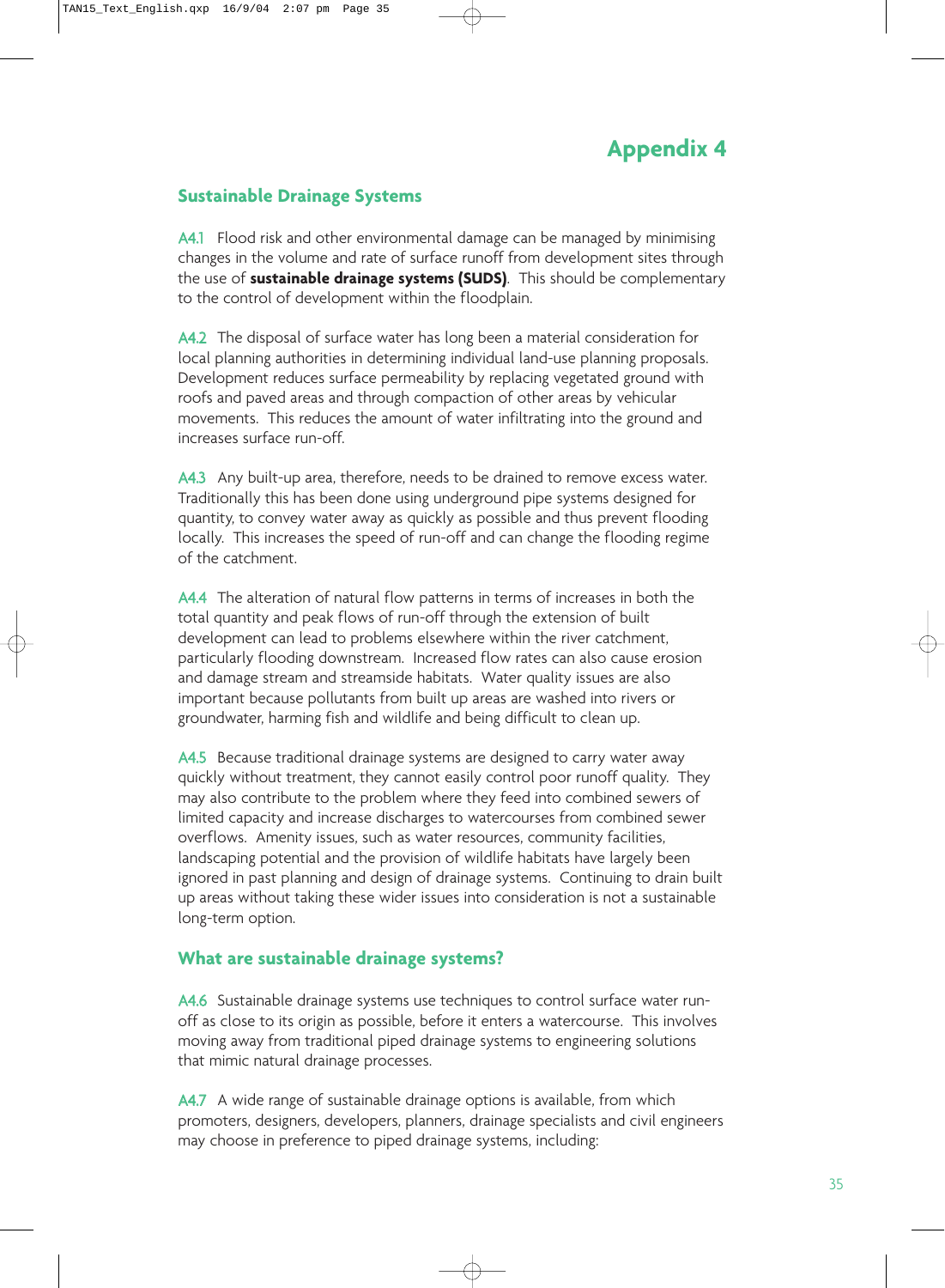- preventive measures eg rain-water recycling, good-practice design and maintenance;
- filter strips and swales vegetated landscape features with smooth surfaces and a gentle downhill gradient to drain water evenly off impermeable surfaces, mimicking natural drainage patterns;
- filter drains and permeable and porous pavements permeable surfaces to allow rainwater and run-off to infiltrate into permeable material placed below ground to store water prior to discharge;
- infiltration devices below-ground or surface structures to drain water directly into the ground (soakaways, infiltration trenches, swales with infiltration and infiltration basins), which may be used at source or the runoff may be conveyed to the infiltration area in a pipe or swale; and
- basins and ponds structures designed to hold water when it rains; basins are free from water in dry weather, ponds contain water at all times and are designed to hold more when it rains; examples include retention basins, balancing/attenuation ponds, flood storage reservoirs, lagoons, retention ponds and wetlands/reed beds.

A4.8 Local planning authorities and developers should seek advice from the Environment Agency, highways authorities and sewerage undertakers on the techniques available for sustainable drainage and their suitability for proposed development or redevelopment in specific locations.

## **Benefits of and constraints on sustainable drainage systems**

A4.9 Sustainable drainage systems can help reduce the environmental impact of development. Their use provides a significant contribution towards more sustainable development since they:

- manage environmental impacts at source, rather than downstream;
- manage water run-off rates, reducing the impact of urbanisation on flooding;
- protect or enhance water quality;
- are sympathetic to the environmental setting and the needs of the local community;
- provide opportunities to create habitats for wildlife in urban watercourses;
- can encourage natural groundwater recharge (where appropriate); and
- can protect water resources through recycling

A4.10 Although the benefits of sustainable drainage systems are secured principally at the river-catchment scale, their early consideration at all levels of the planning and development process can lead to opportunities for more imaginative and attractive developments. Surface water management using sustainable drainage systems can be implemented at all scales. It may start with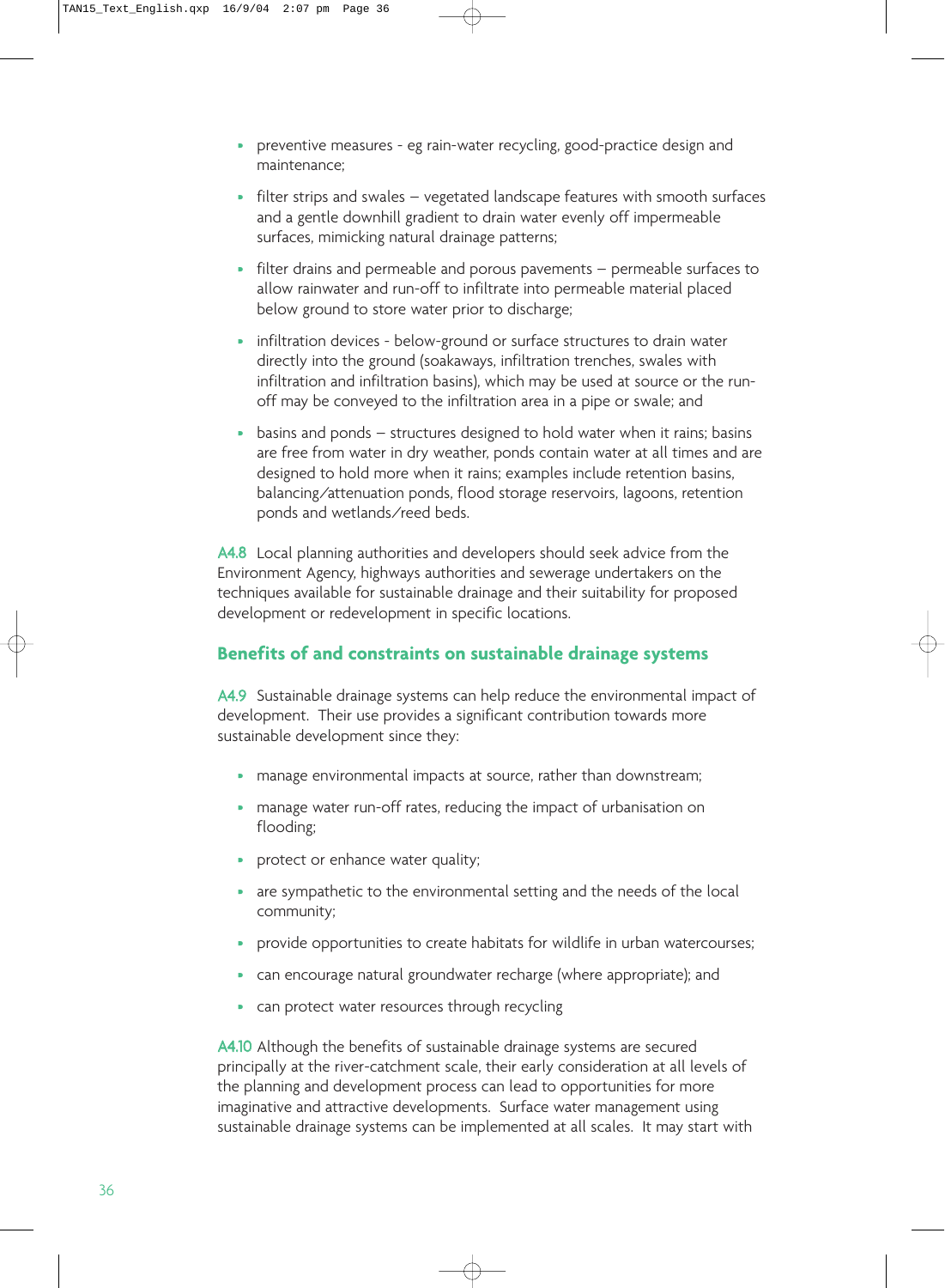prevention or good housekeeping measures and soakaways for individual premises and progress through the use of infiltration devices, tank storage or small basins for larger sites to basins and wetlands at the sub-regional scale. At any level, it can help to reduce the need for investment in flood management and protection works by mitigating the intrinsic additional flood risk that new development might otherwise generate. The use of sustainable drainage systems can in some circumstances allow development to proceed that would otherwise be refused because of the increased flood risk caused by run-off.

A4.11 While there are clear benefits to the use of sustainable drainage systems, there are also some constraints on the choice of system. The surface structures that may be needed can take more space than conventional systems. It is often possible, however, for them to be integrated into the surrounding land use, eg in public open space or road verges.

A4.12 Limitations to infiltration devices occur where:

- the soil is not very permeable;
- the water table is shallow;
- the groundwater under the site may be put at risk; or
- infiltration of water into the ground, particularly if concentrated in a limited area, could adversely affect ground stability.

A4.13 For example, infiltration from particular types of development may be prohibited in groundwater protection zones or be subject to the need for investigation and appropriate additional treatment prior to discharge. Selection and design of infiltration systems needs to take account of the Environment Agency's Policy and practice for the protection of groundwater, together with groundwater protection zone maps and groundwater vulnerability maps.

A4.14 Particular care is needed in designing sustainable drainage systems with appropriate capacity to handle run-off at their location. Contingency measures may be required to ensure that problems are not made worse when the intensity and/or duration of rainfall, and hence the quantity of run-off exceeds that for which the system was designed. This constraint applies equally to conventional drainage systems. In extreme events, sustainable drainage systems may, like other drainage systems, be overwhelmed in that they will only deal with the rainfall event for which they are designed. They will assist, however, in reducing the initial impact of extreme events.

#### **Implementation of sustainable drainage systems**

A4.15 Any perception that sustainable drainage systems are something new, and that the techniques are untried, is unfounded. There are numerous examples both in Britain and overseas of such systems being used successfully. These have required planners, developers, engineers, and architects to look at development in a more sustainable and imaginative way. While their use has not previously been the norm in the planning of development, the growing recognition of the impact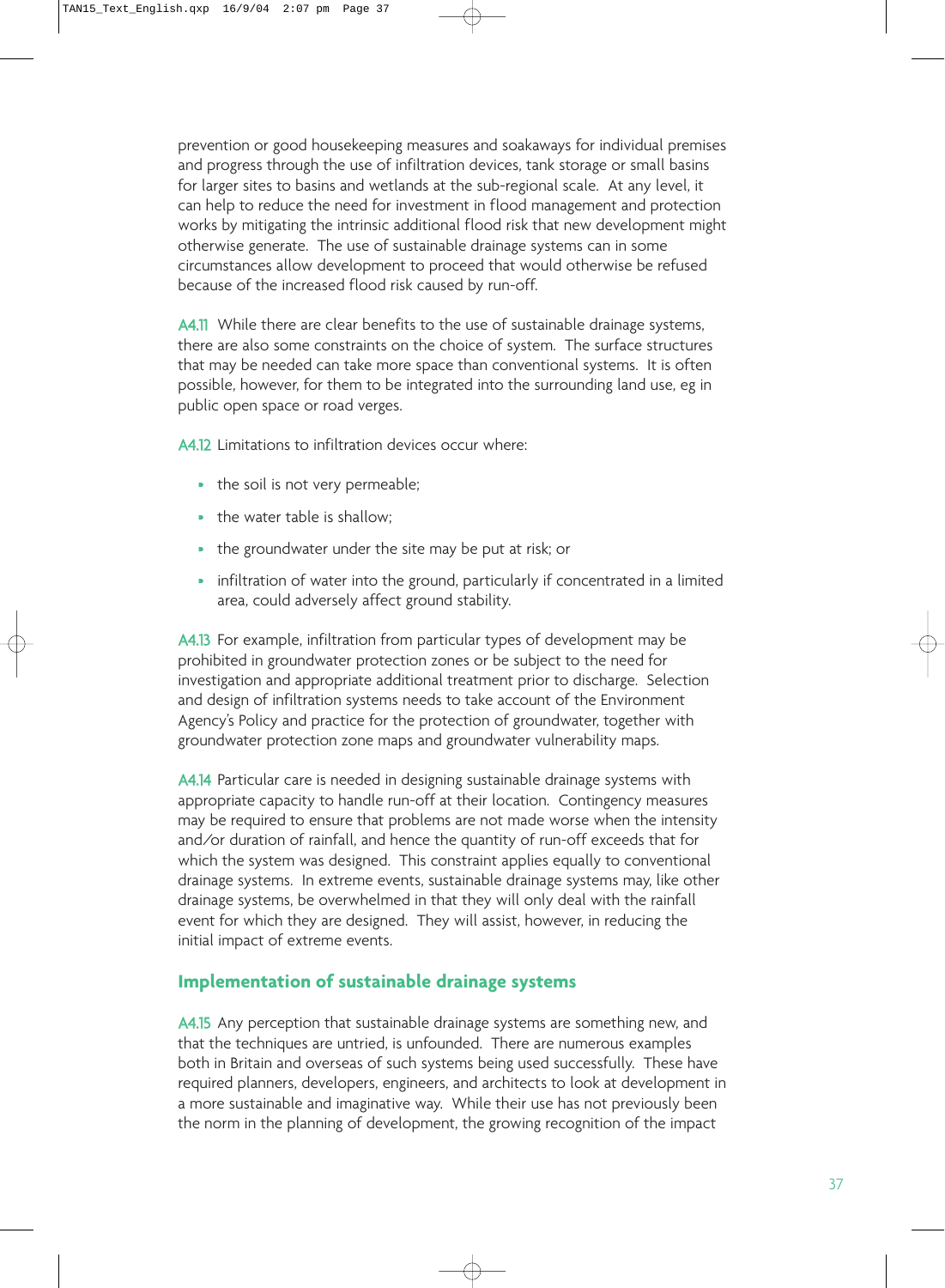of built development on run-off characteristics and the increasing emphasis on sustainable development will require that consideration be given to the use of drainage systems which control water as near its source as possible.

A4.16 Additional effort is often required at the conception and detailed stages of designing sustainable drainage systems. However, there is growing evidence that reduced implementation costs, as well as the general benefits of reduced overall flood risks and better control of pollution from urban run-off, more than compensate for this. Consideration of the following issues early in the planning and design stages is essential:

- integration of sustainable drainage systems into the overall site concept and layout;
- the need for investigation and subsequent remediation of contaminated land;
- agreements on adoption, maintenance and operation of the systems; and
- the need for monitoring long-term performance.

## **Promotion of sustainable drainage systems**

A4.17 The planning system can further the use of sustainable drainage systems by:

- incorporating favourable strategic or local policies within development plans;
- persuading developers to adopt sustainable drainage systems wherever practicable, as part of all future development, if necessary through the use of appropriate planning conditions or by planning agreements; and
- developing joint strategies with the sewerage undertakers and the Environment Agency to further encourage the use of sustainable drainage systems.

## **Useful References**

National SuDs Working Group (2004) Interim Code of Practice for Sustainable Drainage Systems (www.ciria.org/suds)

The Wales Suds Group can be found at Sudswales.com

Other useful documents can be found at www.ciria.org/suds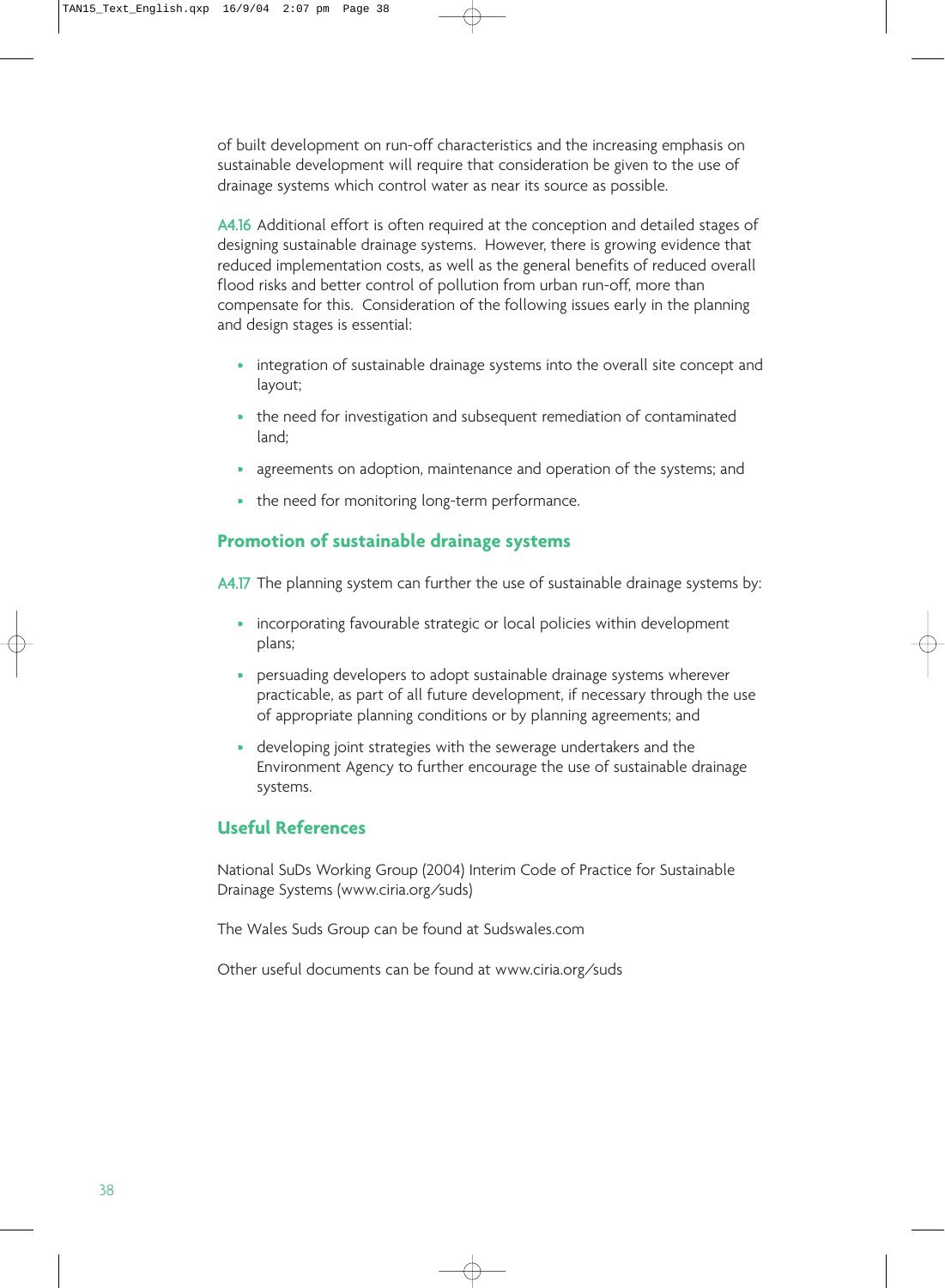# **Appendix 5**

## **Some Relevant Statutory and Non-Statutory Plans**

A5.1 Since about 1990, there have been a number of initiatives in regard to nonstatutory plans dealing, in particular with coastal issues. Many of these contain policies and proposals that have land-use planning implications. It is important that these are integrated where possible with the statutory development plan and that they are taken into account when deciding planning applications. Local planning authorities should be aware of these developments and be involved where necessary. The various bodies who are responsible for producing such plans may also be useful sources of advice and guidance.

#### **Shoreline management plans**

A5.2 Shoreline management plans (SMPs) are prepared by coastal defence authorities (the Environment Agency and maritime local authorities) acting individually or as part of coastal groups. SMPs set out a strategy for sustainable coastal defence within coastal sediment cells, taking account of natural coastal processes and human and other environmental influences and needs. A SMP should set objectives for the future management of the shoreline based on predictions of the likely future evolution of the coast and knowledge of coastal processes within the cell and should inform and be informed by the statutory planning process. The methodology involves assessment of a range of strategic coastal defence options and identification of a preferred approach for sections of coast (management units) within the plan area. The generic options for such sections of coast, all of which include monitoring to assess their effectiveness and how appropriate they continue to be, are:

- Do nothing;
- Hold the existing defence line by maintaining or changing the standard of protection;
- Advance the existing defence line; and
- Retreat the existing defence line (managed retreat or realignment).

A5.3 The choice of a preferred option is critical to future planning decisions relating to the coastal flood plain. Development plan policies, proposals maps and decisions therefore all need to take account of SMPs. Where the preferred option is either non-intervention or retreat, planning policies should strongly discourage further development in low-lying areas behind present shorelines. Additional development in such areas could unnecessarily commit flood defence authorities to expensive and unsustainable policies, which may in turn adversely affect biodiversity or other areas of the coast.

A5.4 SMPs are further developed through coastal strategies for their implementation within management units and where appropriate by scheme design and construction. The first generation of SMPs for the Welsh coastline are now substantially complete and plans are in place to commence work on the update of these plans.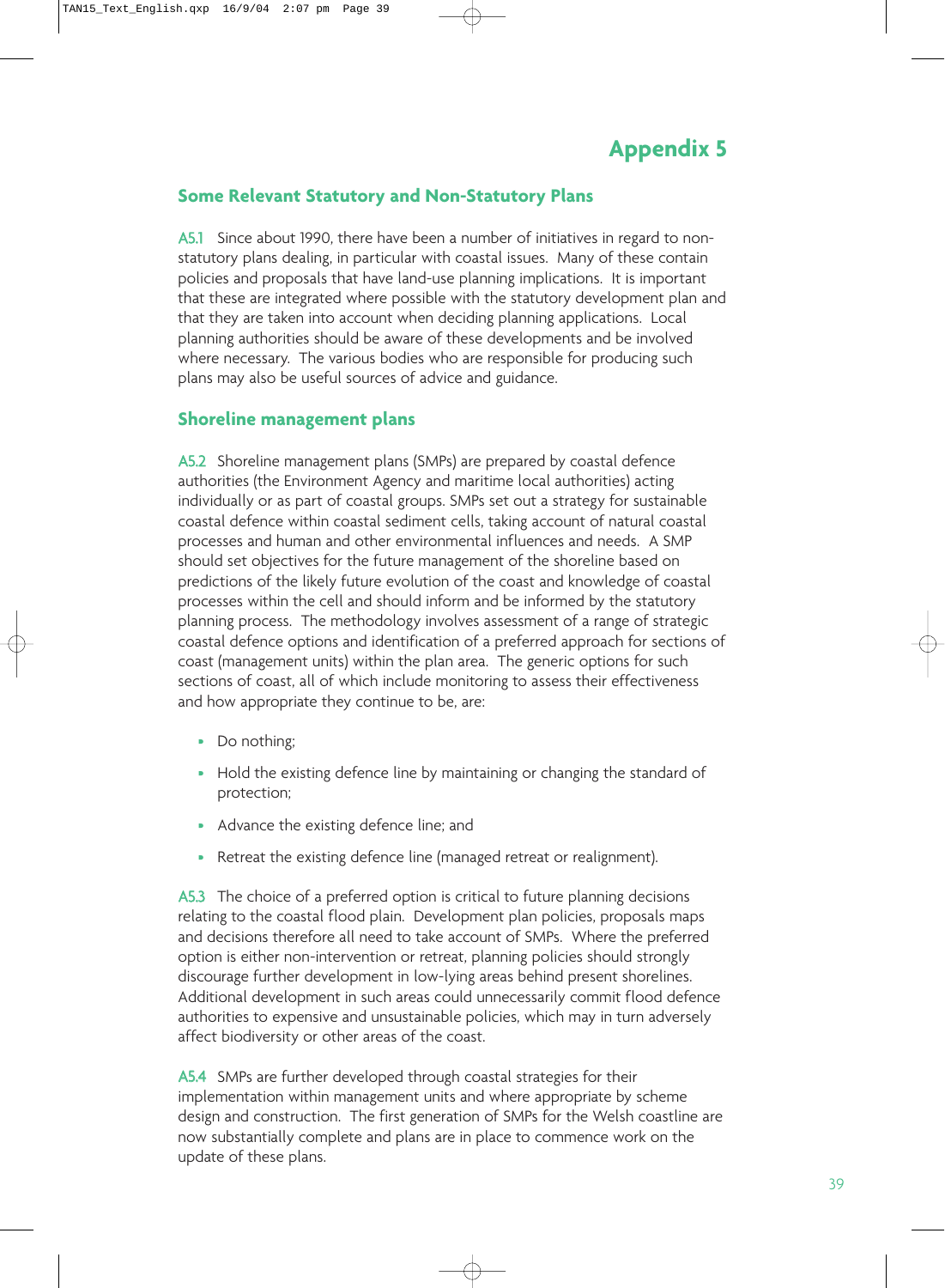## **Catchment flood management plans**

A5.5 WO (now WAG) and the Environment Agency are developing an initiative for catchment area studies that will lead to the production of catchment flood management plans. These will provide a vehicle for considering holistic approaches to flood management at a catchment scale. CFMPs relationship to the planning system should be similar to that for shoreline management plans.

A5.6 The Environment Agency produces a range of technical plans for managing different aspects of the water environment. **Catchment abstraction management strategies** set out Agency policies for the licensing of water abstraction. **Salmon action plans** and **Fisheries action plans** relate to the management of salmonid and other fisheries. The Agency also publishes **Local Environment Agency Plans** (LEAPs) on a catchment basis to integrate the range of its functions and present issues to a more general audience. In respect of the water environment, this includes water quality, flood defence, fisheries, recreation, conservation and navigation.

A5.7 The plans consider the various interests of users and develop a long-term vision and medium-term strategies and actions through consultations with local communities and organisations, highlighting key issues and developing practical solutions. The main aim is to assess the problems and opportunities resulting from catchment pressures, activities and users and to propose action to optimise the overall future well-being of the environment. The Agency published its "Environmental Vision" in 2001. In considering how to deliver its 'vision' for the next 20 years the Agency has replaced LEAPs as part of its 5 year plan "Making it Happen". This addresses the outstanding priority LEAP actions and identifies a set of targets and resources which the Agency considers will enable it to track progress against the strategic targets in its vision document. Local contributions will be developed which will support and contribute to the delivery of Agency priorities.

#### **Water Level Management Plans**

A5.8 These are prepared by operating authorities in accordance with the WO (now WAG) procedural guides. The *Code of Practice on Environmental Procedures for Flood Defence Operating Authorities* states that these plans provide a means by which the water level requirement for a range of activities in a particular area, including agriculture, flood defence and conservation, can be balanced and integrated. They should also provide opportunities for the adoption of a strategic approach to the management of flood defence and land drainage within a hydrological unit and should, therefore, be the central component of any local operational plan. Priority has been given to preparing plans on sites of international importance (SACs, SPAs and Ramsar sites) and SSSIs.

#### **River basin management plans**

A5.9 Article 13 of the EC Water Framework Directive (2000/60/EC) places a duty on member states to ensure that a comprehensive river basin management plan is produced and updated every 6 years for each river basin district. The first set of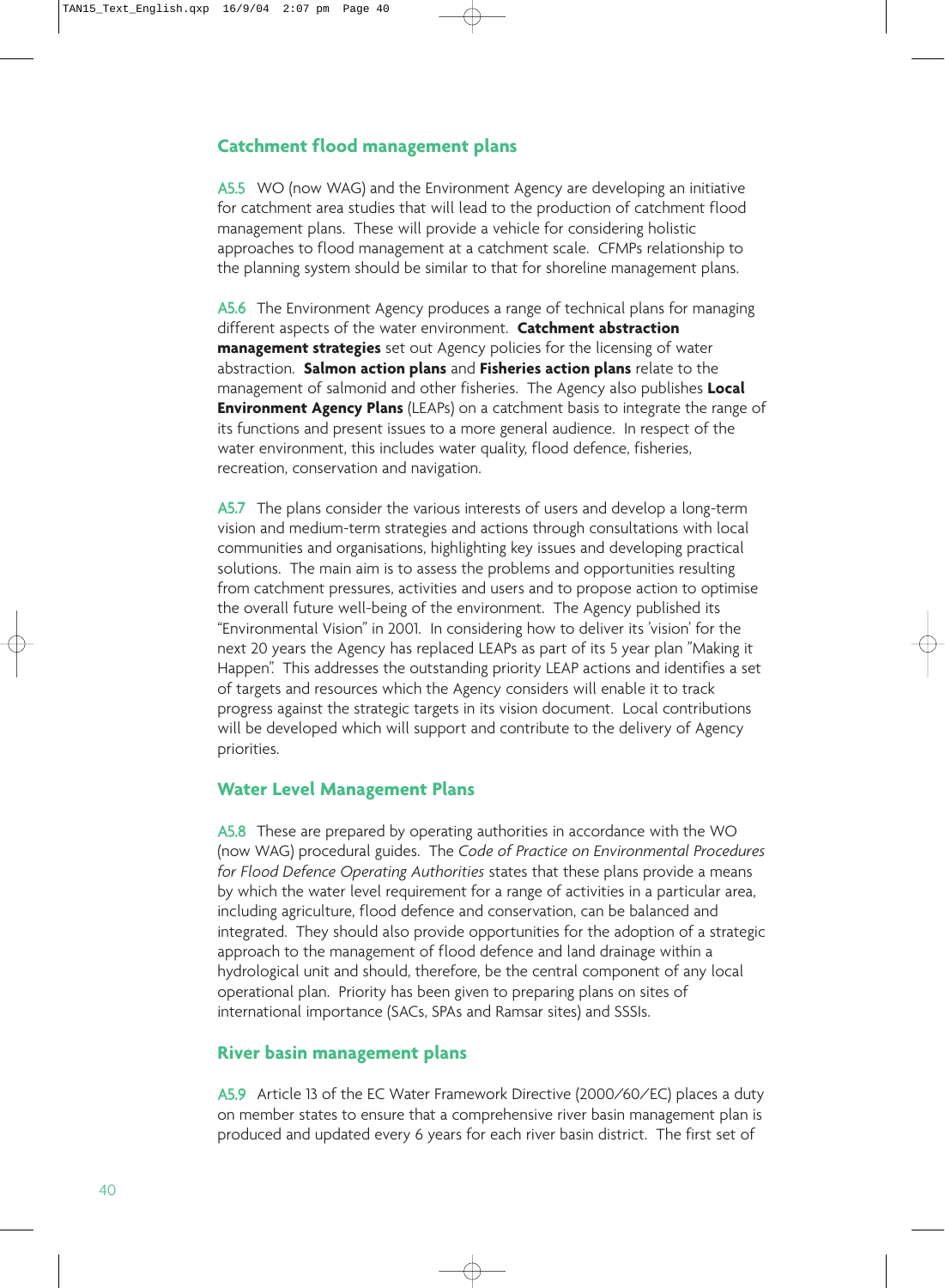plans must be published by December 2009, having consulted on a draft plan at least one year beforehand. The purpose of the plan is to set out the objectives for the water bodies within the river basin district and to explain in broad terms how they are to be achieved. The plans can include a register of any more detailed programmes and management strategies that have been prepared for each river basin district. The non-statutory plans already referred to will provide a solid foundation for delivering some of the action required by the Directive.

#### **Community strategies**

A5.10 Local authorities have a statutory duty to prepare Community strategies to promote the economic, environmental and social well-being of their area, taking into account guidance issued by the Assembly. Community strategies are intended to provide an over-arching framework, integrating the plans and programmes of local authorities and other local bodies working towards an agreed vision and establishing clarity of roles and responsibilities. Many community planning partnerships will recognise flood risk as a local public safety issue, to be addressed sustainably and on a whole-catchment basis, through the management of land drainage and land use. High-level sustainable development messages in Community strategies should support the development of appropriate flood-risk management policies in development plans.

#### **Other relevant plans**

A5.11 Other plans that may be relevant to the consideration of development and flood risk include:

- Biodiversity Action Plans. The United Kingdom Biodiversity Action Plan was published in January 1994 in response to Article 6A of the United Nations Convention on Biological Diversity 1992. 463 Action Plans have been published which identify objectives, targets and actions needed to ensure the favourable status of key species. Local Biodiversity Action Plans have been produced for each local planning authority area in partnership with relevant bodies to support the implementation of the UK BAP. The National Assembly for Wales has also published, under Section 74 Countryside and Rights of Way (CROW) Act 2000, a list of species and habitat types that it considers are of principal importance for the purpose of conserving biological diversity. A number of key species and habitats covered by such plans affect river and coastal floodplains.
- Nature Conservation Management Plans. These include Special Areas of Conservation (SACs), Special Protection Areas (SPAs) and Wetlands protected under the RAMSAR Convention. Special Areas of Conservation are part of the European Natura 2000 network of sites designated under the Conservation (Natural Habitats, &c.) Regulations 1994. The remainders of the network consists/will consist of sites classified as Special Protection Areas under the EC Birds Directive. Approximately 66% of the Welsh coastline has been submitted to the EC as candidate SACs or has been classified as SPA, as well as a significant number of terrestrial cSACs and SPAs. Although RAMSAR sites do not have the same level of protection as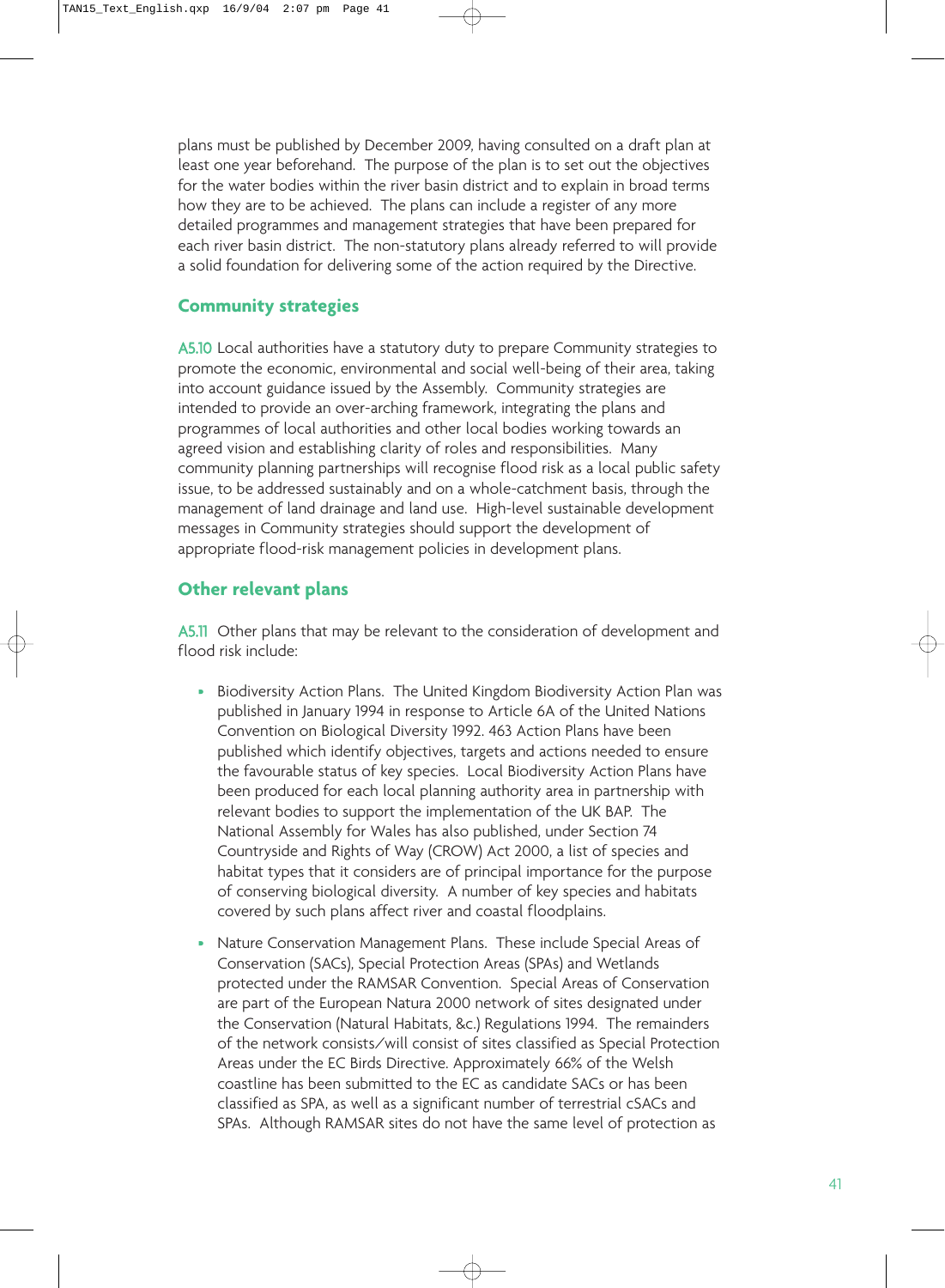Natura 2000 sites it is Government policy to afford them the same level of protection as European sites. A list of all these sites can be found at (www.jncc.gov.uk/idt./default.htm). Whilst management plans for the features for which these sites have been designated/proposed are being prepared by the Countryside Council for Wales in consultation with relevant partners, any programmed works that may affect a European Natura 2000 site may require an Appropriate Assessment under the Conservation (Natural Habitats, &c.) Regulations 1994 to assess the implications for the site. Advice should be sought from the Countryside Council for Wales.

- Integrated Coastal Zone Management Plans are prepared by a variety of organisations, often in the form of a coastal forum. They are aimed at encouraging the sustainable management of all aspects of the human use of the coast. A number of such plans have formed part of an EU demonstration project on integrated coastal zone management.
- Agenda 21 Plans are prepared by local authorities under Agenda 21 of the Declaration of the UN Summit on the Environment (Rio de Janeiro 1992) to promulgate local action in support of the global environment.

A number of other plans may be relevant to consideration of development and flood risk, including the management plans for National Parks and Areas of Outstanding Natural Beauty and various non-statutory local authority plans such as those relating to tourism and recreation.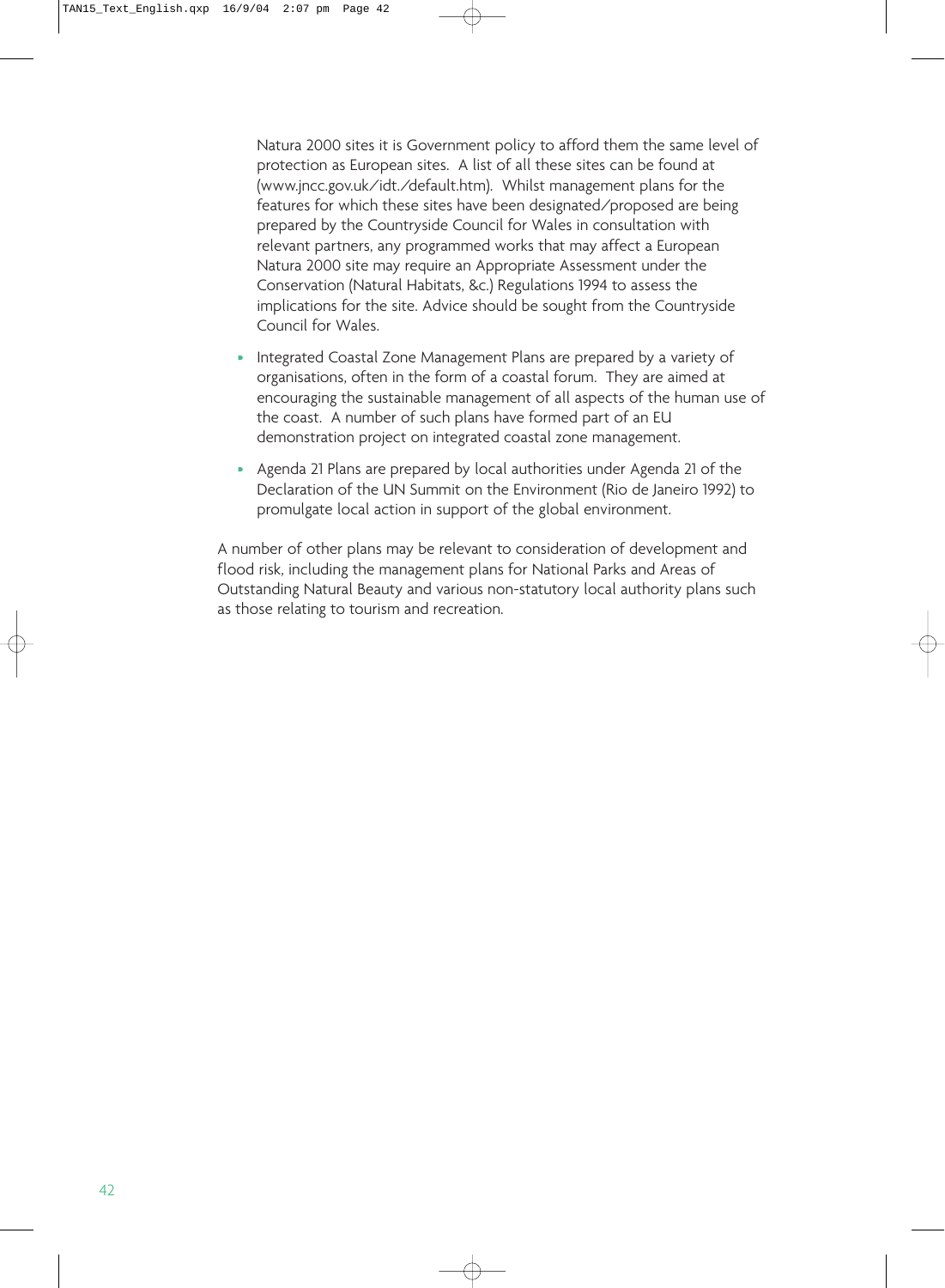# **Warning Notices/Signs At Caravan And Camping Sites and Other Development at Risk of Flooding**

A6.1 All landowners are responsible for protecting their property against flooding. If it constitutes a place of work, they may also incur duties under the Health and Safety at Work etc Act 1974. Where the public is invited or allowed to enter land or premises, owners and occupiers may also incur liabilities under the Occupiers' Liabilities Acts. Any owner of property within an area of flood risk should, therefore, be aware of the degree of risk and its extent and take appropriate action in regard to warnings and emergency procedures.

# **Caravan and camping sites**

A6.2 Caravan and camping sites give rise to particular problems because of the special risks to occupants at times of flooding. Because of the attractions of a riverside or coastal location, such sites are often located in areas with a high risk of flooding where protection works may be impractical or uneconomic. Site owners within an area of flood risk should seek advice based on the information held by the Environment Agency on the risks posed to those sites, namely on:

- the likelihood of flooding;
- the extent and likely depth of flooding;
- the flow rates which may be expected;
- the advance warning of flooding they could expect to receive: and
- routes for safe access and egress in the event of flood.

A6.3 Site owners should then consult the local authority, police and fire service, on the emergency procedures that should be put in place. On the basis of this advice they should prepare safe and effective plans for action to be taken in the event of a flood at the site and ensure that any person who resides in a caravan or tent on that site is informed of:

- the degree of risk; and
- the action to be taken in the event of a flood.

A6.4 Where a caravan or tent is brought on to a caravan or camping site for private short-term use, this information should be drawn to the attention of the person occupying it on arrival or registration. Where caravans or tents are situated at a caravan or camping site for long-term rental or occupation, the information should form part of the documentation relating to the occupation of the site or pitch. A fixed sign should also be displayed permanently at each entrance to the site giving this information. Such signs should be kept up-to-date if the information changes and where signs are out of date enforcement action should be taken.